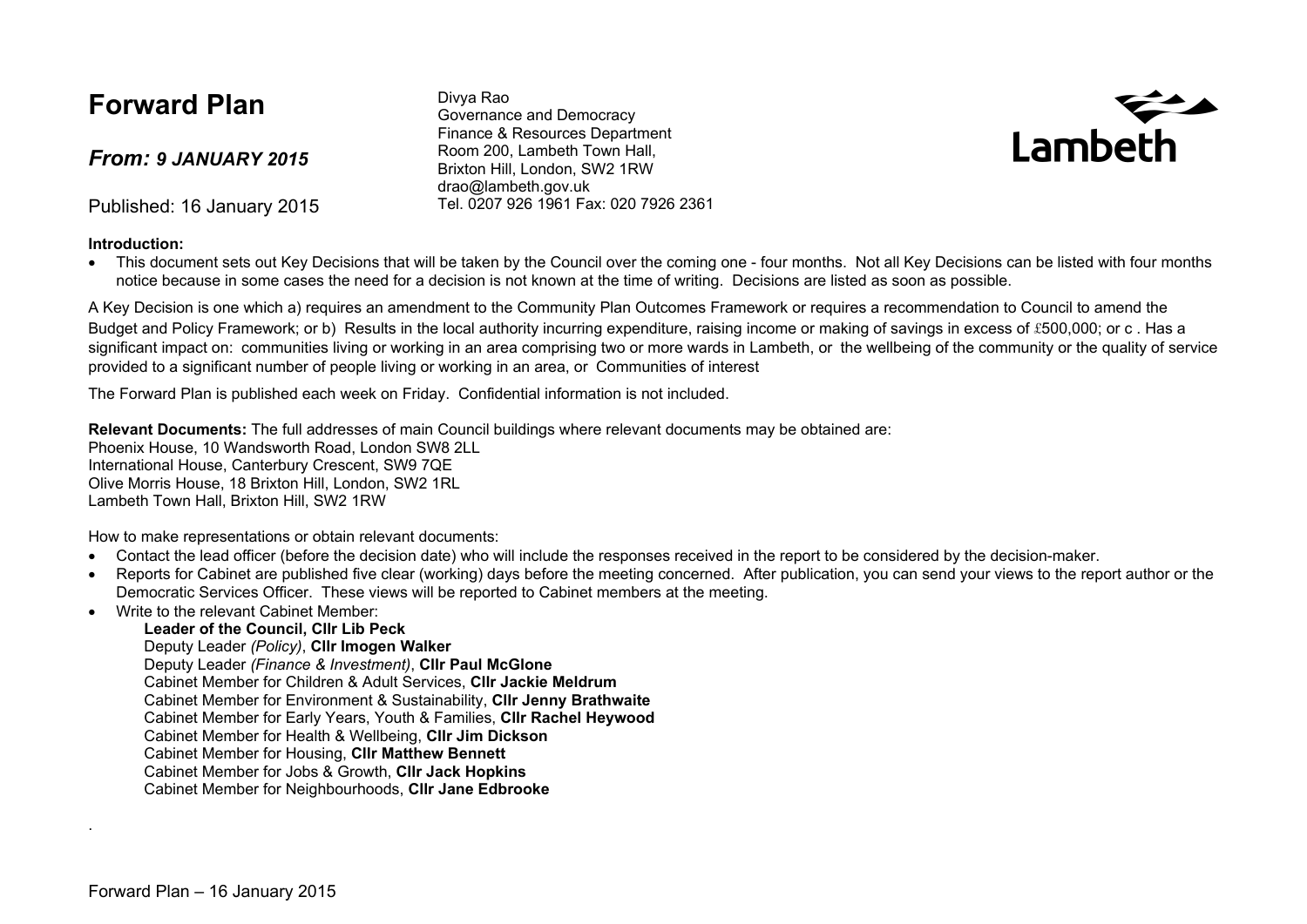| <b>Key Decision (Including Brief</b><br>Decision-maker,<br><b>Summary &amp; Expected</b><br><b>Edition of Forward Plan</b><br>when first appeared $\{2\}$<br>Outcome)<br>(including ward) $\{1\}$ | Date decision to be<br>taken $\{3\}$ | External<br><b>Consultation:</b><br>Who<br>How<br>Closing date $\{4\}$ | <b>Relevant documents</b><br>${5}$ | <b>Lead Officer (to whom</b><br>representations should be<br>made, and holder of<br>documents) ${6}$ |
|---------------------------------------------------------------------------------------------------------------------------------------------------------------------------------------------------|--------------------------------------|------------------------------------------------------------------------|------------------------------------|------------------------------------------------------------------------------------------------------|
|---------------------------------------------------------------------------------------------------------------------------------------------------------------------------------------------------|--------------------------------------|------------------------------------------------------------------------|------------------------------------|------------------------------------------------------------------------------------------------------|

# **Reports to be considered by Cabinet**

| <b>Flood Risk Management</b><br>Strategy<br>To approve the local flood risk<br>management strategy for<br>Lambeth<br>All Wards | Cabinet<br>21/11/14 | 12 Jan 2015 | Citizens were<br>invited to a<br>workshop in<br>January 2014,<br>followed by a 2<br>month consultation,<br>which ended 31<br>August, with<br>citizens and risk<br>management<br>agencies.<br>All ward councillors<br>in areas identified<br>at high risk of<br>flooding were<br>consulted on the<br>draft strategy. | <b>Flood Risk</b><br><b>Management Strategy</b> | Andrew Round, Commercial<br>Services Development Officer<br>ARound@lambeth.gov.uk |
|--------------------------------------------------------------------------------------------------------------------------------|---------------------|-------------|---------------------------------------------------------------------------------------------------------------------------------------------------------------------------------------------------------------------------------------------------------------------------------------------------------------------|-------------------------------------------------|-----------------------------------------------------------------------------------|
|--------------------------------------------------------------------------------------------------------------------------------|---------------------|-------------|---------------------------------------------------------------------------------------------------------------------------------------------------------------------------------------------------------------------------------------------------------------------------------------------------------------------|-------------------------------------------------|-----------------------------------------------------------------------------------|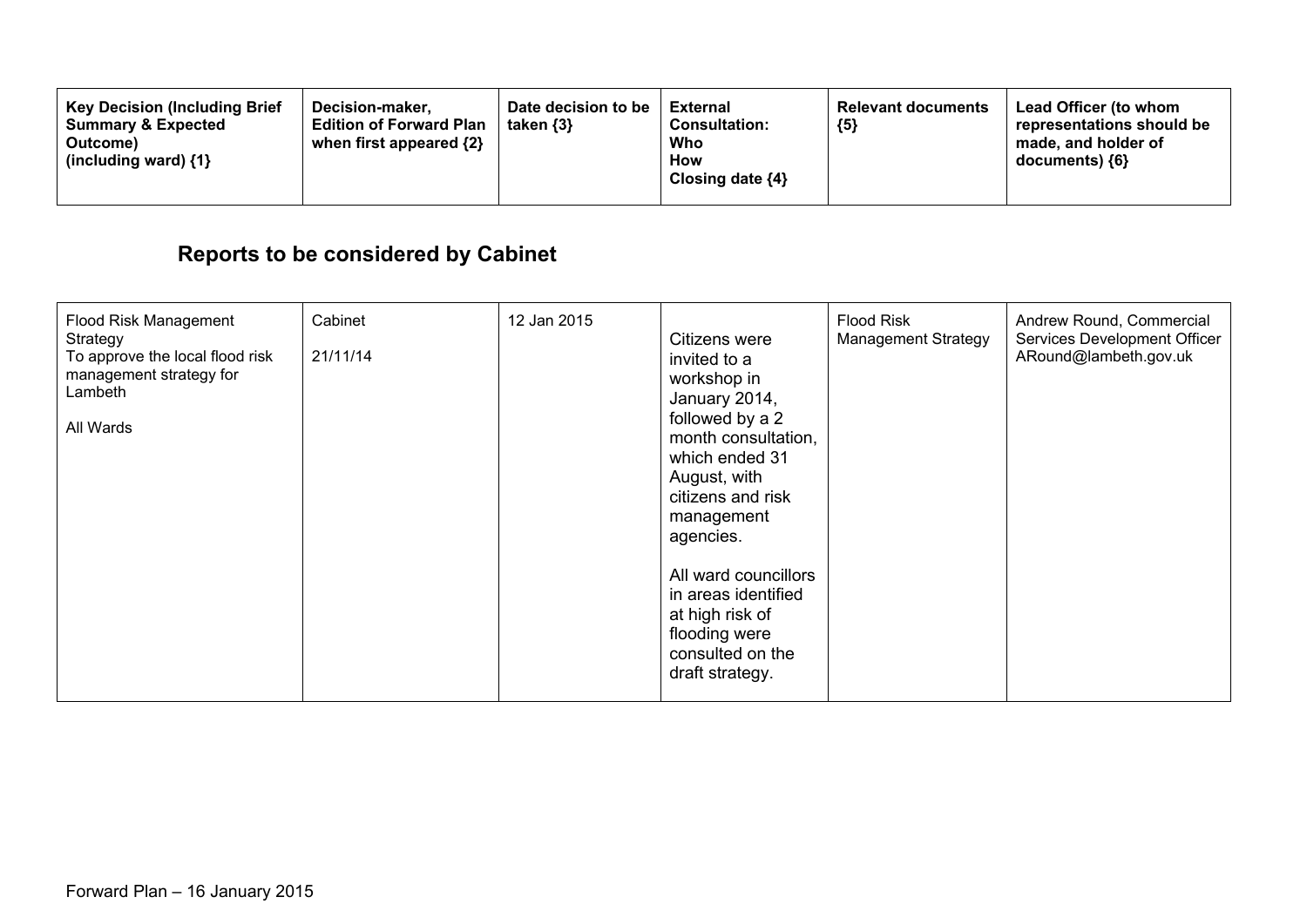| <b>Key Decision (Including Brief</b><br>Decision-maker.<br><b>Summary &amp; Expected</b><br>Outcome)<br>(including ward) $\{1\}$ | Date decision to be<br>taken $\{3\}$<br><b>Edition of Forward Plan</b><br>when first appeared $\{2\}$ | <b>External</b><br><b>Consultation:</b><br>Who<br>How<br>Closing date $\{4\}$ | <b>Relevant documents</b><br>${5}$ | <b>Lead Officer (to whom</b><br>representations should be<br>made, and holder of<br>documents) {6} |
|----------------------------------------------------------------------------------------------------------------------------------|-------------------------------------------------------------------------------------------------------|-------------------------------------------------------------------------------|------------------------------------|----------------------------------------------------------------------------------------------------|
|----------------------------------------------------------------------------------------------------------------------------------|-------------------------------------------------------------------------------------------------------|-------------------------------------------------------------------------------|------------------------------------|----------------------------------------------------------------------------------------------------|

| <b>Council Tax Support Scheme</b><br>To recommend the contiinuation<br>of Lambeth's Council Tax<br>Support (CTS) scheme<br>unchanged for 2015/16. The<br>council is obligated by law to<br>make CTS scheme each year<br>even if there are no changes<br>made.<br>All Wards | Cabinet<br>5 December 2014 | 12 Jan 2015 | The original CTS<br>scheme was the<br>result of extensive<br>consultation with<br>residents and<br>stakeholders as<br>well as the GLA. As<br>no changes to the<br>original scheme are<br>proposed no<br>consultation has<br>been undertaken.<br>The scheme will be<br>changed for<br>2016/17 to<br>accommodate<br>Universal Credit.<br>This and any other<br>changes the<br>council chooses to<br>make will be the<br>subject of<br>extensive<br>consultation in<br>2015. | <b>Council Tax Support</b><br>Scheme | Tim Hillman-Brown<br>THillman-<br>brown@lambeth.gov.uk |
|----------------------------------------------------------------------------------------------------------------------------------------------------------------------------------------------------------------------------------------------------------------------------|----------------------------|-------------|---------------------------------------------------------------------------------------------------------------------------------------------------------------------------------------------------------------------------------------------------------------------------------------------------------------------------------------------------------------------------------------------------------------------------------------------------------------------------|--------------------------------------|--------------------------------------------------------|
|----------------------------------------------------------------------------------------------------------------------------------------------------------------------------------------------------------------------------------------------------------------------------|----------------------------|-------------|---------------------------------------------------------------------------------------------------------------------------------------------------------------------------------------------------------------------------------------------------------------------------------------------------------------------------------------------------------------------------------------------------------------------------------------------------------------------------|--------------------------------------|--------------------------------------------------------|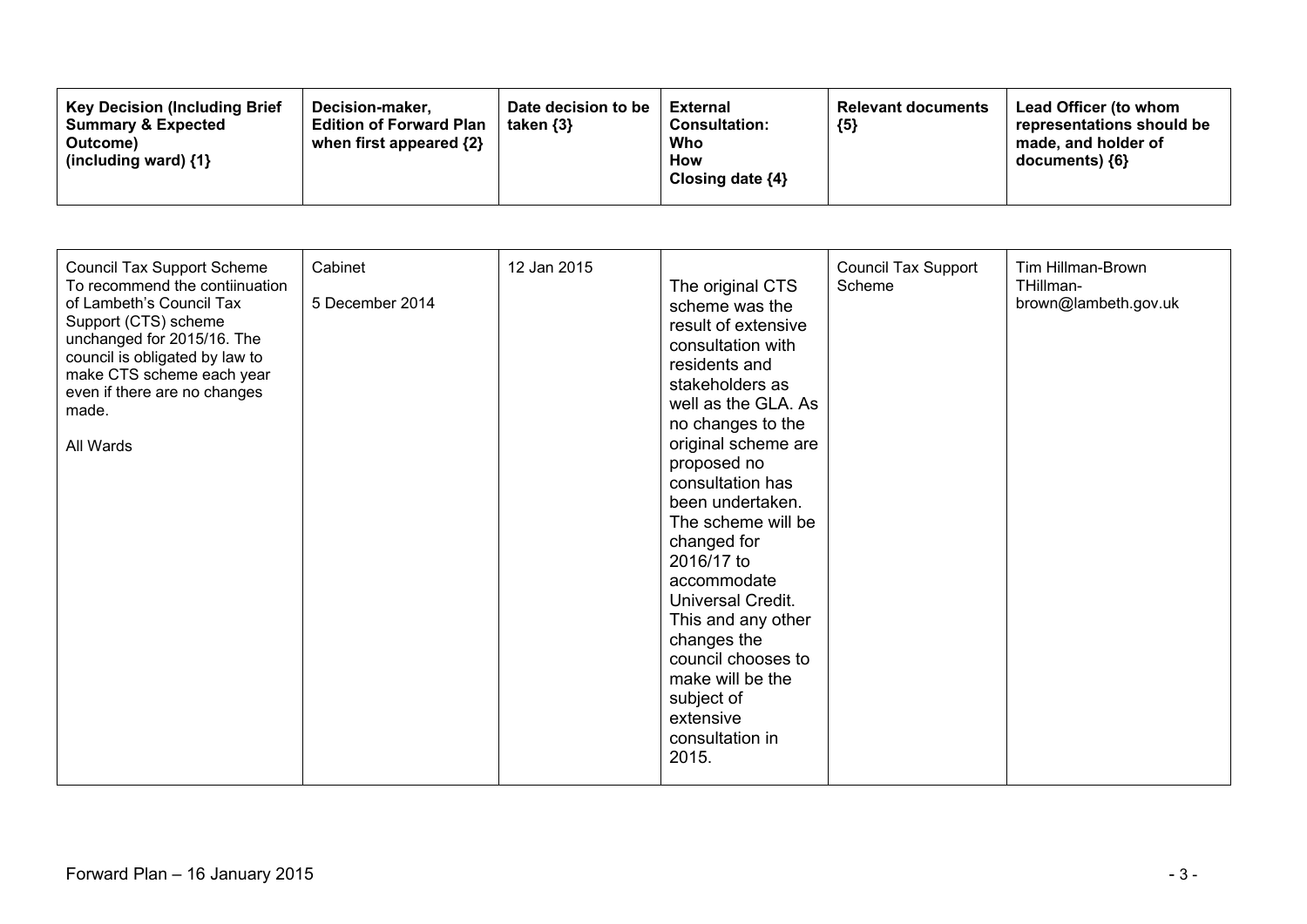| New Alterations and Extensions<br><b>Supplementary Planning</b><br>Document<br>To approve the content of the<br>guidance as a Supplemetary<br>Planning Document for public<br>consultation.<br>All Wards | Cabinet<br>5 December 2014 | 12 Jan 2015 | Specific<br>$\bullet$<br>individuals<br>with a stated<br>interest in the<br>subject, local<br>amenity<br>societys,<br>other<br>community<br>groups and<br>stakeholders<br>identified on<br>the planning<br>policy<br>consultation<br>database.<br>Publicity in<br>$\bullet$<br>Lambeth<br>Life, press<br>release and<br>Council<br>online<br>consultation<br>diary.<br>The 28 day process<br>will take place in<br>February/ March<br>2015. | New Alterations and<br>Extensions<br>Supplementary<br><b>Planning Document</b> | Doug Black, Team Leader<br>Conservation & Urban Design<br>DBlack1@lambeth.gov.uk<br>1st floor, Phoenix House<br>Tel: 020 7926 4065 |
|----------------------------------------------------------------------------------------------------------------------------------------------------------------------------------------------------------|----------------------------|-------------|---------------------------------------------------------------------------------------------------------------------------------------------------------------------------------------------------------------------------------------------------------------------------------------------------------------------------------------------------------------------------------------------------------------------------------------------|--------------------------------------------------------------------------------|------------------------------------------------------------------------------------------------------------------------------------|
|----------------------------------------------------------------------------------------------------------------------------------------------------------------------------------------------------------|----------------------------|-------------|---------------------------------------------------------------------------------------------------------------------------------------------------------------------------------------------------------------------------------------------------------------------------------------------------------------------------------------------------------------------------------------------------------------------------------------------|--------------------------------------------------------------------------------|------------------------------------------------------------------------------------------------------------------------------------|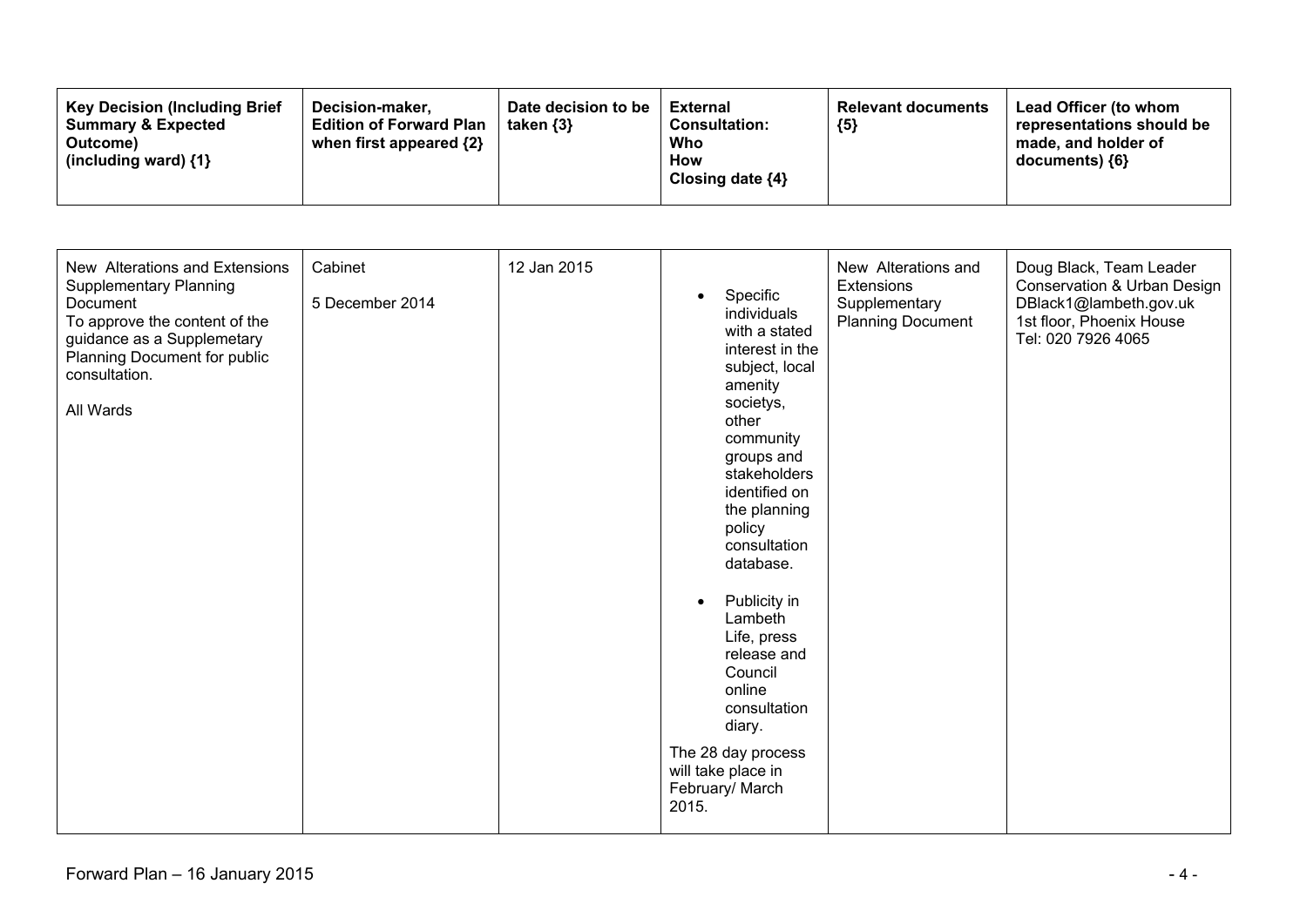| <b>Key Decision (Including Brief</b><br>Decision-maker.<br><b>Summary &amp; Expected</b><br><b>Edition of Forward Plan</b><br>when first appeared $\{2\}$<br>Outcome)<br>(including ward) $\{1\}$ | Date decision to be<br>taken {3} | <b>External</b><br><b>Consultation:</b><br>Who<br><b>How</b><br>Closing date $\{4\}$ | <b>Relevant documents</b><br>${5}$ | Lead Officer (to whom<br>representations should be<br>made, and holder of<br>documents) {6} |
|---------------------------------------------------------------------------------------------------------------------------------------------------------------------------------------------------|----------------------------------|--------------------------------------------------------------------------------------|------------------------------------|---------------------------------------------------------------------------------------------|
|---------------------------------------------------------------------------------------------------------------------------------------------------------------------------------------------------|----------------------------------|--------------------------------------------------------------------------------------|------------------------------------|---------------------------------------------------------------------------------------------|

| Parks and Open Spaces Capital<br>Investment Plan 2014/15 -<br>2018/19<br>The Capital Investment Plan will<br>set out how Lambeth plans to<br>deliver a range of improvements<br>across the borough's parks and<br>open spaces that will ultimately<br>make Lambeth a better place to<br>live, work, and visit. Cabinet<br>approval is being sought to<br>release £9million from the capital<br>pipeline to help deliver<br>improvement priorities in this<br>plan. | Cabinet<br>28/11/2014     | 12 Jan 2015 | The draft Parks<br>Capital Investment<br>Plan underwent<br>borough-wide public<br>consultation from 15<br>September 2014 - 31<br>October 2014. This<br>included circulation to<br>all ward councillors<br>for comment as well<br>as promotion through<br>social media<br>channels, local<br>forums, and Council<br>webpage. | Parks and Open<br>Spaces Capital<br><b>Investment Plan</b><br>$2014/15 - 2018/19$ | Natalie Thomsen,<br>Programme Manager<br>nthomsen@lambeth.gov.uk                                                                  |
|--------------------------------------------------------------------------------------------------------------------------------------------------------------------------------------------------------------------------------------------------------------------------------------------------------------------------------------------------------------------------------------------------------------------------------------------------------------------|---------------------------|-------------|-----------------------------------------------------------------------------------------------------------------------------------------------------------------------------------------------------------------------------------------------------------------------------------------------------------------------------|-----------------------------------------------------------------------------------|-----------------------------------------------------------------------------------------------------------------------------------|
| Revenue & Capital Budget<br>2015/16-2017/18<br>That Cabinet recommend<br>Council to note or adopt the<br>budget 2015/16 - 2017/18<br>recommendations<br>All Wards                                                                                                                                                                                                                                                                                                  | Cabinet<br>3 October 2014 | 9 Feb 2015  |                                                                                                                                                                                                                                                                                                                             | Revenue & Capital<br>Budget 2015/16-<br>2017/18                                   | Frank Higgins, Head of<br><b>Financial Strategy</b><br>Fhiggins@lambeth.gov.uk<br><b>Olive Morris House</b><br>Tel: 020 7926 9316 |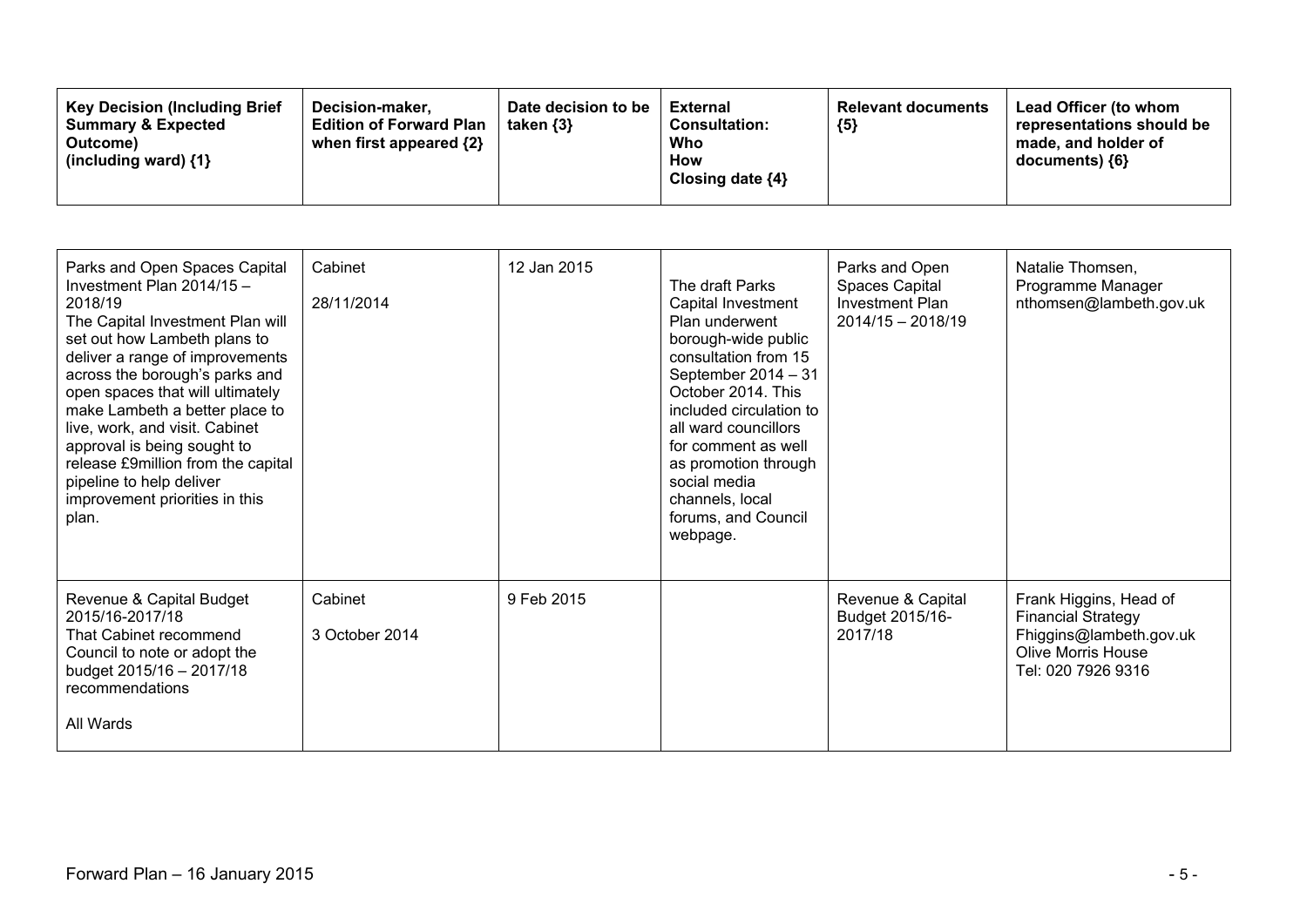| <b>Key Decision (Including Brief</b><br>Date decision to be<br>Decision-maker.<br><b>Summary &amp; Expected</b><br><b>Edition of Forward Plan</b><br>taken $\{3\}$<br>when first appeared $\{2\}$<br>Outcome)<br>(including ward) $\{1\}$ | External<br><b>Consultation:</b><br>Who<br><b>How</b><br>Closing date $\{4\}$ | <b>Relevant documents</b><br>${5}$ | <b>Lead Officer (to whom</b><br>representations should be<br>made, and holder of<br>documents) {6} |
|-------------------------------------------------------------------------------------------------------------------------------------------------------------------------------------------------------------------------------------------|-------------------------------------------------------------------------------|------------------------------------|----------------------------------------------------------------------------------------------------|
|-------------------------------------------------------------------------------------------------------------------------------------------------------------------------------------------------------------------------------------------|-------------------------------------------------------------------------------|------------------------------------|----------------------------------------------------------------------------------------------------|

| Income and Debt Strategy<br>review<br>Cabinet will be asked to sign off<br>the new Income and Debt<br>Strategy | Cabinet | 9 Feb 2015 |  | Income and Debt<br>Strategy review | Michelle Binfield, Strategic<br><b>Commissioning Manager</b><br>mbinfield@lambeth.gov.uk<br><b>Phoenix House</b><br>Tel: 020 7926 4610 |
|----------------------------------------------------------------------------------------------------------------|---------|------------|--|------------------------------------|----------------------------------------------------------------------------------------------------------------------------------------|
|----------------------------------------------------------------------------------------------------------------|---------|------------|--|------------------------------------|----------------------------------------------------------------------------------------------------------------------------------------|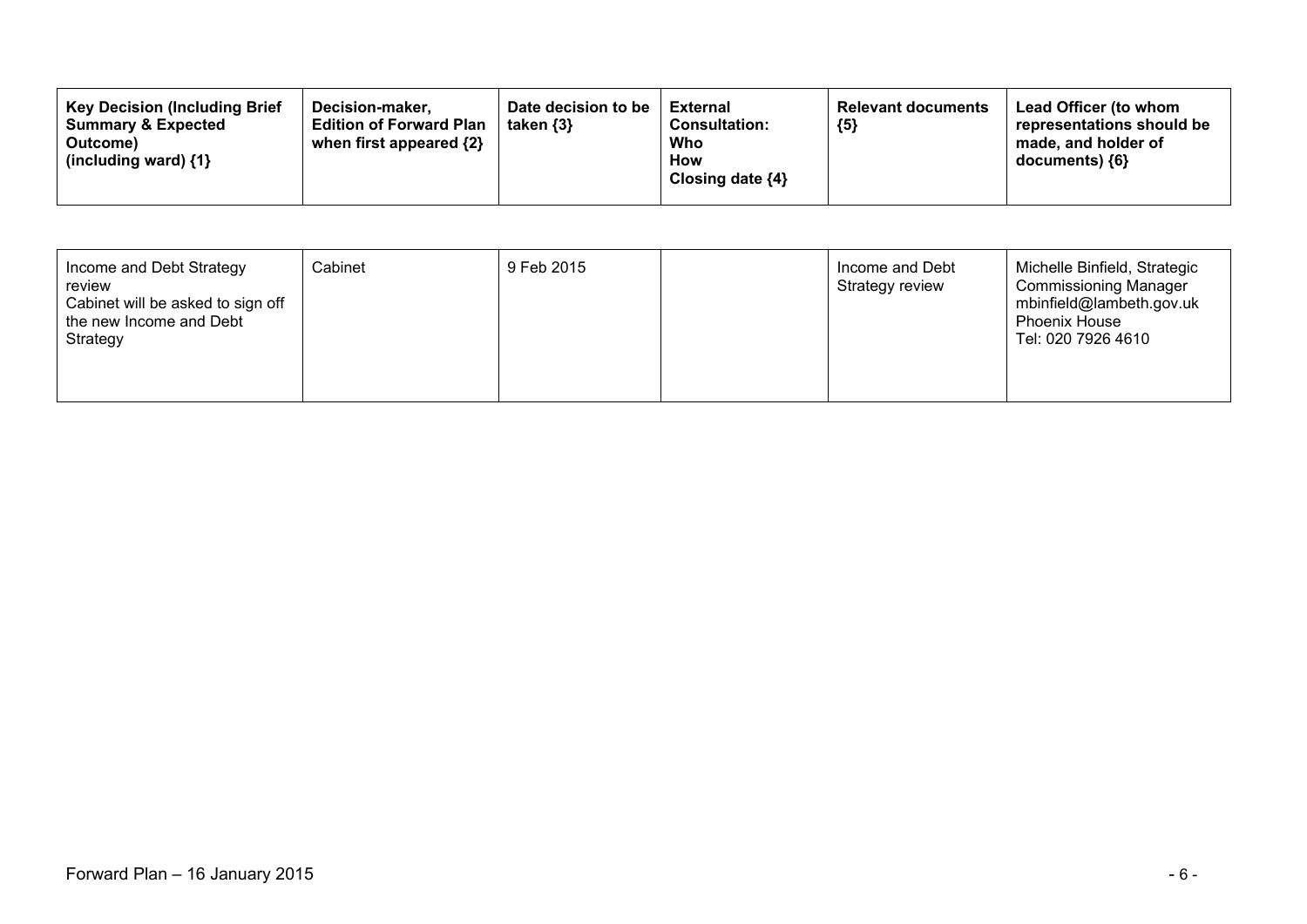| Revised draft Statement of<br><b>Community Involvement</b><br>To agree the revised draft<br><b>Statement of Community</b><br>Involvement for public<br>consultation.<br>All Wards | Cabinet<br>12.12.2014 | <b>July 2015</b> | The revised SCI<br>will be available for<br>public comment for<br>six weeks during<br>February and<br>March 2015. A<br>number of<br>consultation<br>methods will be<br>used including:<br>Council website,<br>including on<br>planning pages and<br>consultations diary;<br>letters all contacts<br>on the policy<br>planning database<br>and the planning<br>applications<br>database;<br>documents<br>available in all<br>borough libraries<br>and article in<br>Lambeth<br>Weekender | New Alterations and<br><b>Extensions</b><br>Supplementary<br><b>Planning Document</b> | Alan Vinall<br>avinall@lambeth.gov.uk<br>1st Floor, Phoenix House<br>Tel: 020 7926 1212 |
|-----------------------------------------------------------------------------------------------------------------------------------------------------------------------------------|-----------------------|------------------|-----------------------------------------------------------------------------------------------------------------------------------------------------------------------------------------------------------------------------------------------------------------------------------------------------------------------------------------------------------------------------------------------------------------------------------------------------------------------------------------|---------------------------------------------------------------------------------------|-----------------------------------------------------------------------------------------|
|-----------------------------------------------------------------------------------------------------------------------------------------------------------------------------------|-----------------------|------------------|-----------------------------------------------------------------------------------------------------------------------------------------------------------------------------------------------------------------------------------------------------------------------------------------------------------------------------------------------------------------------------------------------------------------------------------------------------------------------------------------|---------------------------------------------------------------------------------------|-----------------------------------------------------------------------------------------|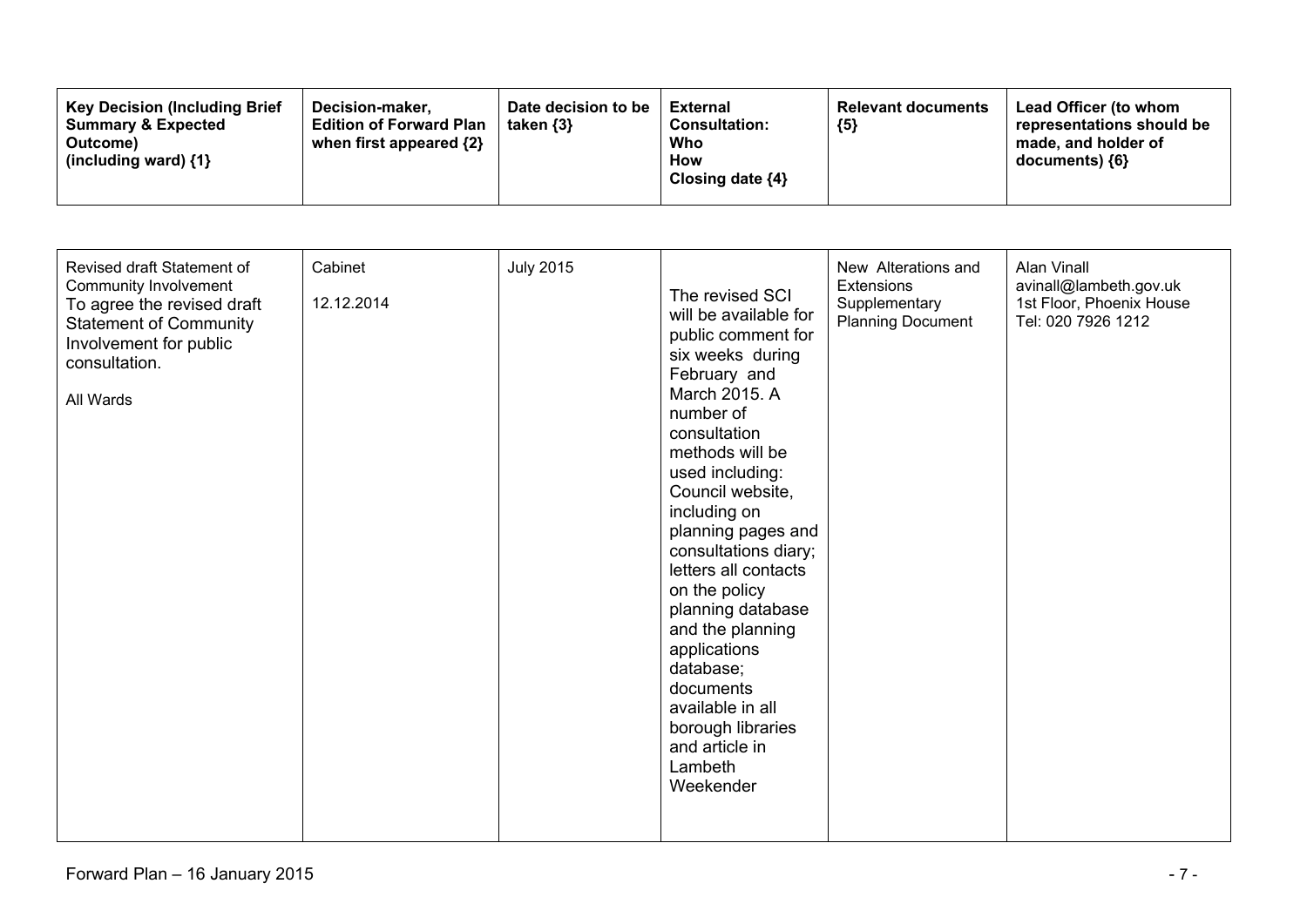| <b>Key Decision (Including Brief</b><br><b>Summary &amp; Expected</b><br>Outcome)<br>(including ward) $\{1\}$ | Decision-maker.<br><b>Edition of Forward Plan</b><br>when first appeared {2} | Date decision to be<br>taken $\{3\}$ | <b>External</b><br><b>Consultation:</b><br>Who<br>How<br>Closing date $\{4\}$ | <b>Relevant documents</b><br>${5}$ | Lead Officer (to whom<br>representations should be<br>made, and holder of<br>documents) {6} |
|---------------------------------------------------------------------------------------------------------------|------------------------------------------------------------------------------|--------------------------------------|-------------------------------------------------------------------------------|------------------------------------|---------------------------------------------------------------------------------------------|
|---------------------------------------------------------------------------------------------------------------|------------------------------------------------------------------------------|--------------------------------------|-------------------------------------------------------------------------------|------------------------------------|---------------------------------------------------------------------------------------------|

| <b>Transforming Adult Mental</b><br><b>Health Rehabilitation services</b><br>Development of an alliance<br>contracting "development" pilot<br>to support personalised<br>integrated care and support for<br>local citizens.<br>All Wards | Cabinet<br>14 February 2014 | 9 Feb 2015 | A communication and<br>stakeholder<br>engagement strategy<br>is being developed<br>which will consider<br>further actions<br>required to better<br>inform and engage<br>service users, carers,<br>senior managers and<br>stakeholders in this<br>proposal. |                                                  | Denis O'Rourke, Assistant<br>Director Integrated<br>Commissioning - Adult<br><b>Mental Health</b><br>denisorourke@nhs.net                              |
|------------------------------------------------------------------------------------------------------------------------------------------------------------------------------------------------------------------------------------------|-----------------------------|------------|------------------------------------------------------------------------------------------------------------------------------------------------------------------------------------------------------------------------------------------------------------|--------------------------------------------------|--------------------------------------------------------------------------------------------------------------------------------------------------------|
| Response to Environmental<br>Crime Scrutiny Commission'<br>Response to the<br>recommendations in the<br><b>Environmental Crime Scrutiny</b><br>Commission report'<br>All Wards                                                           | Cabinet                     | 9 Mar 2015 | Consultation was<br>undertaken with<br>residents in the<br>course of the<br>Commission's<br>investigations                                                                                                                                                 | Report of the Enviro-<br><b>Crime Commission</b> | Claire Butcher, Lead Scrutiny<br>Officer<br>cbutcher@lambeth.gov.uk<br>Room 200, Lambeth Town<br>Hall, INTERNAL<br>Tel: 020 7926 0024<br>020 7926 2361 |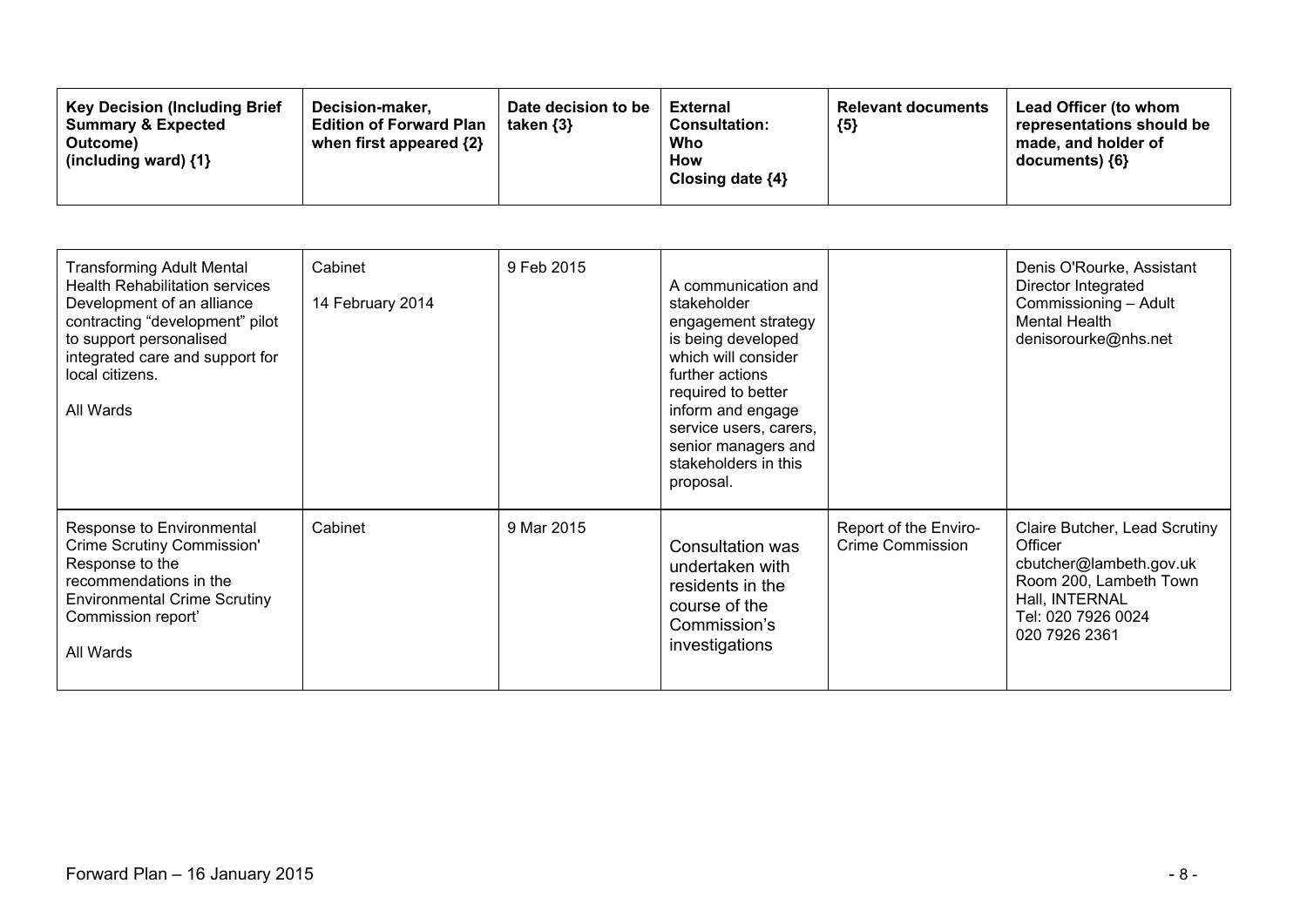| <b>Key Decision (Including Brief</b><br>Date decision to be<br>Decision-maker.<br><b>Summary &amp; Expected</b><br><b>Edition of Forward Plan</b><br>taken $\{3\}$<br>when first appeared $\{2\}$<br>Outcome)<br>(including ward) $\{1\}$ | External<br><b>Consultation:</b><br>Who<br><b>How</b><br>Closing date $\{4\}$ | <b>Relevant documents</b><br>${5}$ | <b>Lead Officer (to whom</b><br>representations should be<br>made, and holder of<br>documents) {6} |
|-------------------------------------------------------------------------------------------------------------------------------------------------------------------------------------------------------------------------------------------|-------------------------------------------------------------------------------|------------------------------------|----------------------------------------------------------------------------------------------------|
|-------------------------------------------------------------------------------------------------------------------------------------------------------------------------------------------------------------------------------------------|-------------------------------------------------------------------------------|------------------------------------|----------------------------------------------------------------------------------------------------|

| Vale Street recycling and reuse<br>centre options paper<br>The paper examines the different<br>options available for the Vale<br>Street recycling and reuse facility<br>site.<br>All Wards                                                                                                                          | Cabinet<br>12 December 2014 | 9 Mar 2015 | Information taken<br>from the resident's<br>survey and surveys<br>of Vale Street users<br>has informed the<br>paper.                                                     | Vale Street recycling<br>and reuse centre<br>options paper | Liz Whitson Cloud, Senior<br>Policy, Equalities and<br>Performance Officer<br>lwhitsoncloud@lambeth.gov.<br>uk.<br><b>Phoenix House</b><br>Tel: 020 7926 0145 |
|---------------------------------------------------------------------------------------------------------------------------------------------------------------------------------------------------------------------------------------------------------------------------------------------------------------------|-----------------------------|------------|--------------------------------------------------------------------------------------------------------------------------------------------------------------------------|------------------------------------------------------------|---------------------------------------------------------------------------------------------------------------------------------------------------------------|
| Lambeth Education & Learning<br>Strategy<br>To ratify the strategy which sets<br>out the Council's role as<br>champion of children, families<br>and schools, early years<br>providers and colleges within a<br>framework of democratic<br>accountability based upon<br>shared understanding and trust.<br>All Wards | Cabinet<br>19/12/14         | 9 Mar 2015 | The strategy has<br>been developed in<br>consultation with<br>headteachers<br>working with the<br><b>Education Learning</b><br>& Skills Cluster and<br>other colleagues. | Lambeth Education &<br>Learning Strategy                   | Colm Doyle<br>cdoyle@lambeth.gov.uk<br>6th Floor International House,<br>Canterbury Crescent,<br>London, SW9 7QE                                              |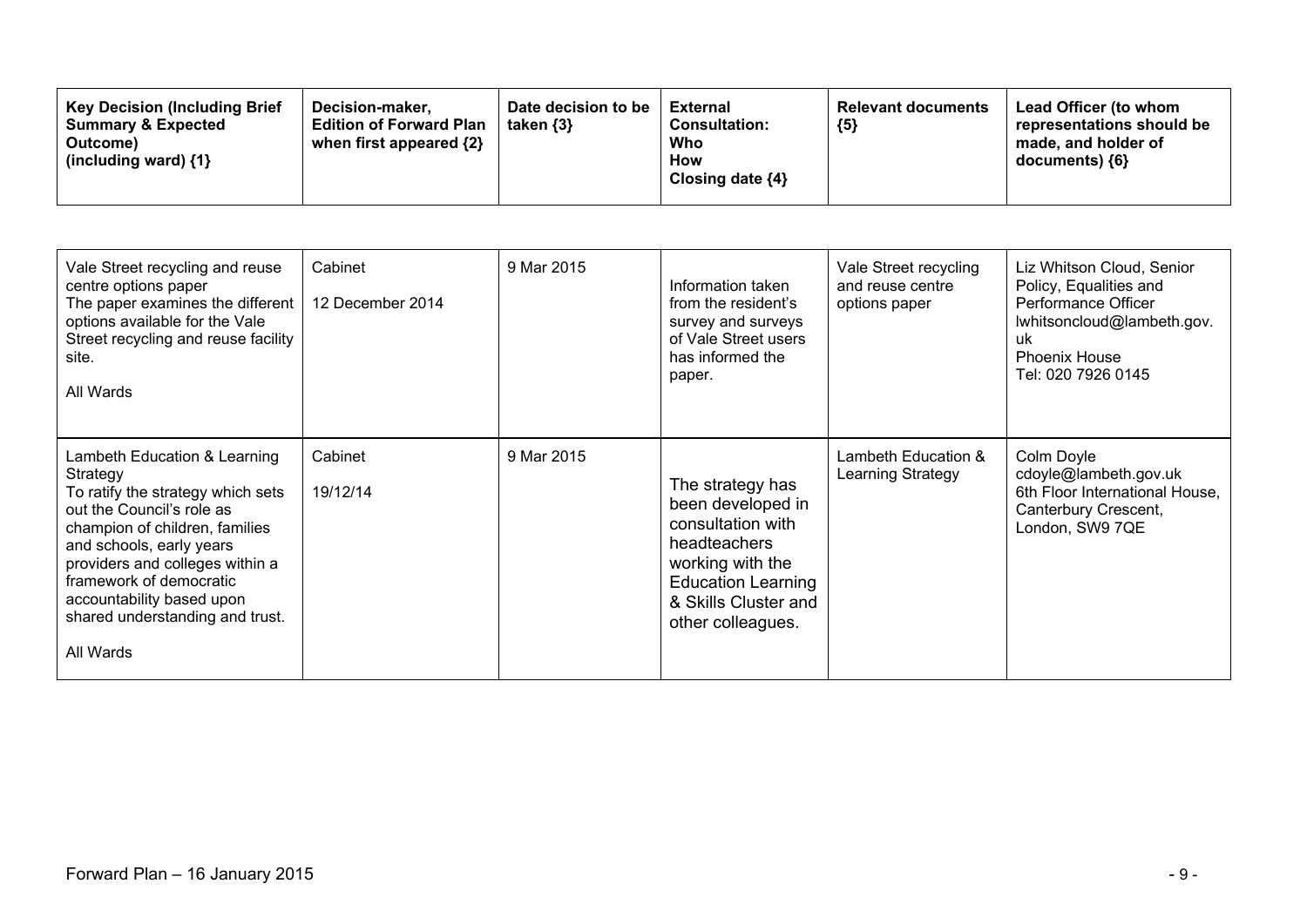| <b>Key Decision (Including Brief</b><br>Decision-maker.<br><b>Summary &amp; Expected</b><br>Outcome)<br>(including ward) $\{1\}$ | Date decision to be<br><b>Edition of Forward Plan</b><br>taken $\{3\}$<br>when first appeared {2} | External<br><b>Consultation:</b><br>Who<br>How<br>Closing date $\{4\}$ | <b>Relevant documents</b><br>${5}$ | Lead Officer (to whom<br>representations should be<br>made, and holder of<br>$documents)$ {6} |
|----------------------------------------------------------------------------------------------------------------------------------|---------------------------------------------------------------------------------------------------|------------------------------------------------------------------------|------------------------------------|-----------------------------------------------------------------------------------------------|
|----------------------------------------------------------------------------------------------------------------------------------|---------------------------------------------------------------------------------------------------|------------------------------------------------------------------------|------------------------------------|-----------------------------------------------------------------------------------------------|

| Future Brixton: Somerleyton<br>Road Project - Procuring a<br>Contractor and Agreeing the<br><b>Financial Model</b><br>This further report therefore<br>provides Cabinet with a detailed<br>update on the project including<br>the outline design, procurement<br>strategy, delivery strategy and<br>financial model. | Cabinet<br>29 August 2014 | 13 Apr 2015 | There will be<br>extensive<br>consultation and<br>coproduction. | Future Brixton:<br>Somerleyton Road<br>Project - Procuring a<br>Contractor and<br>Agreeing the Financial<br>Model | Neil Vokes, Regeneration<br>Project Manager (Housing)<br>nvokes@lambeth.gov.uk<br>1st floor, Phoenix House |
|----------------------------------------------------------------------------------------------------------------------------------------------------------------------------------------------------------------------------------------------------------------------------------------------------------------------|---------------------------|-------------|-----------------------------------------------------------------|-------------------------------------------------------------------------------------------------------------------|------------------------------------------------------------------------------------------------------------|
| Cabinet will be asked to approve<br>the financial package required to<br>deliver the project and to<br>authorise the procurement of a<br>contractor.<br>Coldharbour                                                                                                                                                  |                           |             |                                                                 |                                                                                                                   |                                                                                                            |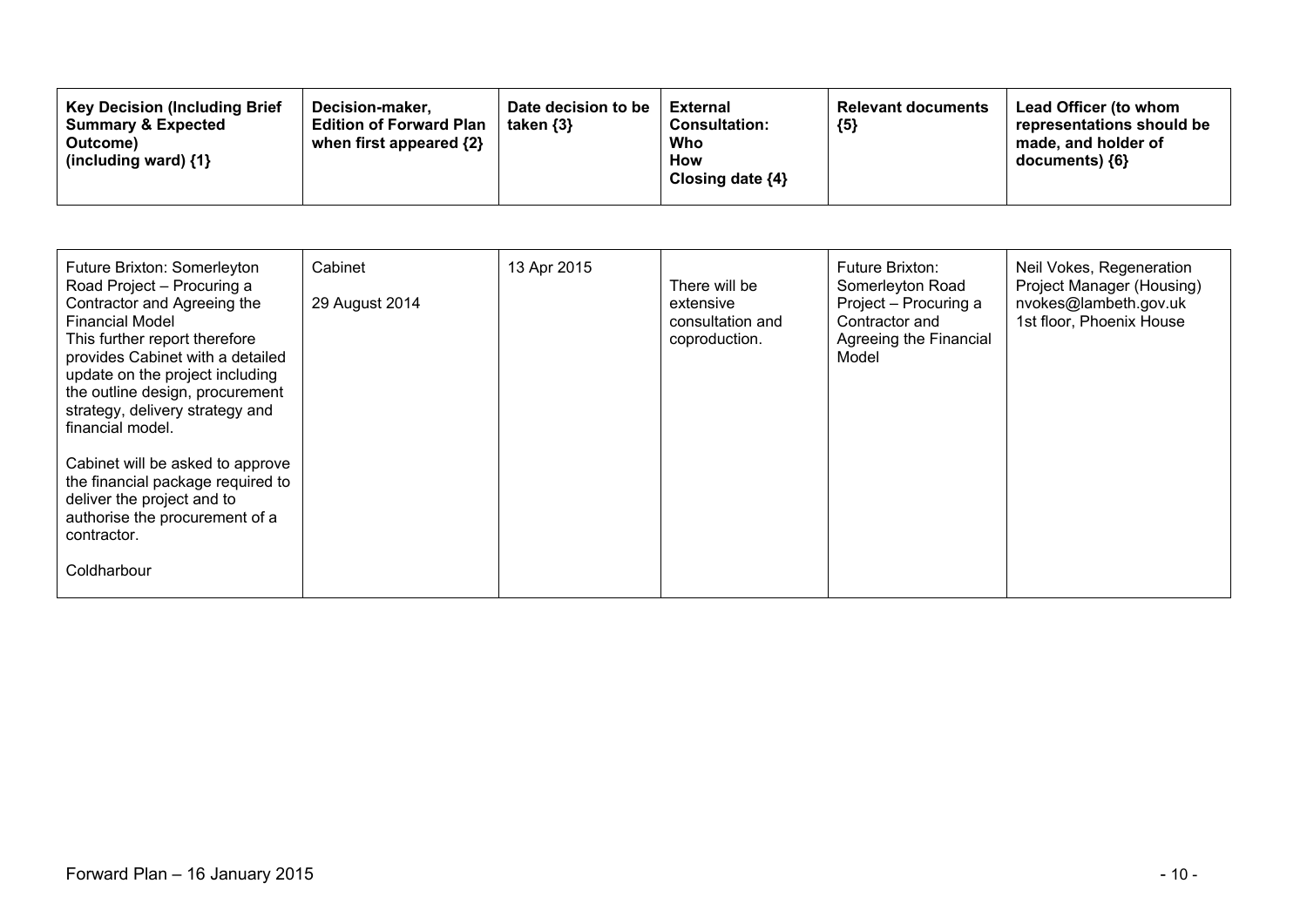**Reports to be approved by the Health and Wellbeing Board**

**None**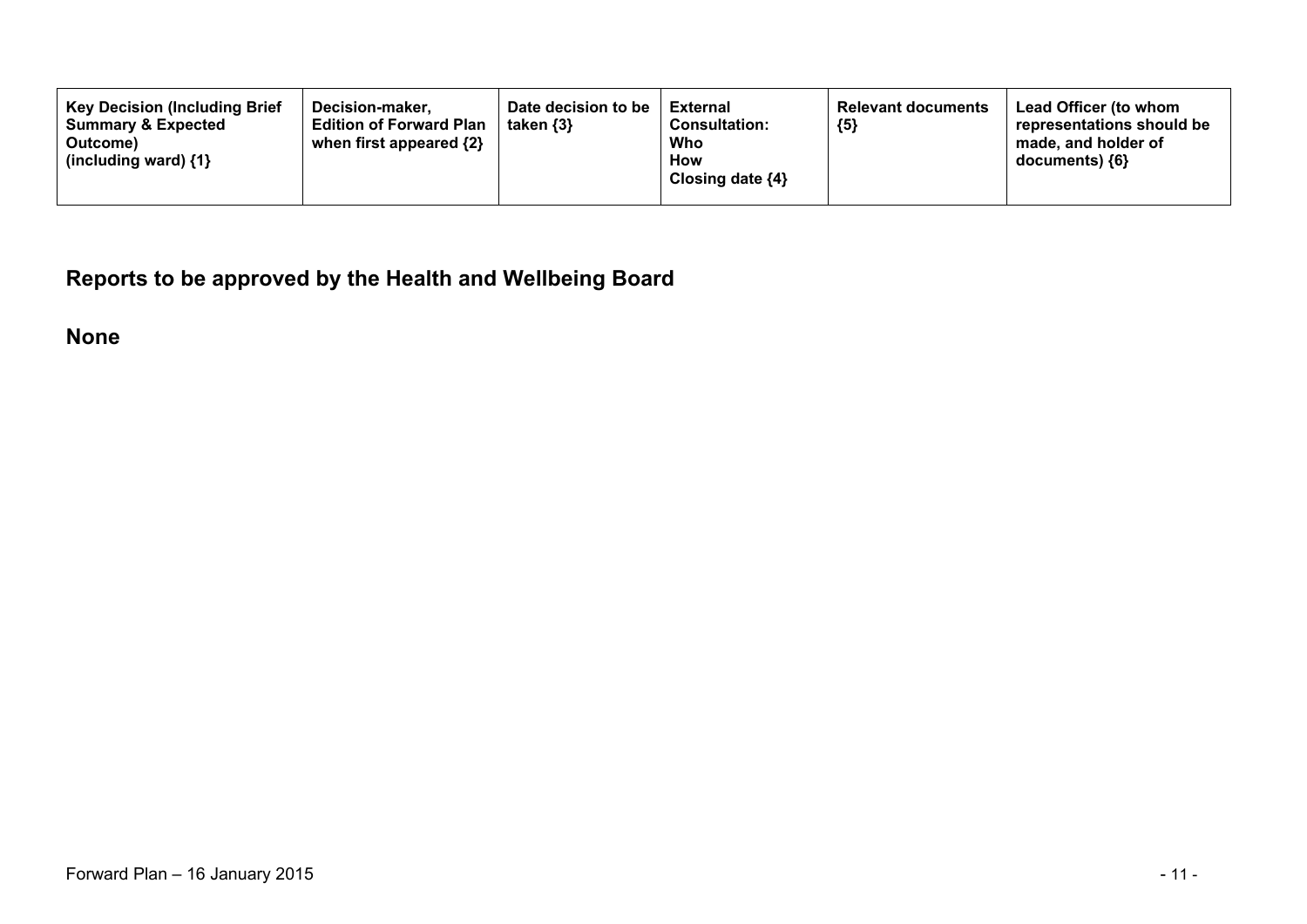| <b>Key Decision (Including Brief</b><br>Decision-maker.<br><b>Summary &amp; Expected</b><br><b>Edition of Forward Plan</b><br>when first appeared {2}<br>Outcome)<br>(including ward) $\{1\}$ | Date decision to be<br>taken $\{3\}$ | External<br><b>Consultation:</b><br>Who<br><b>How</b><br>Closing date ${4}$ | <b>Relevant documents</b><br>${5}$ | Lead Officer (to whom<br>representations should be<br>made, and holder of<br>documents) ${6}$ |
|-----------------------------------------------------------------------------------------------------------------------------------------------------------------------------------------------|--------------------------------------|-----------------------------------------------------------------------------|------------------------------------|-----------------------------------------------------------------------------------------------|
|-----------------------------------------------------------------------------------------------------------------------------------------------------------------------------------------------|--------------------------------------|-----------------------------------------------------------------------------|------------------------------------|-----------------------------------------------------------------------------------------------|

#### **Reports to be approved by Cabinet Members**

#### **Leader of the Council**

| Extension of the Nine Elms<br>Enterprise Zone<br>In 2013 the Cabinet approved<br>the designation of the Enterprise<br>Zone to part fund through<br>business rates collected in the<br>zone the construction of the<br>Northern Line Extension, and<br>limited the zone to two sites. | Leader of the Council<br>19 December 2014 | 19 Jan 2015 |  | lago Griffith, Project Officer<br>igriffith2@lambeth.gov.uk<br>Service Team House<br>Tel: 020 7926 8975 |
|--------------------------------------------------------------------------------------------------------------------------------------------------------------------------------------------------------------------------------------------------------------------------------------|-------------------------------------------|-------------|--|---------------------------------------------------------------------------------------------------------|
| This report proposes the<br>extension of the Enterprise Zone<br>to include site a third site which<br>may be developed in the future,<br>and thus contribute to the yield<br>of the zone.                                                                                            |                                           |             |  |                                                                                                         |
| Oval                                                                                                                                                                                                                                                                                 |                                           |             |  |                                                                                                         |

### **Deputy Leader of the Council (Policy)**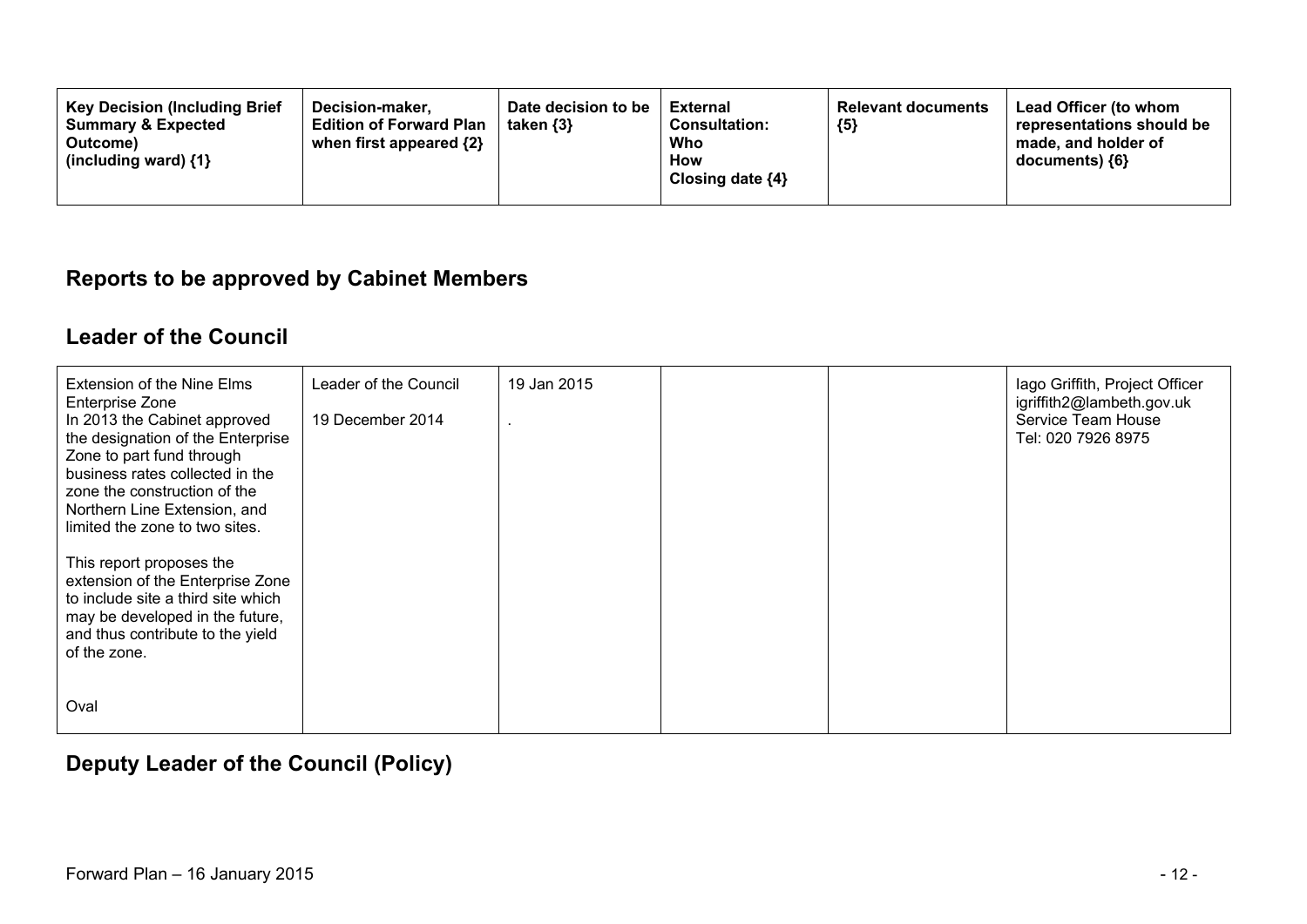| <b>Key Decision (Including Brief)</b><br>Decision-maker,<br>Summary & Expected<br><b>Edition of Forward Plan</b><br>when first appeared {2}<br>Outcome)<br>(including ward) $\{1\}$ | Date decision to be<br>taken $\{3\}$ | <b>External</b><br><b>Consultation:</b><br>Who<br>How<br>Closing date ${4}$ | <b>Relevant documents</b><br>${5}$ | Lead Officer (to whom<br>representations should be<br>made, and holder of<br>documents) ${6}$ |
|-------------------------------------------------------------------------------------------------------------------------------------------------------------------------------------|--------------------------------------|-----------------------------------------------------------------------------|------------------------------------|-----------------------------------------------------------------------------------------------|
|-------------------------------------------------------------------------------------------------------------------------------------------------------------------------------------|--------------------------------------|-----------------------------------------------------------------------------|------------------------------------|-----------------------------------------------------------------------------------------------|

| Capital Maintenance Programme<br>The decision will enable a series<br>of essential works contracts<br>under the planned "Capital"<br>Maintenance Programme" to be<br>raised and the works<br>undertaken.<br>All Wards | Deputy Leader of the<br>Council - Policy<br>3 January 2014 | 26 Jan 2015 | Schools<br>Key stakeholders<br>Consultation with key<br>stakeholders /<br>schools etc. has<br>been on-going.<br>During a process of<br>feasibility and design<br>for specific works all<br>schools and<br>stakeholders have<br>been informed of the<br>nature of the works<br>required and updated<br>along the way. Once<br>contacts are awarded<br>to specific<br>contractors more<br>detailed information<br>will be issued to all<br>regarding programme<br>dates etc. This<br>process is on-going. |  | Steve Anstee, Business<br>Growth and Regeneration<br>sanstee@lambeth.gov.uk<br>6th floor, International House<br>Tel: 020 7926 3227 |
|-----------------------------------------------------------------------------------------------------------------------------------------------------------------------------------------------------------------------|------------------------------------------------------------|-------------|---------------------------------------------------------------------------------------------------------------------------------------------------------------------------------------------------------------------------------------------------------------------------------------------------------------------------------------------------------------------------------------------------------------------------------------------------------------------------------------------------------|--|-------------------------------------------------------------------------------------------------------------------------------------|
|-----------------------------------------------------------------------------------------------------------------------------------------------------------------------------------------------------------------------|------------------------------------------------------------|-------------|---------------------------------------------------------------------------------------------------------------------------------------------------------------------------------------------------------------------------------------------------------------------------------------------------------------------------------------------------------------------------------------------------------------------------------------------------------------------------------------------------------|--|-------------------------------------------------------------------------------------------------------------------------------------|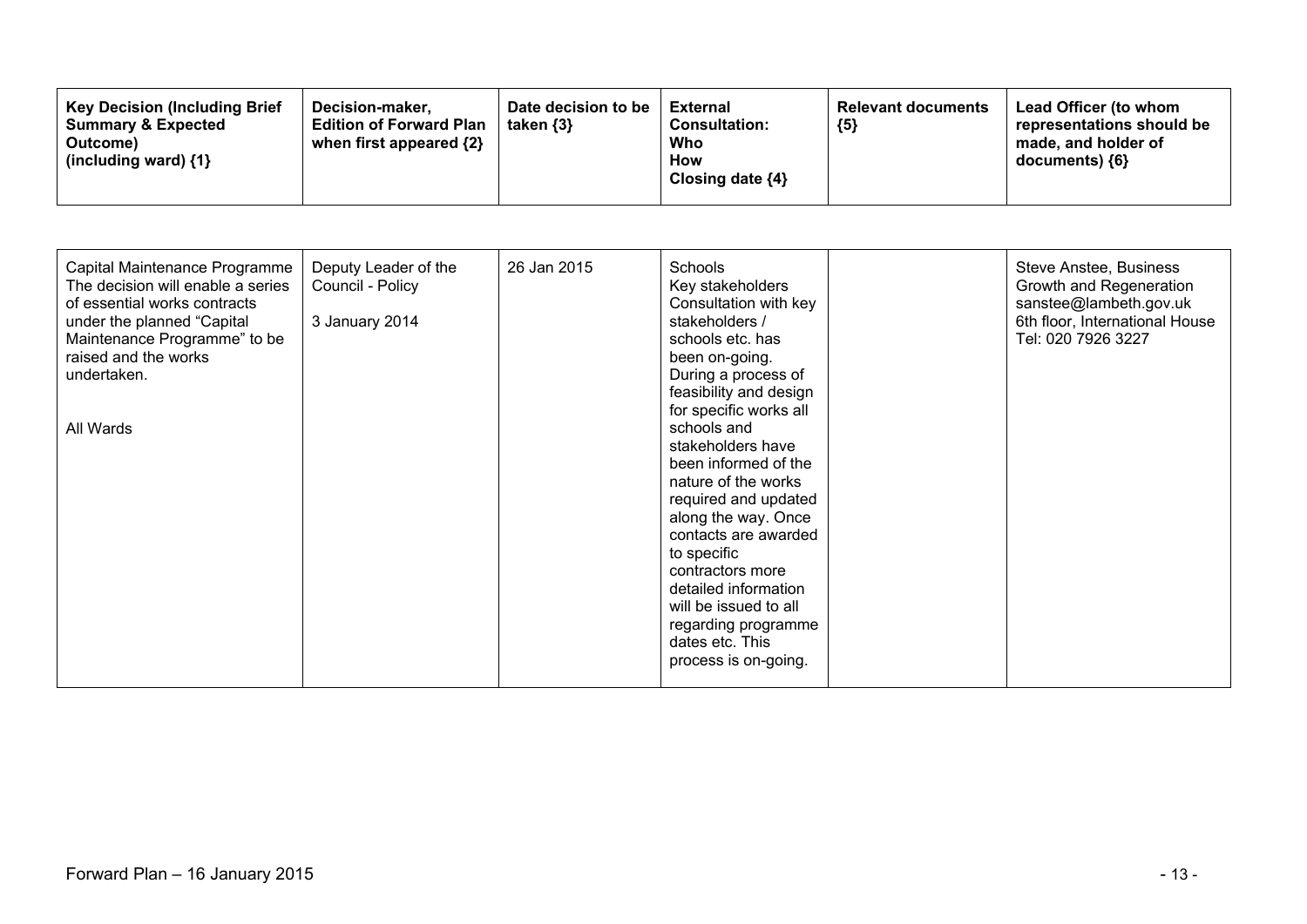| Sudbourne School Expansion<br>Project<br>A decision is requested for an<br>expansion project set to increase<br>by 1.5 Form Entry (FE) creating<br>3FE for the school. | Deputy Leader of the<br>Council - Policy<br>26 July 2013 | 26 Jan 2015 | School staff, parents,<br>children, local<br>residents, Governors,<br>council officers and<br>Cabinet Member.<br>Consultation with<br>school, service users | Sylvester Eyong, Programme<br>Manager<br>seyong@lambeth.gov.uk<br><b>International House</b><br>Tel: 020 7926 3216 |
|------------------------------------------------------------------------------------------------------------------------------------------------------------------------|----------------------------------------------------------|-------------|-------------------------------------------------------------------------------------------------------------------------------------------------------------|--------------------------------------------------------------------------------------------------------------------|
| <b>Brixton Hill</b>                                                                                                                                                    |                                                          |             | and stake holders.<br><b>Future statutory</b><br>notification process<br>with DfE.                                                                          |                                                                                                                    |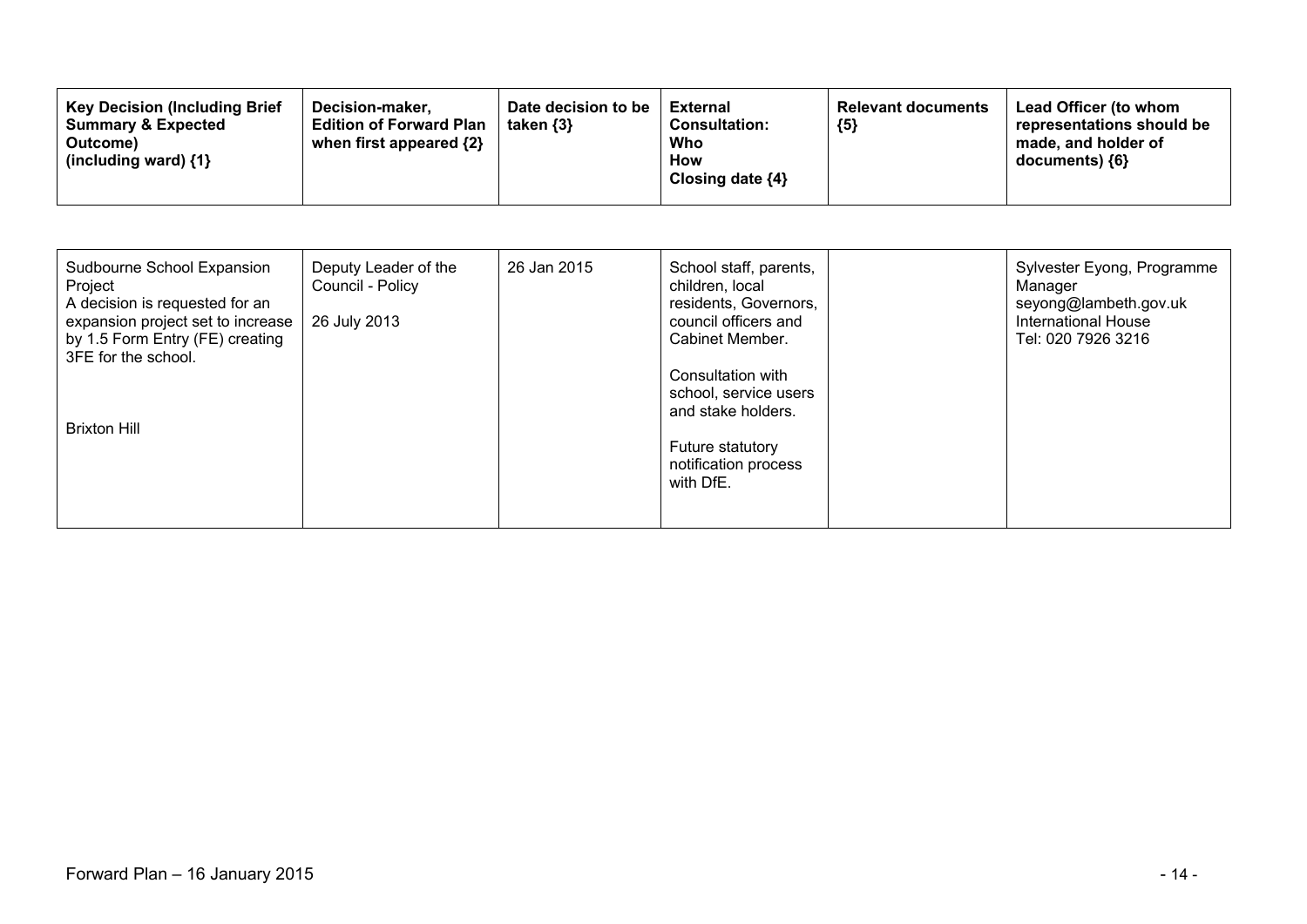| <b>Key Decision (Including Brief)</b><br>Decision-maker,<br><b>Summary &amp; Expected</b><br><b>Edition of Forward Plan</b><br>when first appeared $\{2\}$<br>Outcome)<br>(including ward) {1} | Date decision to be<br>taken $\{3\}$ | External<br><b>Consultation:</b><br>Who<br>How<br>Closing date ${4}$ | <b>Relevant documents</b><br>${5}$ | Lead Officer (to whom<br>representations should be<br>made, and holder of<br>documents) ${6}$ |
|------------------------------------------------------------------------------------------------------------------------------------------------------------------------------------------------|--------------------------------------|----------------------------------------------------------------------|------------------------------------|-----------------------------------------------------------------------------------------------|
|------------------------------------------------------------------------------------------------------------------------------------------------------------------------------------------------|--------------------------------------|----------------------------------------------------------------------|------------------------------------|-----------------------------------------------------------------------------------------------|

| Phase A: Eamonn Fottrell Centre<br>(Michael Tippett Annex) Phase<br>B: Michael Tippett School<br>Campus<br>Consultation and design work on<br>the annex (Eamonn Fottrell<br>Centre) started September 2013.<br>The SEN consultant identified a<br>change in the delivery of<br>teaching and learning to the<br>pupils. The recommendation was<br>that the buildings (the annex and<br>the main building) must be<br>modified to allow better<br>integration of support services.<br>A design team has been<br>appointed to produce a detailed<br>construction design. Once this is<br>approved it is the aim to appoint<br>a Contractor. The anticipated<br>project budget is likely to be in<br>the region of £1,160,000.00<br>(£500k for the annex and £660k<br>for the main campus) | Deputy Leader of the<br>Council - Policy<br>28.04.2014 | 26 Jan 2015 | <b>Ward Councillors</b><br>These consultations<br>are required and will<br>be planned in the<br>near future. | Sylvester Eyong, Programme<br>Manager<br>seyong@lambeth.gov.uk<br><b>International House</b><br>Tel: 020 7926 3216 |
|----------------------------------------------------------------------------------------------------------------------------------------------------------------------------------------------------------------------------------------------------------------------------------------------------------------------------------------------------------------------------------------------------------------------------------------------------------------------------------------------------------------------------------------------------------------------------------------------------------------------------------------------------------------------------------------------------------------------------------------------------------------------------------------|--------------------------------------------------------|-------------|--------------------------------------------------------------------------------------------------------------|--------------------------------------------------------------------------------------------------------------------|
| Thornton                                                                                                                                                                                                                                                                                                                                                                                                                                                                                                                                                                                                                                                                                                                                                                               |                                                        |             |                                                                                                              |                                                                                                                    |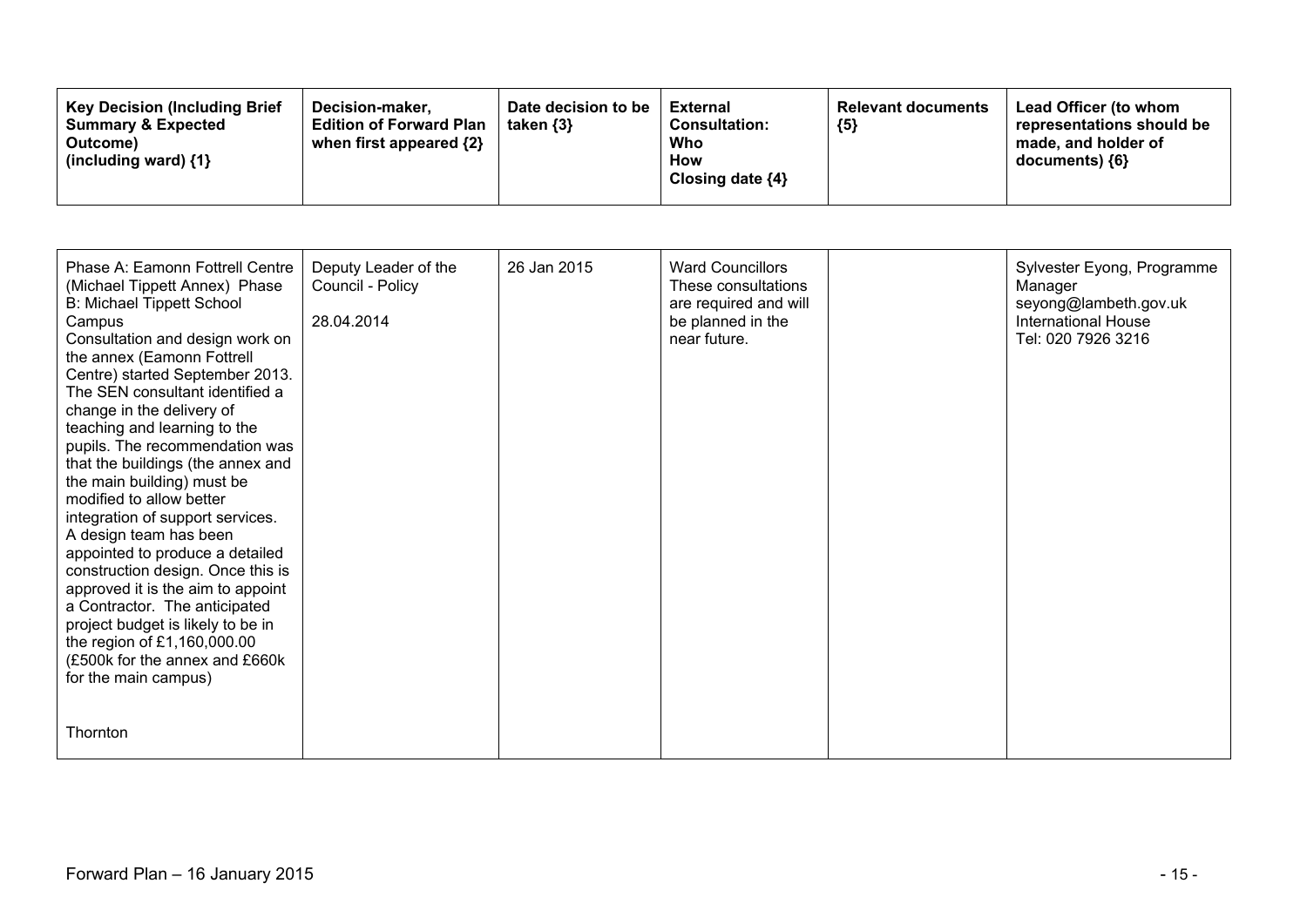| <b>Key Decision (Including Brief</b><br>Date decision to be<br>Decision-maker.<br><b>Edition of Forward Plan</b><br><b>Summary &amp; Expected</b><br>taken $\{3\}$<br>when first appeared {2}<br>Outcome)<br>(including ward) $\{1\}$ | <b>External</b><br>${5}$<br><b>Consultation:</b><br>Who<br><b>How</b><br>Closing date $\{4\}$ | Lead Officer (to whom<br><b>Relevant documents</b><br>representations should be<br>made, and holder of<br>$documents)$ {6} |
|---------------------------------------------------------------------------------------------------------------------------------------------------------------------------------------------------------------------------------------|-----------------------------------------------------------------------------------------------|----------------------------------------------------------------------------------------------------------------------------|
|---------------------------------------------------------------------------------------------------------------------------------------------------------------------------------------------------------------------------------------|-----------------------------------------------------------------------------------------------|----------------------------------------------------------------------------------------------------------------------------|

| Paxton Primary Schools<br>Expansion<br>The decision will enable the<br>contract to be raised and the<br>works undertaken. The total<br>budget for the proposed works<br>will result in the spend of circa<br>£18m which is made up of<br>Targeted Basic Needs and Basic<br>Needs Funding.<br>The request for approval to<br>appoint the successful tenderers<br>for the construction contract will<br>be presented in May 2014 | Deputy Leader of the<br>Council - Policy | 26 Jan 2015<br>Please select date of<br>when decision would<br>be taken. |  | Sylvester Eyong, Programme<br>Manager<br>seyong@lambeth.gov.uk<br><b>International House</b><br>Tel: 020 7926 3216 |
|--------------------------------------------------------------------------------------------------------------------------------------------------------------------------------------------------------------------------------------------------------------------------------------------------------------------------------------------------------------------------------------------------------------------------------|------------------------------------------|--------------------------------------------------------------------------|--|--------------------------------------------------------------------------------------------------------------------|
| <b>Gipsy Hill</b>                                                                                                                                                                                                                                                                                                                                                                                                              |                                          |                                                                          |  |                                                                                                                    |

### **Deputy Leader of the Council - Finance and Investment**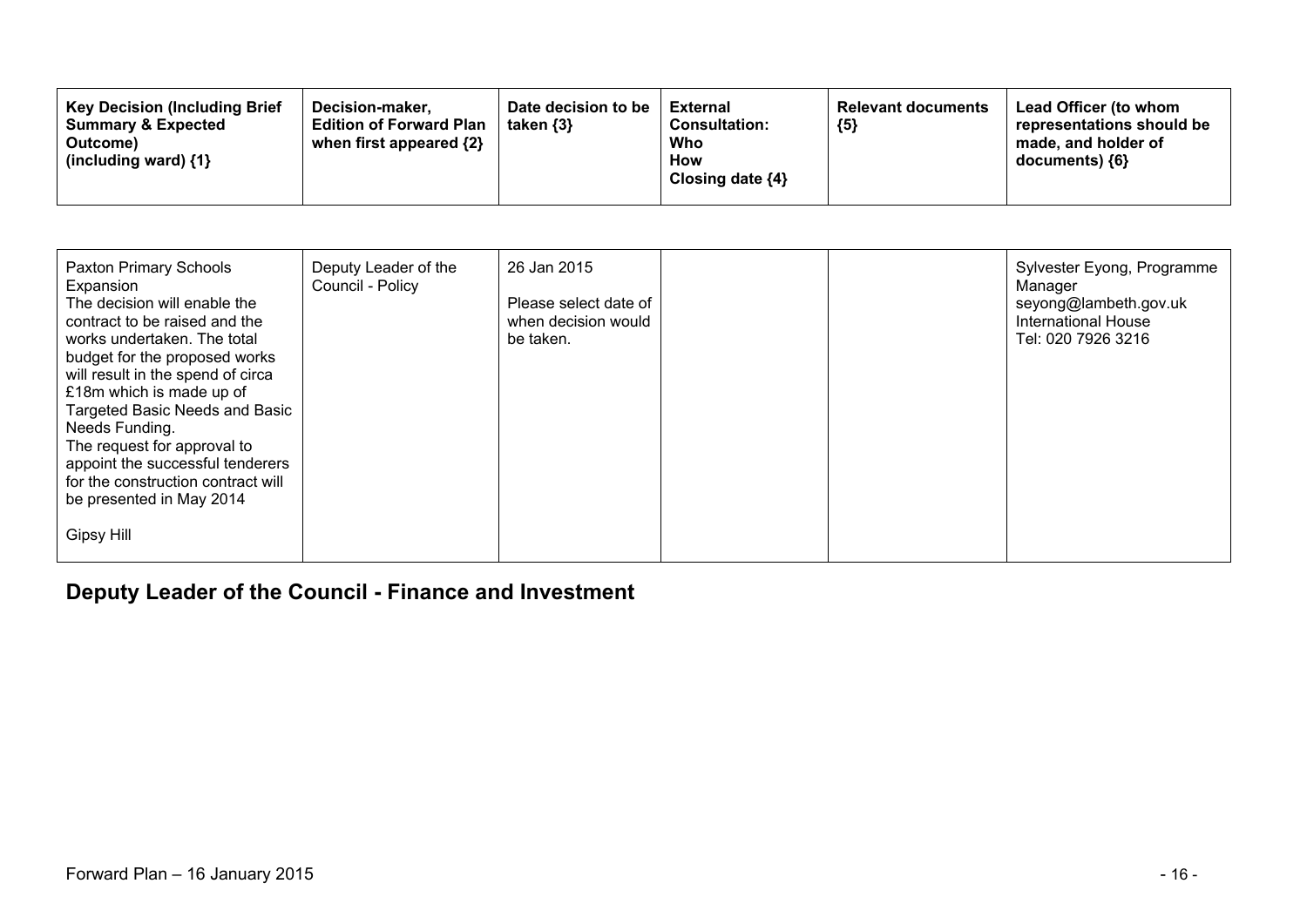| <b>Key Decision (Including Brief</b><br>Date decision to be<br>Decision-maker,<br><b>Summary &amp; Expected</b><br><b>Edition of Forward Plan</b><br>taken $\{3\}$<br>when first appeared {2}<br>Outcome)<br>(including ward) $\{1\}$ | <b>Relevant documents</b><br>External<br><b>Consultation:</b><br>${5}$<br>Who<br>How<br>Closing date $\{4\}$ | Lead Officer (to whom<br>representations should be<br>made, and holder of<br>documents) ${6}$ |
|---------------------------------------------------------------------------------------------------------------------------------------------------------------------------------------------------------------------------------------|--------------------------------------------------------------------------------------------------------------|-----------------------------------------------------------------------------------------------|
|---------------------------------------------------------------------------------------------------------------------------------------------------------------------------------------------------------------------------------------|--------------------------------------------------------------------------------------------------------------|-----------------------------------------------------------------------------------------------|

| Disposal of land to Pocket to<br>develop low cost housing<br>The GLA has agreed to fund a<br>low cost home ownership<br>programme to be delivered by<br>Pocket in Lambeth. The initial<br>sites and terms for disposal are<br>proposed for approval, subject to<br>consultation and planning<br>permission.<br>Bishops, Streatham Wells and<br>Vassall | Deputy Leader of the<br>Council - Finance and<br>Investment<br>26 April 2013 | 26 Jan 2015 | We will consult with<br>local ward members,<br>resident groups and<br>stakeholders for each<br>site proposed for<br>development. We will<br>do this at throughout<br>the design<br>development<br>process, prior to<br>making planning<br>applications. | Mayor's Covenant<br>Prospectus<br>Mayor's Covenant<br>Prospectus<br>Disposal of land to<br>Pocket to develop low<br>cost housing | Lesley Johnson, Interim<br><b>Housing Regeneration</b><br>Manager<br>Ljohnson3@lambeth.gov.uk<br><b>Hambrook House</b><br>Tel: 020 7926 3765 |
|--------------------------------------------------------------------------------------------------------------------------------------------------------------------------------------------------------------------------------------------------------------------------------------------------------------------------------------------------------|------------------------------------------------------------------------------|-------------|---------------------------------------------------------------------------------------------------------------------------------------------------------------------------------------------------------------------------------------------------------|----------------------------------------------------------------------------------------------------------------------------------|----------------------------------------------------------------------------------------------------------------------------------------------|
| Bishop's; Ferndale; Streatham<br>Wells                                                                                                                                                                                                                                                                                                                 |                                                                              |             |                                                                                                                                                                                                                                                         |                                                                                                                                  |                                                                                                                                              |
| Unified Telecommunications<br>Service Procurement Award<br>Approval to award contract for<br>Unified Telecommunications<br>Services.<br>All Wards                                                                                                                                                                                                      | Deputy Leader of the<br>Council - Finance and<br>Investment                  | 26 Jan 2015 |                                                                                                                                                                                                                                                         |                                                                                                                                  | Ian Wathen, Technical<br>Project Manager<br>IWathen@lambeth.gov.uk<br>Ivor House, 1 Acre Lane,<br>LONDON, SW2 5BF<br>Tel: 020 7926 6422      |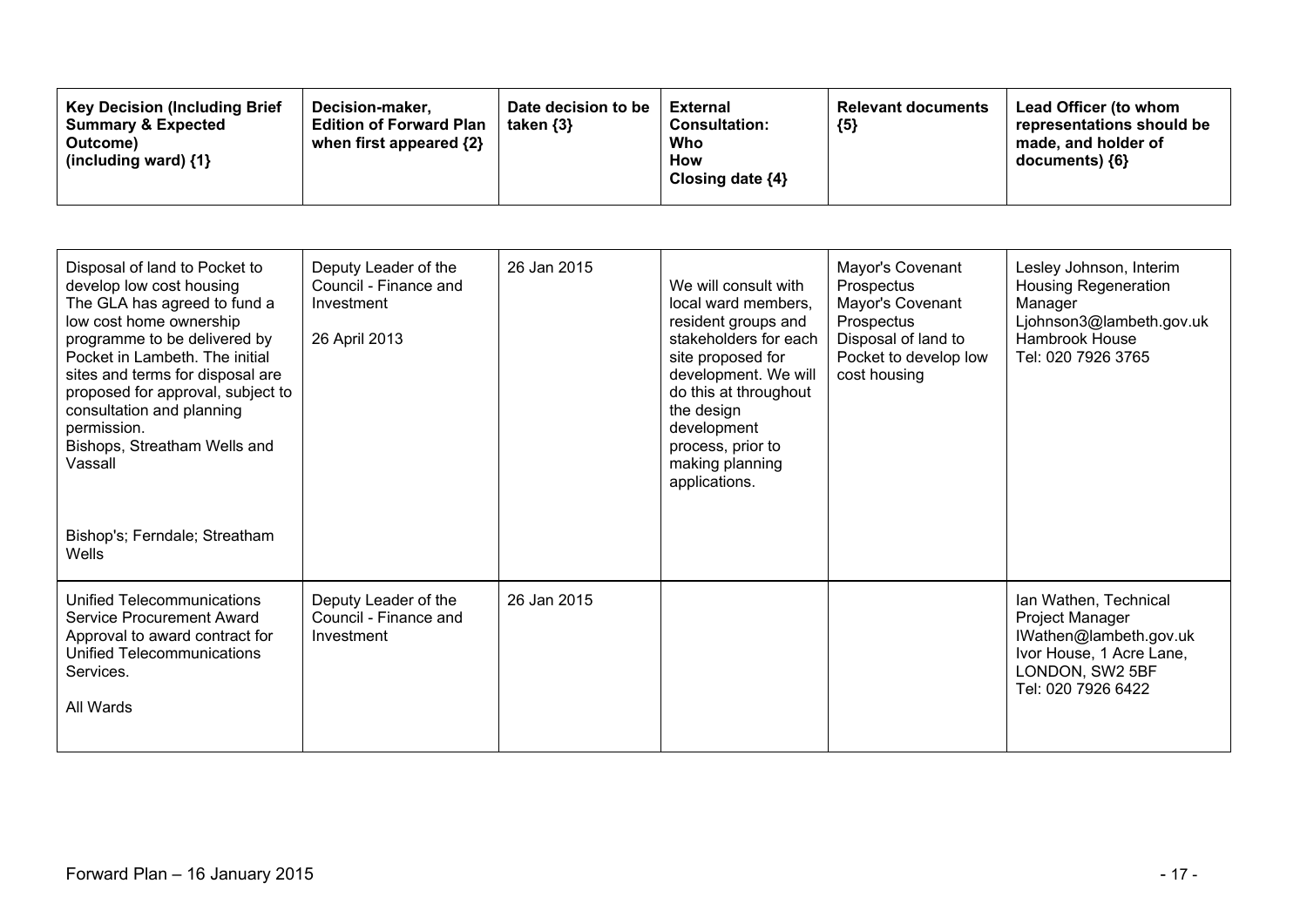| <b>Key Decision (Including Brief</b><br><b>Summary &amp; Expected</b><br>Outcome)<br>(including ward) $\{1\}$ | Decision-maker.<br><b>Edition of Forward Plan</b><br>when first appeared {2} | Date decision to be<br>taken $\{3\}$ | External<br><b>Consultation:</b><br>Who<br>How<br>Closing date $\{4\}$ | <b>Relevant documents</b><br>${5}$ | Lead Officer (to whom<br>representations should be<br>made, and holder of<br>$documents)$ {6} |
|---------------------------------------------------------------------------------------------------------------|------------------------------------------------------------------------------|--------------------------------------|------------------------------------------------------------------------|------------------------------------|-----------------------------------------------------------------------------------------------|
|---------------------------------------------------------------------------------------------------------------|------------------------------------------------------------------------------|--------------------------------------|------------------------------------------------------------------------|------------------------------------|-----------------------------------------------------------------------------------------------|

| Insurance Legal Services<br>This proposal is seeking to<br>procure a framework panel of<br>law firms to provide legal advice<br>and defend litigated insurance<br>claims that the council receives.<br>All Wards                              | Deputy Leader of the<br>Council - Finance and<br>Investment<br>29 August 2014 | 6 Feb 2015 |                                                                                                                                                                                                                                                                | Mark Nicolson, Head of<br>Improvement, Risk and<br>Insurance<br>mnicolson@lambeth.gov.uk<br><b>Olive Morris House</b><br>Tel: 020 7926 9305 |
|-----------------------------------------------------------------------------------------------------------------------------------------------------------------------------------------------------------------------------------------------|-------------------------------------------------------------------------------|------------|----------------------------------------------------------------------------------------------------------------------------------------------------------------------------------------------------------------------------------------------------------------|---------------------------------------------------------------------------------------------------------------------------------------------|
| Loss Adjuster Services<br>This proposal is seeking to<br>procure a panel of insurance<br>loss adjusters to provide loss<br>adjusting services in relation to a<br>wide range of insurance claims<br>that the council deals with.<br>All Wards | Deputy Leader of the<br>Council - Finance and<br>Investment<br>29 August 2014 | 6 Feb 2015 | As this is an area of<br>professional<br>expertise we have<br>consulted with some<br>schools who provided<br>independent<br>feedback on the loss<br>adjusting services<br>received in the last<br>year. No further<br>consultation will take<br>place on this. | Maureen Dennie, Insurance<br>Manager<br>mdennie@lambeth.gov.uk<br>Room 213, Lambeth Town<br>Hall<br>Tel: 020 7926 9846                      |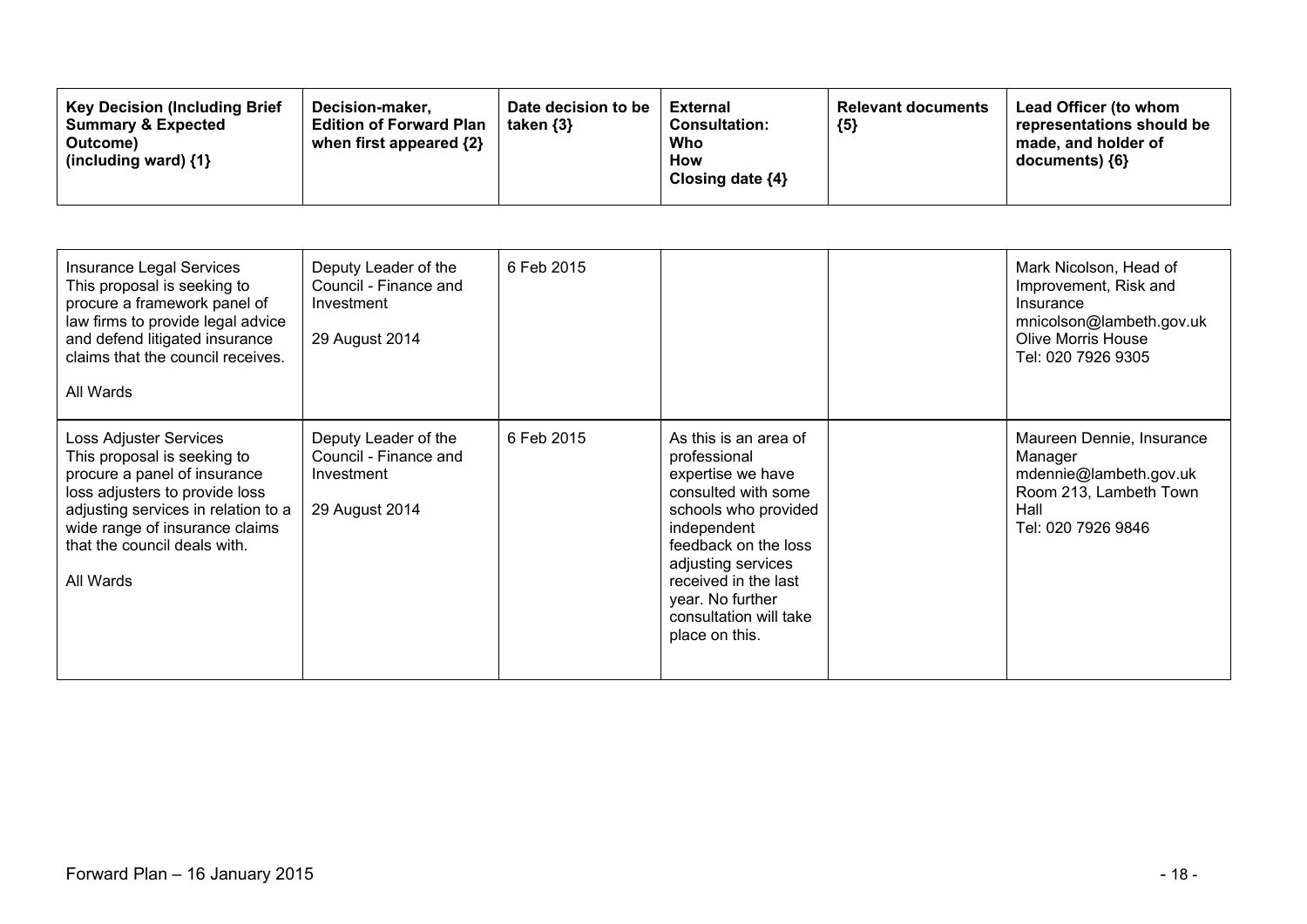| Procurement of contracts for<br>servers, storage & associated<br>services and software and<br>associated services<br>Procurement of the or the<br>servers, storage and associated<br>services contract and the ICT<br>software and associated<br>services contract. | Deputy Leader of the<br>Council - Finance and<br>Investment<br>12 September 2014 | 26 Jan 2015 | Procurement board                                                                                                                                                                                    | Dhiraj Shah<br>dshah@lambeth.gov.uk<br>Tel: 020 7926 5742                                                             |
|---------------------------------------------------------------------------------------------------------------------------------------------------------------------------------------------------------------------------------------------------------------------|----------------------------------------------------------------------------------|-------------|------------------------------------------------------------------------------------------------------------------------------------------------------------------------------------------------------|-----------------------------------------------------------------------------------------------------------------------|
| <b>Office Stationery</b><br>Supply of office stationery<br>including general office<br>stationery, office paper and a<br>limited range of educational<br>stationery<br>All Wards                                                                                    | Deputy Leader of the<br>Council - Finance and<br>Investment<br>14 November 2014  | 4 Feb 2015  | Consultation with all<br>Lambeth officers with<br>Office Depot user<br>survey based on<br>existing contract and<br>suggestions for the<br>new contract to be<br>procured closing date<br>is 14/11/14 | Helen Lee<br>hlee@lambeth.gov.uk<br>3rd Floor Olive Morris House,<br>Brixton Hill, London, SW2<br>1RL<br>Tel: 0207 92 |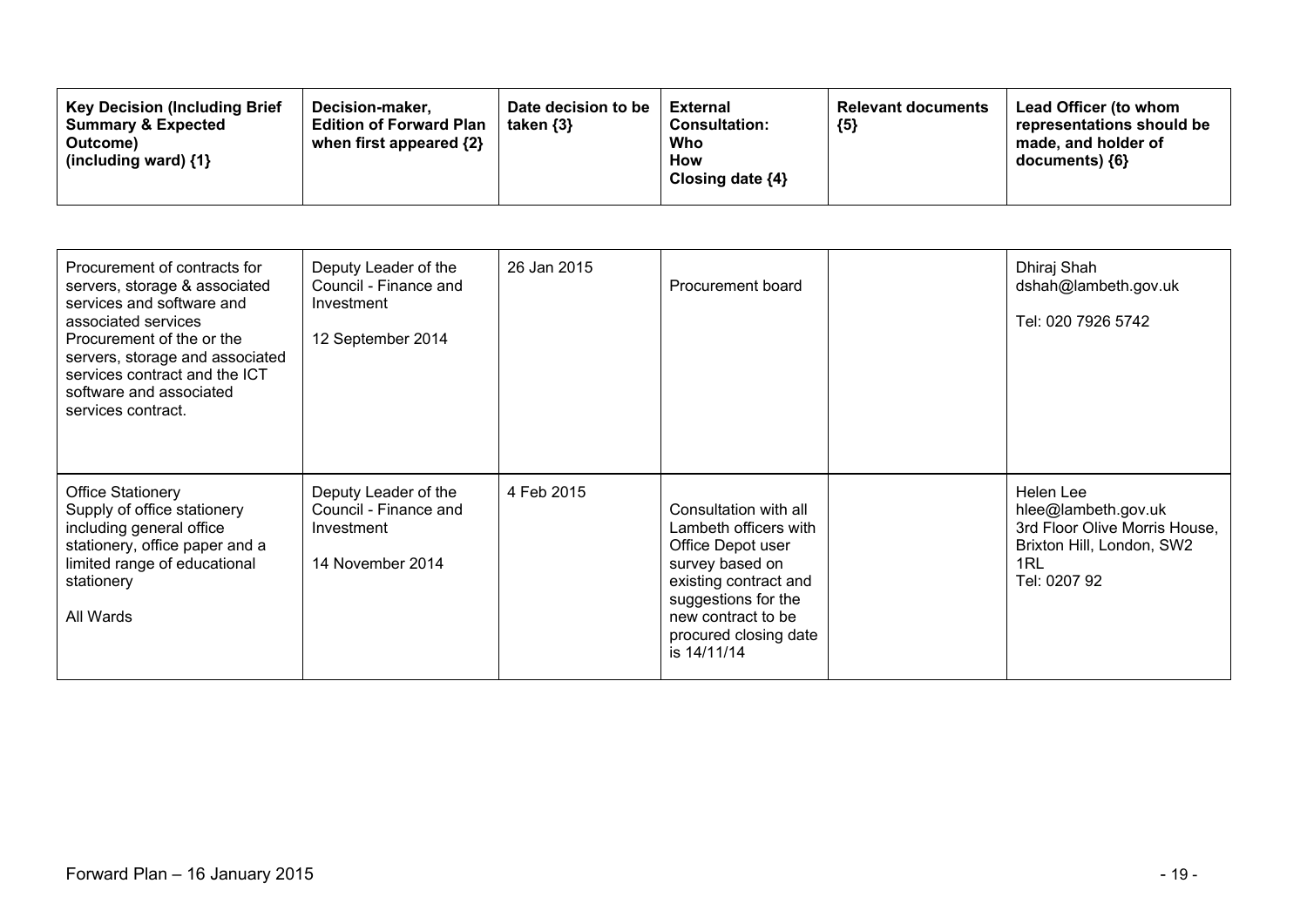| <b>Key Decision (Including Brief)</b><br>Decision-maker.<br><b>Summary &amp; Expected</b><br><b>Edition of Forward Plan</b><br>when first appeared {2}<br>Outcome)<br>(including ward) $\{1\}$ | Date decision to be<br>taken {3} | <b>External</b><br><b>Consultation:</b><br>Who<br><b>How</b><br>Closing date $\{4\}$ | <b>Relevant documents</b><br>${5}$ | Lead Officer (to whom<br>representations should be<br>made, and holder of<br>documents) {6} |
|------------------------------------------------------------------------------------------------------------------------------------------------------------------------------------------------|----------------------------------|--------------------------------------------------------------------------------------|------------------------------------|---------------------------------------------------------------------------------------------|
|------------------------------------------------------------------------------------------------------------------------------------------------------------------------------------------------|----------------------------------|--------------------------------------------------------------------------------------|------------------------------------|---------------------------------------------------------------------------------------------|

| <b>Vehicle Maintenance Contract</b><br>(Managed Service Provision)<br>The maintenance contract will<br>ensure the council's vehicles are<br>fully operational, safe and<br>comply with the Road Traffic Act<br>as well as supporting the<br>delivery of council services.<br>All Wards                                                                          | Deputy Leader of the<br>Council - Finance and<br>Investment<br>28 November 2014 | 5 Mar 2015        |  | Christian Bray, Finance<br>Services Manager<br>cbray@lambeth.gov.uk<br><b>Olive Morris House</b><br>Tel: 020 7926 2693                                                                               |
|-----------------------------------------------------------------------------------------------------------------------------------------------------------------------------------------------------------------------------------------------------------------------------------------------------------------------------------------------------------------|---------------------------------------------------------------------------------|-------------------|--|------------------------------------------------------------------------------------------------------------------------------------------------------------------------------------------------------|
| <b>Environmental Services Fees</b><br>and Charges<br>This report proposes<br>amendments to fees and<br>charges levied for Highways and<br><b>Environmental Fees and</b><br>Services - for the financial<br>period 2015 - 2016.<br>The report supports the<br>Council's income strategy and<br>complies with Lambeth Fees and<br>Charges Framework.<br>All Wards | Deputy Leader of the<br>Council - Finance and<br>Investment<br>02/01/15         | 1 May 2015<br>en. |  | Michael C Clarke, Public<br><b>Environment Manager</b><br>mcclarke@lambeth.gov.uk<br>1st Floor, Service Team<br>House, 185-205<br>Shakespeare Road, London,<br><b>SE24 0PZ</b><br>Tel: 020 7926 0528 |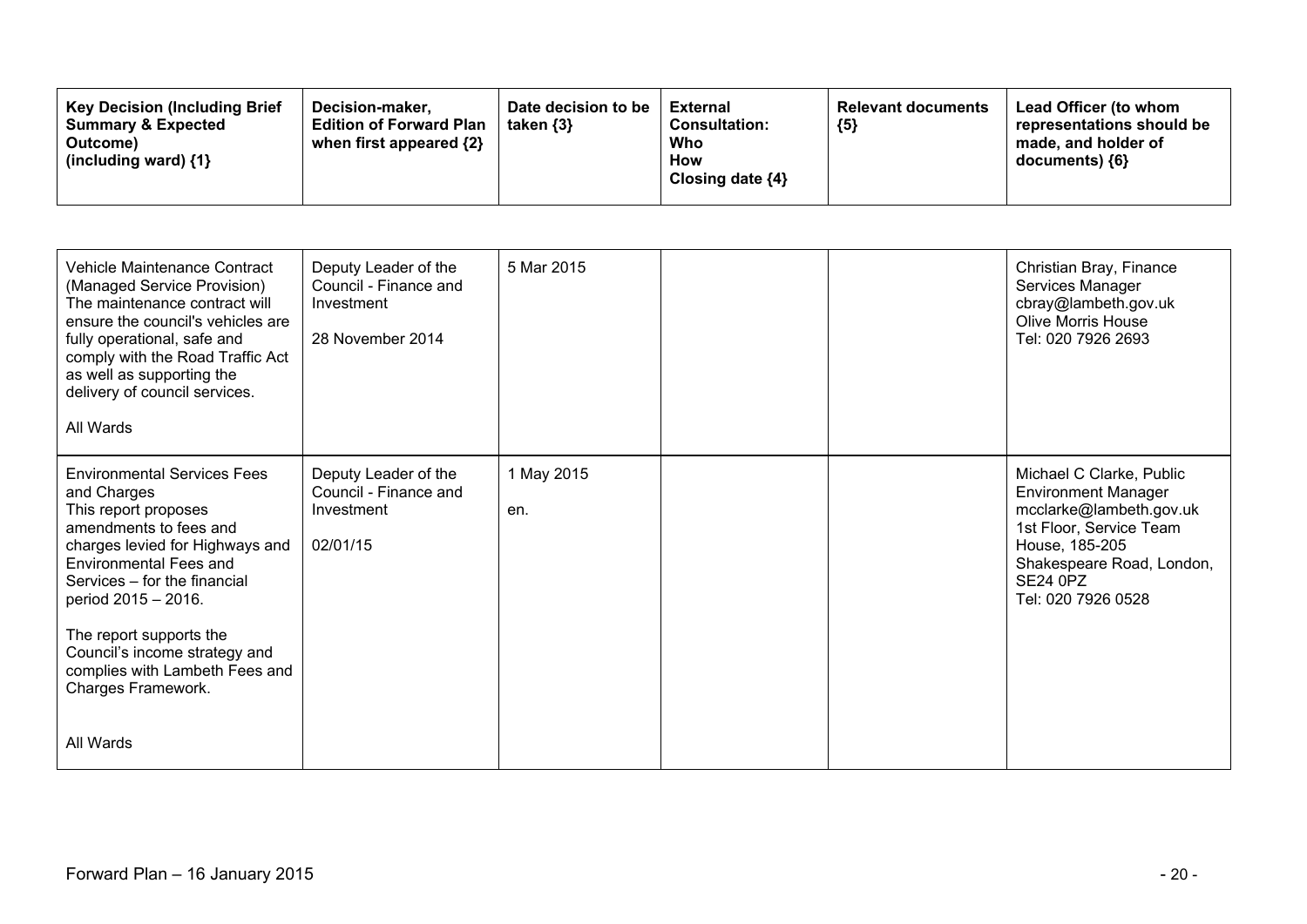| <b>Key Decision (Including Brief</b><br>Date decision to be<br>Decision-maker.<br><b>Edition of Forward Plan</b><br><b>Summary &amp; Expected</b><br>taken $\{3\}$<br>when first appeared {2}<br>Outcome)<br>(including ward) $\{1\}$ | <b>External</b><br>${5}$<br><b>Consultation:</b><br>Who<br><b>How</b><br>Closing date $\{4\}$ | Lead Officer (to whom<br><b>Relevant documents</b><br>representations should be<br>made, and holder of<br>$documents)$ {6} |
|---------------------------------------------------------------------------------------------------------------------------------------------------------------------------------------------------------------------------------------|-----------------------------------------------------------------------------------------------|----------------------------------------------------------------------------------------------------------------------------|
|---------------------------------------------------------------------------------------------------------------------------------------------------------------------------------------------------------------------------------------|-----------------------------------------------------------------------------------------------|----------------------------------------------------------------------------------------------------------------------------|

| International House: Essential<br>Deputy Leader of the<br>6 Feb 2015<br>Compliance, Building and<br>Council - Finance and<br><b>Refurbishment Works</b><br>Please select date of<br>Investment<br>when decision would<br>be taken. | Patricia Anamoah, Head of<br><b>Business &amp; Facilities</b><br>Management<br>PAnamoah@lambeth.gov.uk<br>1st Floor, Olive Morris House,<br>18 Brixton Hill, London, SW2<br>1RL |
|------------------------------------------------------------------------------------------------------------------------------------------------------------------------------------------------------------------------------------|---------------------------------------------------------------------------------------------------------------------------------------------------------------------------------|
|------------------------------------------------------------------------------------------------------------------------------------------------------------------------------------------------------------------------------------|---------------------------------------------------------------------------------------------------------------------------------------------------------------------------------|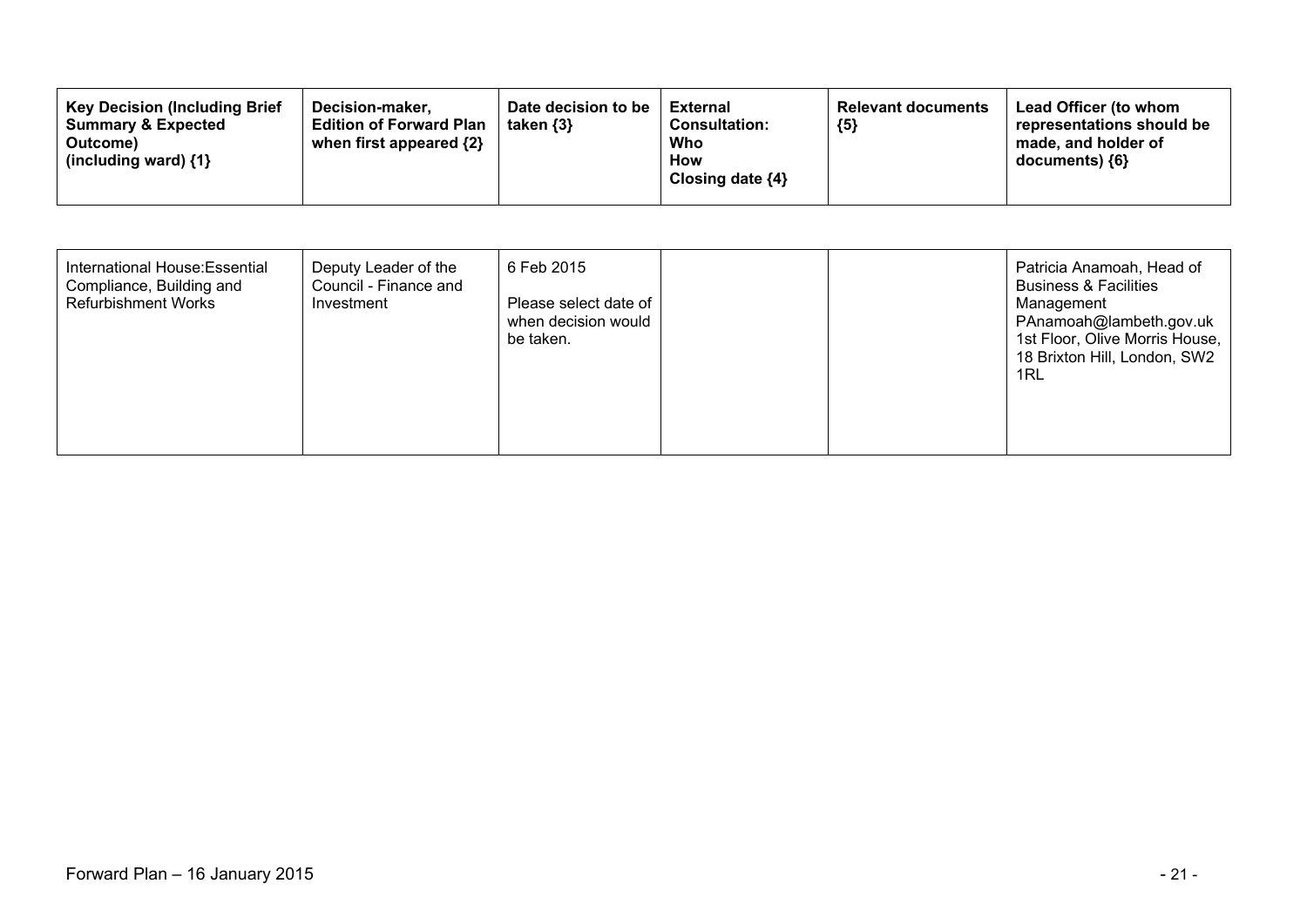| <b>Key Decision (Including Brief</b><br>Decision-maker.<br><b>Summary &amp; Expected</b><br><b>Edition of Forward Plan</b><br>when first appeared $\{2\}$<br>Outcome)<br>(including ward) $\{1\}$ | Date decision to be<br>taken $\{3\}$ | External<br><b>Consultation:</b><br>Who<br>How<br>Closing date $\{4\}$ | <b>Relevant documents</b><br>${5}$ | Lead Officer (to whom<br>representations should be<br>made, and holder of<br>documents) {6} |
|---------------------------------------------------------------------------------------------------------------------------------------------------------------------------------------------------|--------------------------------------|------------------------------------------------------------------------|------------------------------------|---------------------------------------------------------------------------------------------|
|---------------------------------------------------------------------------------------------------------------------------------------------------------------------------------------------------|--------------------------------------|------------------------------------------------------------------------|------------------------------------|---------------------------------------------------------------------------------------------|

#### **Children and Adult Services**

| Contract Extension for Short<br><b>Breaks Services for Children</b><br>with Disabilities<br>All Wards                                                      | Cabinet Member for<br>Children and Adult<br><b>Services</b><br>March, 2012 | 26 Jan 2015 | n/a | <b>Officer Delegated</b><br><b>Decision Report</b> | Angela Daley, Strategic<br><b>Commissioning Specialist</b><br><b>Services</b><br>adaley@lambeth.gov.uk<br><b>International House</b><br>Tel: 020 7926 5213 |
|------------------------------------------------------------------------------------------------------------------------------------------------------------|----------------------------------------------------------------------------|-------------|-----|----------------------------------------------------|------------------------------------------------------------------------------------------------------------------------------------------------------------|
| Provision of Community<br>Equipment for Health & Social<br>Care<br>To vary the current contract for<br>the provison of community<br>equipment<br>All Wards | Cabinet Member for<br>Children and Adult<br><b>Services</b><br>9 May 2014  | 26 Jan 2015 |     |                                                    | David Worrall, Senior<br>Commissioning Manager,<br>Health and Wellbeing<br>dworrall@lambeth.gov.uk<br><b>Phoenix House</b><br>Tel: 020 7926 9978           |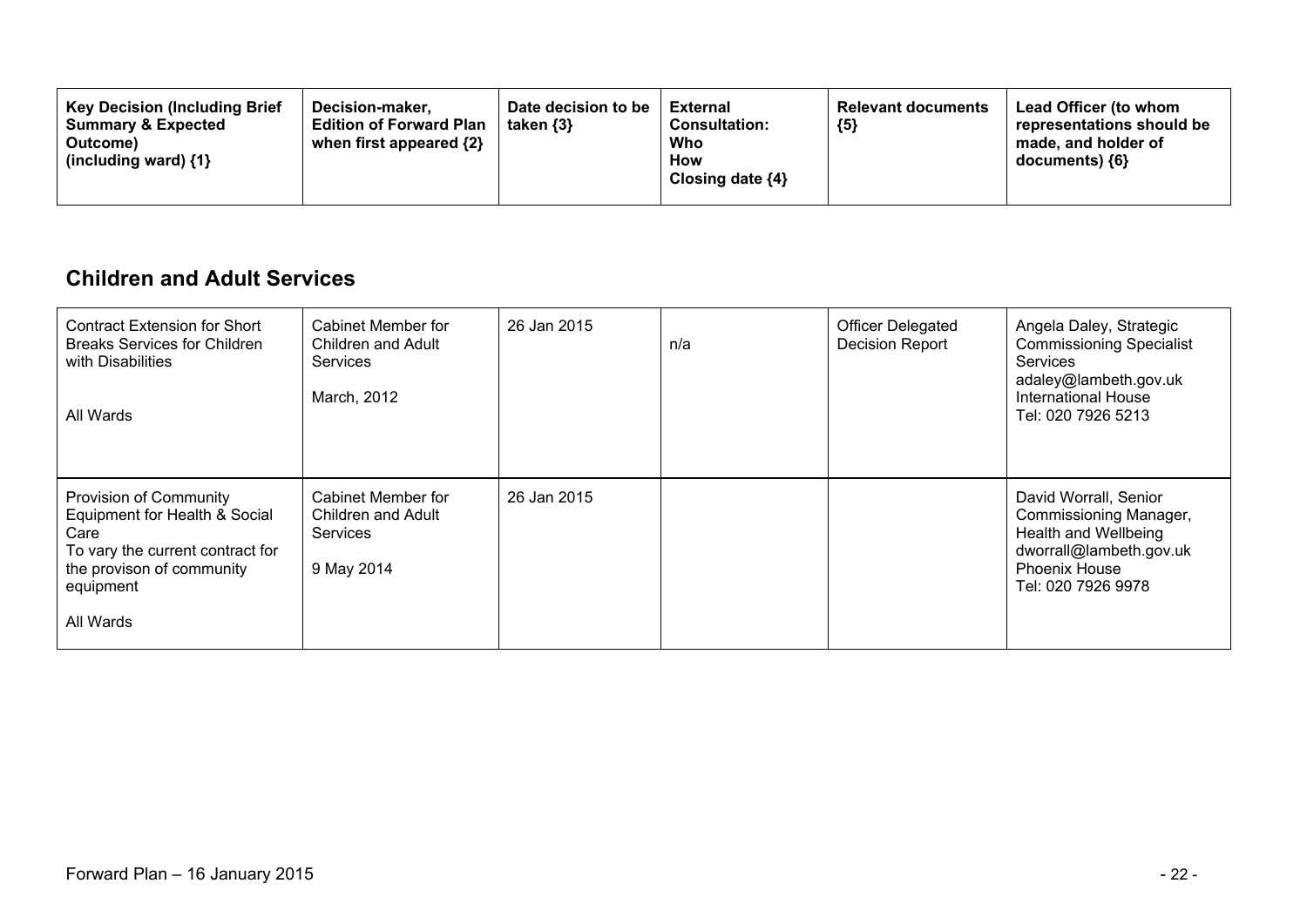| <b>Key Decision (Including Brief)</b><br>Decision-maker.<br><b>Edition of Forward Plan</b><br><b>Summary &amp; Expected</b><br>when first appeared {2}<br>Outcome)<br>(including ward) {1} | Date decision to be<br>taken $\{3\}$ | <b>External</b><br><b>Consultation:</b><br>Who<br>How<br>Closing date $\{4\}$ | <b>Relevant documents</b><br>${5}$ | Lead Officer (to whom<br>representations should be<br>made, and holder of<br>$documents)$ {6} |
|--------------------------------------------------------------------------------------------------------------------------------------------------------------------------------------------|--------------------------------------|-------------------------------------------------------------------------------|------------------------------------|-----------------------------------------------------------------------------------------------|
|--------------------------------------------------------------------------------------------------------------------------------------------------------------------------------------------|--------------------------------------|-------------------------------------------------------------------------------|------------------------------------|-----------------------------------------------------------------------------------------------|

| Semi Independent Living for 16+<br>Provision<br>The contract is to be extended to<br>enable one single tender of<br>adults and childrens' services.<br>The extension will allow time to<br>prepare for a single pathway.<br>All Wards               | <b>Cabinet Member for</b><br>Children and Adult<br>Services<br>13 June 2014             | 26 Jan 2015 | A full consultation<br>process was<br>undertaken for the<br>original contract. | Linnette Taylor, Strategiv<br><b>Commissioning Officer</b><br>LTaylor5@lambeth.gov.uk<br>Children & Young People<br>Services, 205 Stockwell<br>Road,, London,, SW9 9SL<br>Tel: 02079265214 |
|-----------------------------------------------------------------------------------------------------------------------------------------------------------------------------------------------------------------------------------------------------|-----------------------------------------------------------------------------------------|-------------|--------------------------------------------------------------------------------|--------------------------------------------------------------------------------------------------------------------------------------------------------------------------------------------|
| Passenger Transport Services<br>contract extension<br>A waiver to procurement<br>regulation, to allow the current<br>providers of passenger transport<br>services to continue to provide<br>the service, whilst a tender<br>process is carried out. | <b>Cabinet Member for</b><br>Children and Adult<br><b>Services</b><br>12 September 2014 | 26 Jan 2015 | Consultation with<br>providers and users<br>since March 2014                   | Georgie Jones-Conaghan,<br><b>Strategic Commissioning</b><br>Manager<br>gjonesconaghan@lambeth.g<br>ov.uk<br>Phoenix House, London,<br>SW8 2LL<br>Tel: 020 7926 4684                       |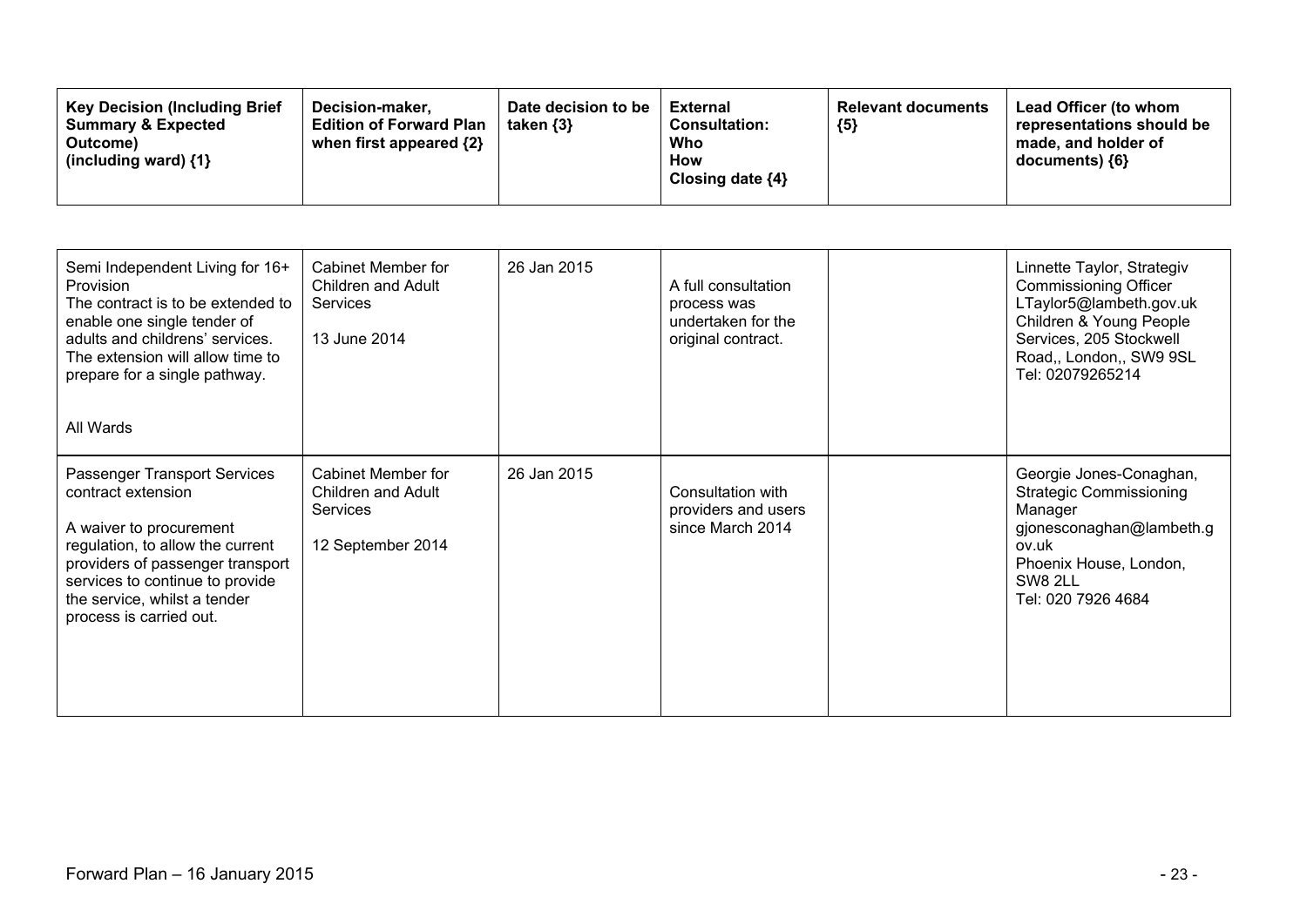| <b>Short Breaks Service</b><br><b>Contract Extension for Short</b><br><b>Breaks Services for Children</b><br>with Disabilities<br>All Wards                                                                             | Cabinet Member for<br>Children and Adult<br><b>Services</b><br>12 September 2014 | 26 Jan 2015 |                                                                                | Angela Daley, Strategic<br><b>Commissioning Specialist</b><br><b>Services</b><br>adaley@lambeth.gov.uk<br><b>International House</b><br>Tel: 020 7926 5213                                 |
|-------------------------------------------------------------------------------------------------------------------------------------------------------------------------------------------------------------------------|----------------------------------------------------------------------------------|-------------|--------------------------------------------------------------------------------|--------------------------------------------------------------------------------------------------------------------------------------------------------------------------------------------|
| <b>Children with Disabilities Home</b><br>support services<br><b>Contract Extension for</b><br>Home Support Services for<br>Children with disabilities<br>All Wards                                                     | Cabinet Member for<br>Children and Adult<br><b>Services</b><br>12 September 2014 | 26 Jan 2015 |                                                                                | Angela Daley, Strategic<br><b>Commissioning Specialist</b><br><b>Services</b><br>adaley@lambeth.gov.uk<br><b>International House</b><br>Tel: 020 7926 5213                                 |
| Semi Independent Living for 16+<br>The contract is to be extended to<br>enable one single tender of<br>adults and childrens' services.<br>The extension will allow time to<br>prepare for a single pathway<br>All Wards | Cabinet Member for<br>Children and Adult<br>Services<br>12 September 2014        | 26 Jan 2015 | A full consultation<br>process was<br>undertaken for the<br>original contract. | Linnette Taylor, Strategiv<br><b>Commissioning Officer</b><br>LTaylor5@lambeth.gov.uk<br>Children & Young People<br>Services, 205 Stockwell<br>Road,, London,, SW9 9SL<br>Tel: 02079265214 |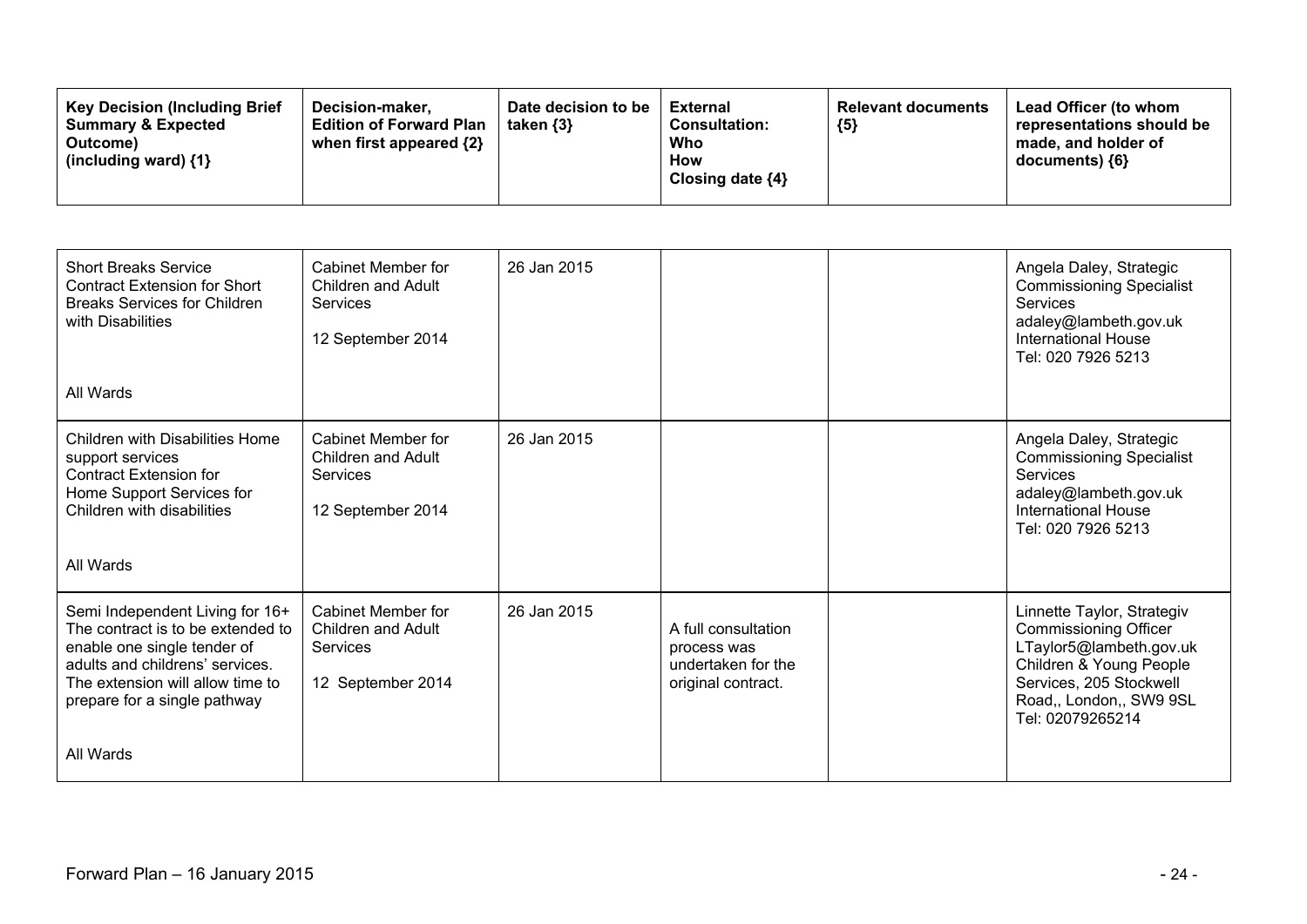| <b>Key Decision (Including Brief</b><br>Decision-maker.<br><b>Summary &amp; Expected</b><br><b>Edition of Forward Plan</b><br>when first appeared $\{2\}$<br>Outcome)<br>(including ward) $\{1\}$ | Date decision to be<br>taken $\{3\}$ | <b>External</b><br><b>Consultation:</b><br>Who<br>How<br>Closing date $\{4\}$ | <b>Relevant documents</b><br>${5}$ | Lead Officer (to whom<br>representations should be<br>made, and holder of<br>documents) {6} |
|---------------------------------------------------------------------------------------------------------------------------------------------------------------------------------------------------|--------------------------------------|-------------------------------------------------------------------------------|------------------------------------|---------------------------------------------------------------------------------------------|
|---------------------------------------------------------------------------------------------------------------------------------------------------------------------------------------------------|--------------------------------------|-------------------------------------------------------------------------------|------------------------------------|---------------------------------------------------------------------------------------------|

| Contract extension - Young<br>Persons Supported<br><b>Accommodation Pathway</b><br>Contract extension for the Young<br>Persons Supported<br>Accommodation Pathway,<br>incorporating YMCA, Centrepoint<br>& Look Ahead contracts. | Cabinet Member for<br>Children and Adult<br><b>Services</b> | 16 Feb 2015<br>Please select date of<br>when decision would<br>be taken. |  | Paul Davis, Commissioning<br><b>Manager Supporting People</b><br>pdavis2@lambeth.gov.uk<br>Phoenix House, 10<br>Wandsworth Road, London,<br>SW8 2LL<br>Tel: 020 7926 7538<br>020 7926 7526 |
|----------------------------------------------------------------------------------------------------------------------------------------------------------------------------------------------------------------------------------|-------------------------------------------------------------|--------------------------------------------------------------------------|--|--------------------------------------------------------------------------------------------------------------------------------------------------------------------------------------------|
| All Wards                                                                                                                                                                                                                        |                                                             |                                                                          |  |                                                                                                                                                                                            |

# **Environment and Sustainability**

| Excess waste on estates -<br>Responsibility transfer<br>The report sets out a case for<br>the transfer of waste<br>management responsibility to the<br>local estate management teams<br>to encourage the reduction in<br>excess waste being generated<br>through enforcement and<br>financial levers. | Cabinet Member for<br>Environment and<br>Sustainability<br>17 October 2014 | 26 Jan 2015 | Discussion with<br>reprsentatives from<br>Housing<br>management | Michael C Clarke, Public<br><b>Environment Manager</b><br>mcclarke@lambeth.gov.uk<br>1st Floor, Service Team<br>House, 185-205<br>Shakespeare Road, London,<br>SE24 0PZ<br>Tel: 020 7926 0528 |
|-------------------------------------------------------------------------------------------------------------------------------------------------------------------------------------------------------------------------------------------------------------------------------------------------------|----------------------------------------------------------------------------|-------------|-----------------------------------------------------------------|-----------------------------------------------------------------------------------------------------------------------------------------------------------------------------------------------|
| All Wards                                                                                                                                                                                                                                                                                             |                                                                            |             |                                                                 |                                                                                                                                                                                               |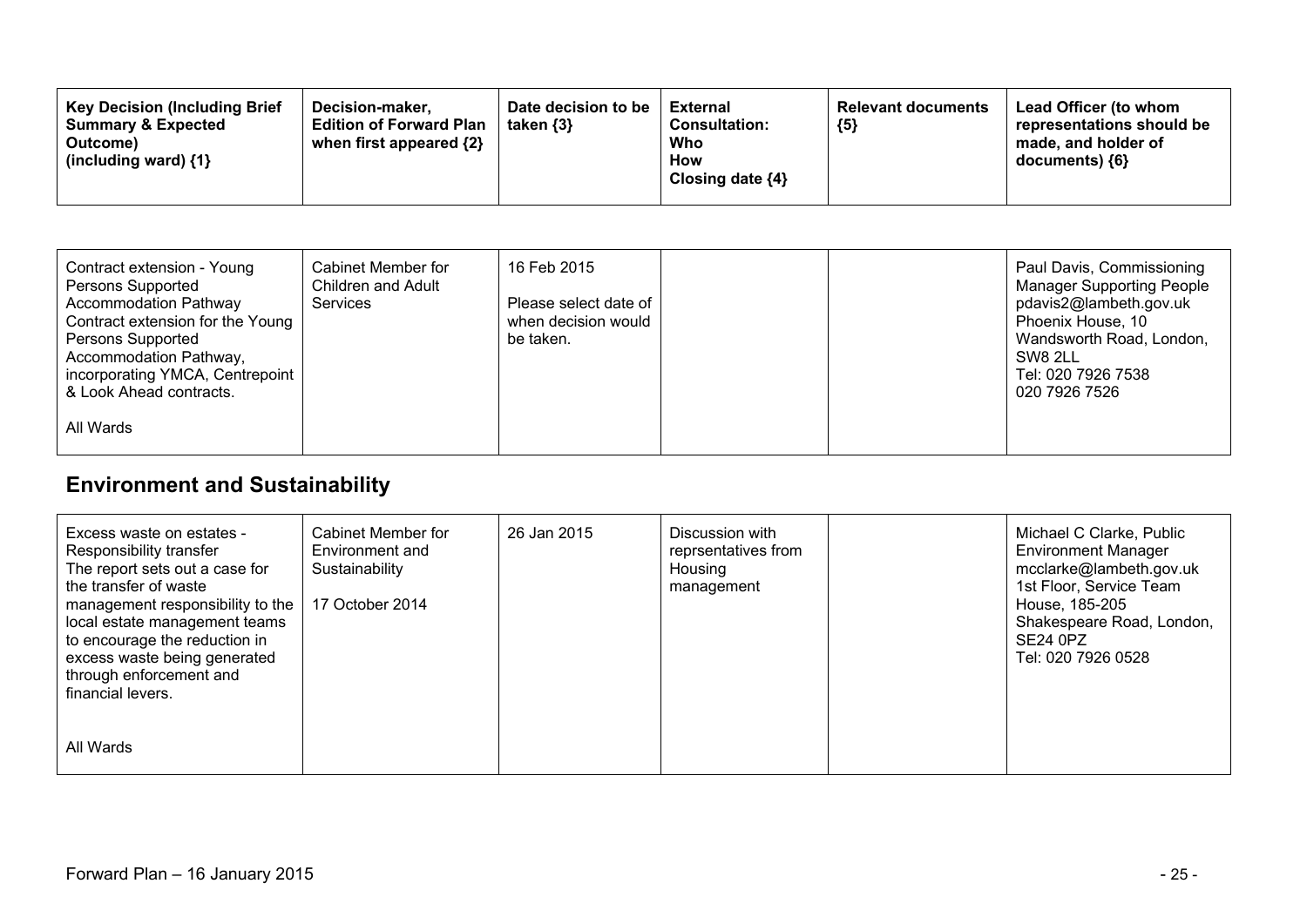| <b>Key Decision (Including Brief</b><br>Decision-maker,<br><b>Summary &amp; Expected</b><br><b>Edition of Forward Plan</b><br>when first appeared {2}<br>Outcome)<br>(including ward) $\{1\}$ | Date decision to be<br>taken $\{3\}$ | External<br><b>Consultation:</b><br>Who<br>How<br>Closing date ${4}$ | <b>Relevant documents</b><br>${5}$ | Lead Officer (to whom<br>representations should be<br>made, and holder of<br>documents) ${6}$ |
|-----------------------------------------------------------------------------------------------------------------------------------------------------------------------------------------------|--------------------------------------|----------------------------------------------------------------------|------------------------------------|-----------------------------------------------------------------------------------------------|
|-----------------------------------------------------------------------------------------------------------------------------------------------------------------------------------------------|--------------------------------------|----------------------------------------------------------------------|------------------------------------|-----------------------------------------------------------------------------------------------|

| <b>Brixton Depots Rationalisation -</b><br><b>Procurement of Construction</b><br><b>Works</b><br>This report aims for the<br>procurement board to grant<br>approval for the Somerleyton<br>Road project team to undertake<br>a competitive tender, with the<br>assistance of Veolia, for a<br>contractor to undertake the<br>construction works of the<br>rationalisation of the Brixton<br>depots which involves the<br>reconfiguration of Shakespeare<br>Road depot and Mahatma<br>Ghandi depot in order to<br>accommodate the facilities being<br>relocated from the Angela Davis<br>and (potentially) Wanless Road<br>depots. Approval is also being<br>requested to procure a<br>contractor for the demolition<br>works of Angela Davis depot<br>once its facilities have been<br>relocated.<br>Coldharbour; Herne Hill | Cabinet Member for<br>Environment and<br>Sustainability | 26 Jan 2015<br>Please select date of<br>when decision would<br>be taken. | During the planning<br>application process<br>consultations will be<br>undertaken with the<br>public and<br>surrounding<br>communities.<br>Consultation with<br>ward councillors<br>ongoing. | Neil Vokes, Regeneration<br>Project Manager (Housing)<br>nvokes@lambeth.gov.uk<br>1st floor, Phoenix House |
|------------------------------------------------------------------------------------------------------------------------------------------------------------------------------------------------------------------------------------------------------------------------------------------------------------------------------------------------------------------------------------------------------------------------------------------------------------------------------------------------------------------------------------------------------------------------------------------------------------------------------------------------------------------------------------------------------------------------------------------------------------------------------------------------------------------------------|---------------------------------------------------------|--------------------------------------------------------------------------|----------------------------------------------------------------------------------------------------------------------------------------------------------------------------------------------|------------------------------------------------------------------------------------------------------------|
|                                                                                                                                                                                                                                                                                                                                                                                                                                                                                                                                                                                                                                                                                                                                                                                                                              |                                                         |                                                                          |                                                                                                                                                                                              |                                                                                                            |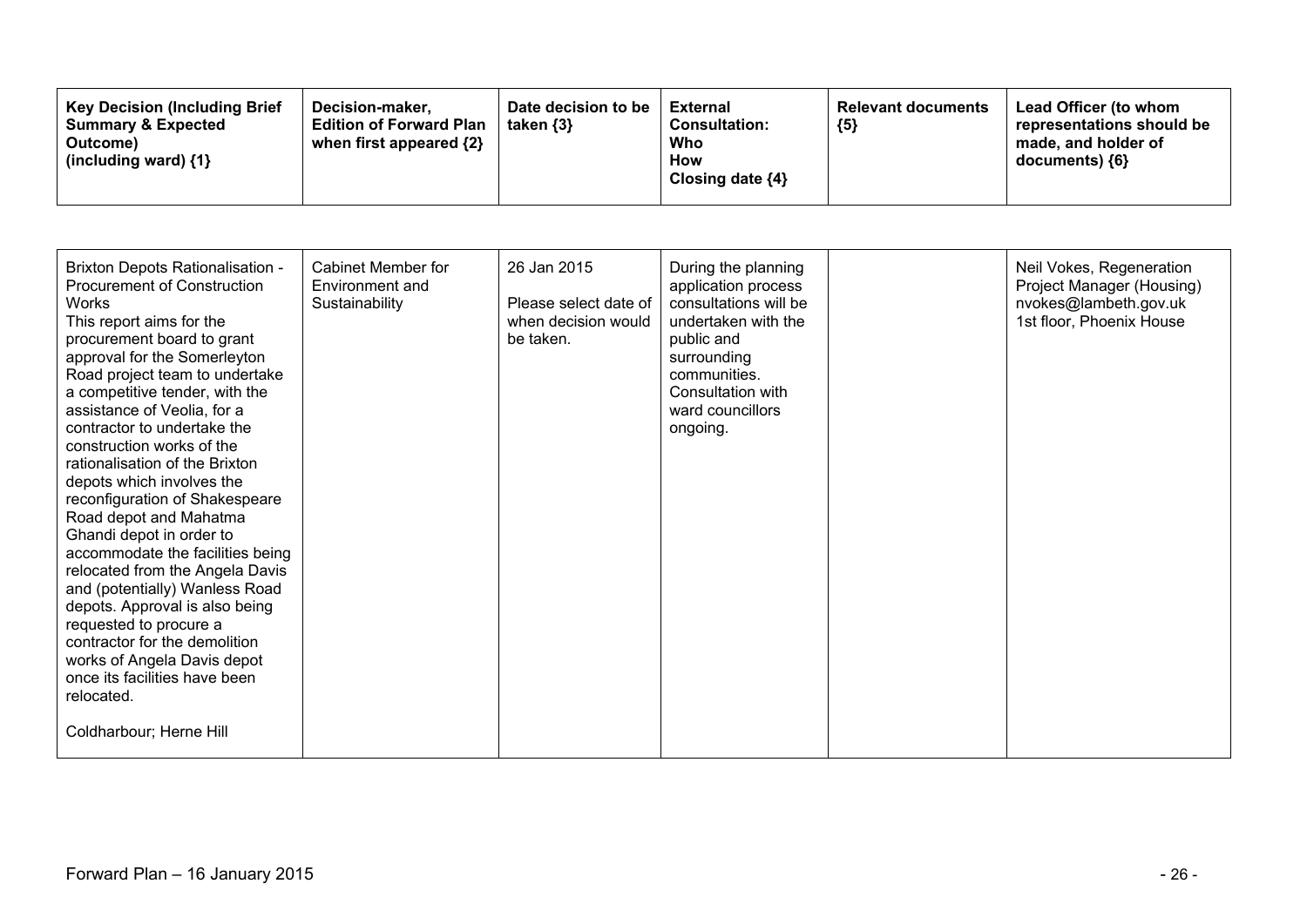| <b>Key Decision (Including Brief)</b><br>Decision-maker.<br><b>Summary &amp; Expected</b><br><b>Edition of Forward Plan</b><br>when first appeared {2}<br>Outcome)<br>(including ward) $\{1\}$ | Date decision to be<br>taken $\{3\}$ | <b>External</b><br><b>Consultation:</b><br>Who<br>How<br>Closing date $\{4\}$ | <b>Relevant documents</b><br>${5}$ | Lead Officer (to whom<br>representations should be<br>made, and holder of<br>$documents)$ {6} |
|------------------------------------------------------------------------------------------------------------------------------------------------------------------------------------------------|--------------------------------------|-------------------------------------------------------------------------------|------------------------------------|-----------------------------------------------------------------------------------------------|
|------------------------------------------------------------------------------------------------------------------------------------------------------------------------------------------------|--------------------------------------|-------------------------------------------------------------------------------|------------------------------------|-----------------------------------------------------------------------------------------------|

| Waste Services - Client and<br><b>Support Services Options Paper</b><br>The decision will determine the<br>way support and client functions<br>are provided in conjunction with<br>the existing waste and cleansing<br>services are delivered.<br>The appraisal will asses<br>feasibility of a number of<br>provider models in delivering the<br>councils stated cooperative<br>aspirations and in particular<br>empowering the citizens to take<br>a central role in the governance<br>of the new model. | Cabinet Member for<br>Environment and<br>Sustainability<br>12 December 2014 | 26 Jan 2015 |  | Michael C Clarke, Public<br><b>Environment Manager</b><br>mcclarke@lambeth.gov.uk<br>1st Floor, Service Team<br>House, 185-205<br>Shakespeare Road, London,<br>SE24 0PZ<br>Tel: 020 7926 0528 |
|-----------------------------------------------------------------------------------------------------------------------------------------------------------------------------------------------------------------------------------------------------------------------------------------------------------------------------------------------------------------------------------------------------------------------------------------------------------------------------------------------------------|-----------------------------------------------------------------------------|-------------|--|-----------------------------------------------------------------------------------------------------------------------------------------------------------------------------------------------|
| All Wards                                                                                                                                                                                                                                                                                                                                                                                                                                                                                                 |                                                                             |             |  |                                                                                                                                                                                               |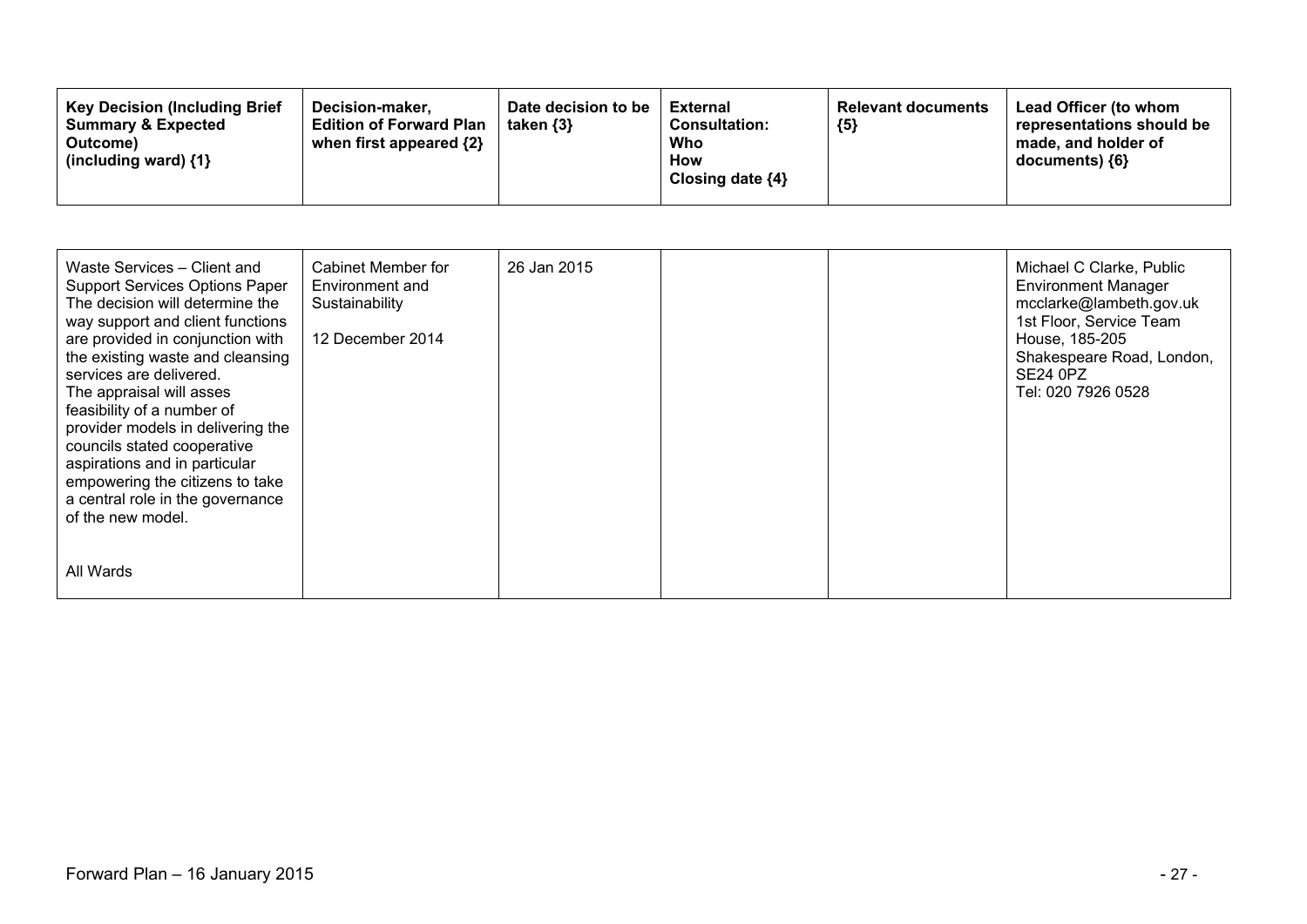| <b>Key Decision (Including Brief</b><br>Decision-maker.<br><b>Summary &amp; Expected</b><br>Outcome)<br>(including ward) $\{1\}$ | Date decision to be<br>taken $\{3\}$<br><b>Edition of Forward Plan</b><br>when first appeared {2} | <b>External</b><br><b>Consultation:</b><br>Who<br>How<br>Closing date $\{4\}$ | <b>Relevant documents</b><br>${5}$ | <b>Lead Officer (to whom</b><br>representations should be<br>made, and holder of<br>$documents)$ {6} |
|----------------------------------------------------------------------------------------------------------------------------------|---------------------------------------------------------------------------------------------------|-------------------------------------------------------------------------------|------------------------------------|------------------------------------------------------------------------------------------------------|
|----------------------------------------------------------------------------------------------------------------------------------|---------------------------------------------------------------------------------------------------|-------------------------------------------------------------------------------|------------------------------------|------------------------------------------------------------------------------------------------------|

### **Health and Wellbeing**

| Transfer of 2013/14 funding from<br>NHS to Lambeth<br>Transfer of funding via s256 for<br>2013/14 from NHS England to<br>London Borough of Lambeth<br>All Wards      | <b>Cabinet Member for</b><br>Health and Wellbeing<br>7 February 2014 | 26 Jan 2015 | Engagement with<br>LINk/ HealthWatch<br>roundtables, CCG<br>engagement on<br>planning and the BIG<br>Lambeth Health<br>Debate, SLIC<br>Citizens' panel work<br>and Lambeth Living<br>Well Collaborative<br>co-productive work<br>on mental health.<br>This work is ongoing<br>and developing. |                                                                                                                           |
|----------------------------------------------------------------------------------------------------------------------------------------------------------------------|----------------------------------------------------------------------|-------------|-----------------------------------------------------------------------------------------------------------------------------------------------------------------------------------------------------------------------------------------------------------------------------------------------|---------------------------------------------------------------------------------------------------------------------------|
| Mental Health Accommodation<br>and Community Support<br>contract.<br>Extension of the Mental Health<br>Accommodation and Community<br>Support contract.<br>All Wards | <b>Cabinet Member for</b><br>Health and Wellbeing<br>16.05.14        | 26 Jan 2015 |                                                                                                                                                                                                                                                                                               | Denis O'Rourke, Assistant<br>Director Integrated<br>Commissioning - Adult<br><b>Mental Health</b><br>denisorourke@nhs.net |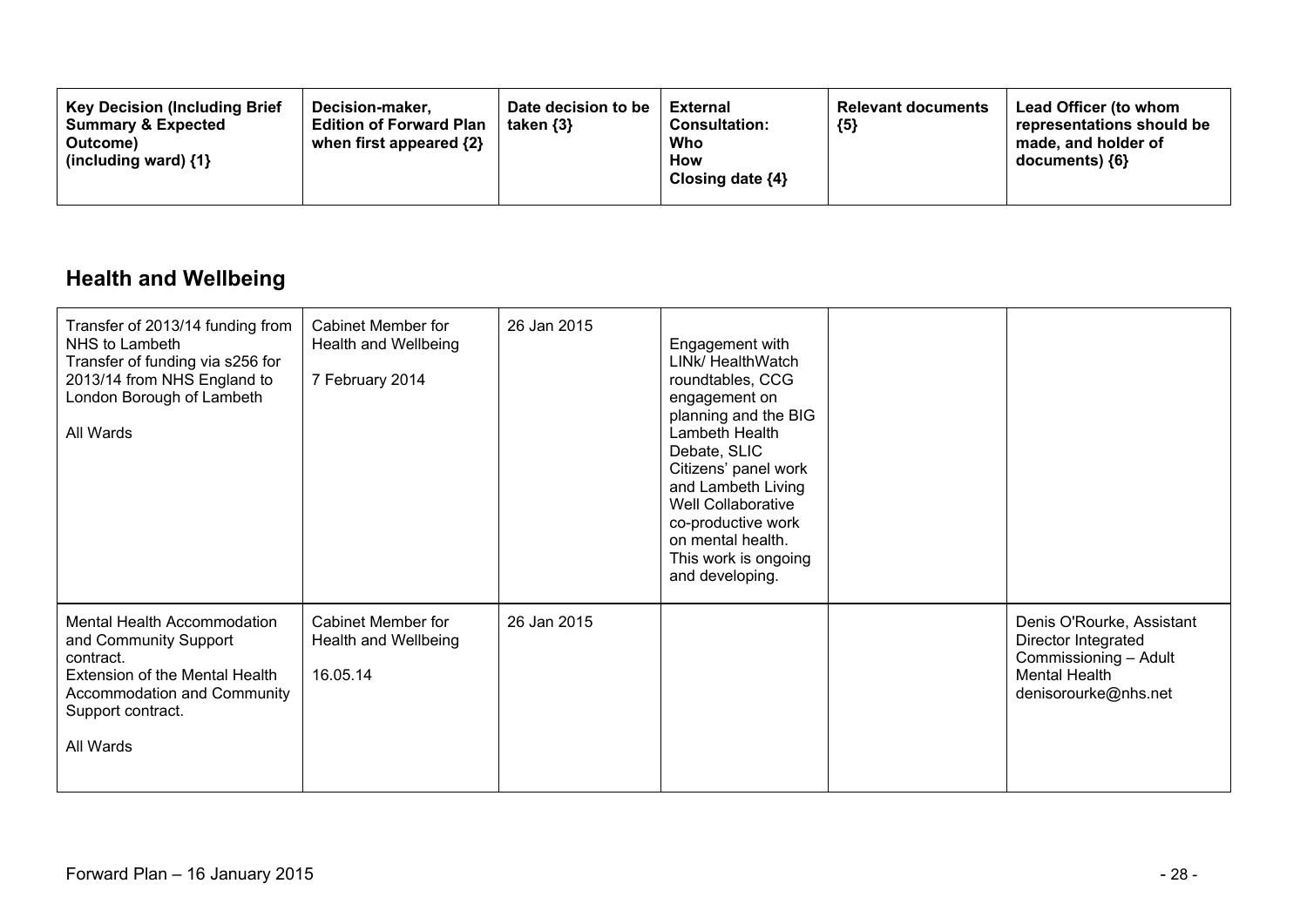| <b>Better Care Fund</b><br>To finalise and agree the<br>approach to developing the<br>Better Care Fund for Lambeth<br>for 2014-16<br>All Wards | Cabinet Member for<br>Health and Wellbeing<br>7 February 2014 | 26 Jan 2015 | Engagement with<br>LINK/ HealthWatch<br>roundtables, CCG<br>engagement on<br>planning and the BIG<br>Lambeth Health<br>Debate, SLIC<br>Citizens' panel work<br>and Lambeth Living<br>Well Collaborative<br>co-productive work<br>on mental health.<br>This work is ongoing<br>and developing. |  | Moira McGrath, Director of<br>Integrated Commissioning<br>moira.mcgrath@nhs.net |
|------------------------------------------------------------------------------------------------------------------------------------------------|---------------------------------------------------------------|-------------|-----------------------------------------------------------------------------------------------------------------------------------------------------------------------------------------------------------------------------------------------------------------------------------------------|--|---------------------------------------------------------------------------------|
|------------------------------------------------------------------------------------------------------------------------------------------------|---------------------------------------------------------------|-------------|-----------------------------------------------------------------------------------------------------------------------------------------------------------------------------------------------------------------------------------------------------------------------------------------------|--|---------------------------------------------------------------------------------|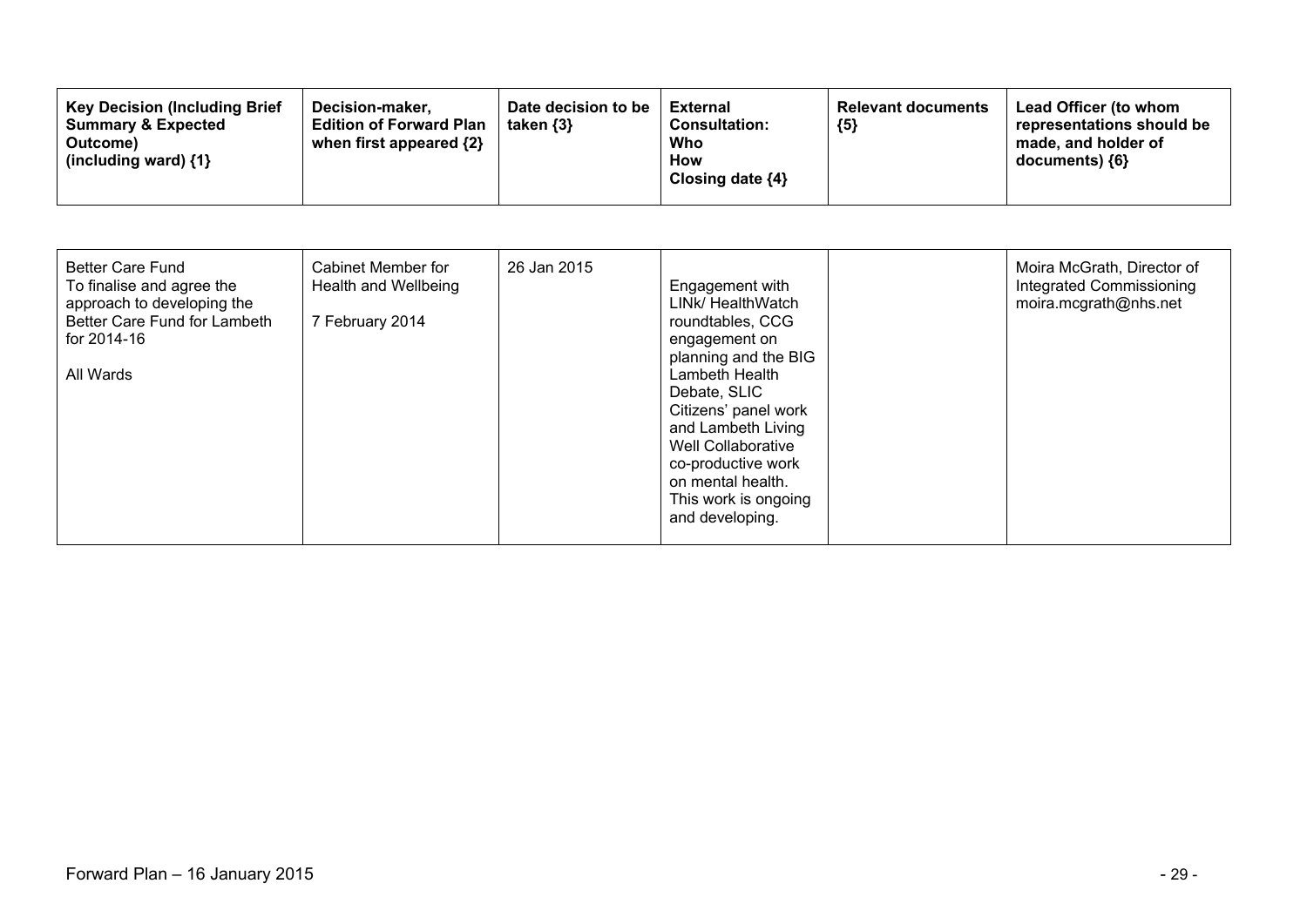| Extension to pilot level 3<br>specialist weight management<br>service for children<br>Decision to extend the above<br>contract for 2 years. This<br>contract is part of a healthy<br>weight programme that was set<br>up as a pilot following a tender<br>that was carried out in 2011. The<br>pilot will be evaluated over the<br>next year and a tender will be<br>carried out again in 2016 (for the<br>full healthy weight programme)<br>following analysis of the findings<br>from the evaluation.<br>All Wards | Cabinet Member for<br>Health and Wellbeing<br>13 June 2014      | 26 Jan 2015 | Qualitative data is<br>being captured<br>through the<br>evaluation.<br>Programme<br>participants provide<br>feedback following<br>their involvement.<br>Relevant<br>professionals and<br>stakeholders will be<br>consulted during the<br>evaluation and during<br>the tender process<br>which will be carried<br>out in 2016. | <b>Candice Clark</b><br>candiceclark@nhs.net                                                                                                                                               |
|----------------------------------------------------------------------------------------------------------------------------------------------------------------------------------------------------------------------------------------------------------------------------------------------------------------------------------------------------------------------------------------------------------------------------------------------------------------------------------------------------------------------|-----------------------------------------------------------------|-------------|-------------------------------------------------------------------------------------------------------------------------------------------------------------------------------------------------------------------------------------------------------------------------------------------------------------------------------|--------------------------------------------------------------------------------------------------------------------------------------------------------------------------------------------|
| Independent Living and Carers<br>Partnership (Social Care Hub)<br>Provision of a hub service<br>offering information, advice and<br>advocacy to older people, people<br>with disabilities and carers.<br>All Wards                                                                                                                                                                                                                                                                                                   | <b>Cabinet Member for</b><br>Health and Wellbeing<br>13/08/2014 | 26 Jan 2015 | Co-Production<br>sessions with service<br>users, staff and<br>providers between<br>April & July 2014                                                                                                                                                                                                                          | Paul Davis, Commissioning<br><b>Manager Supporting People</b><br>pdavis2@lambeth.gov.uk<br>Phoenix House, 10<br>Wandsworth Road, London,<br>SW8 2LL<br>Tel: 020 7926 7538<br>020 7926 7526 |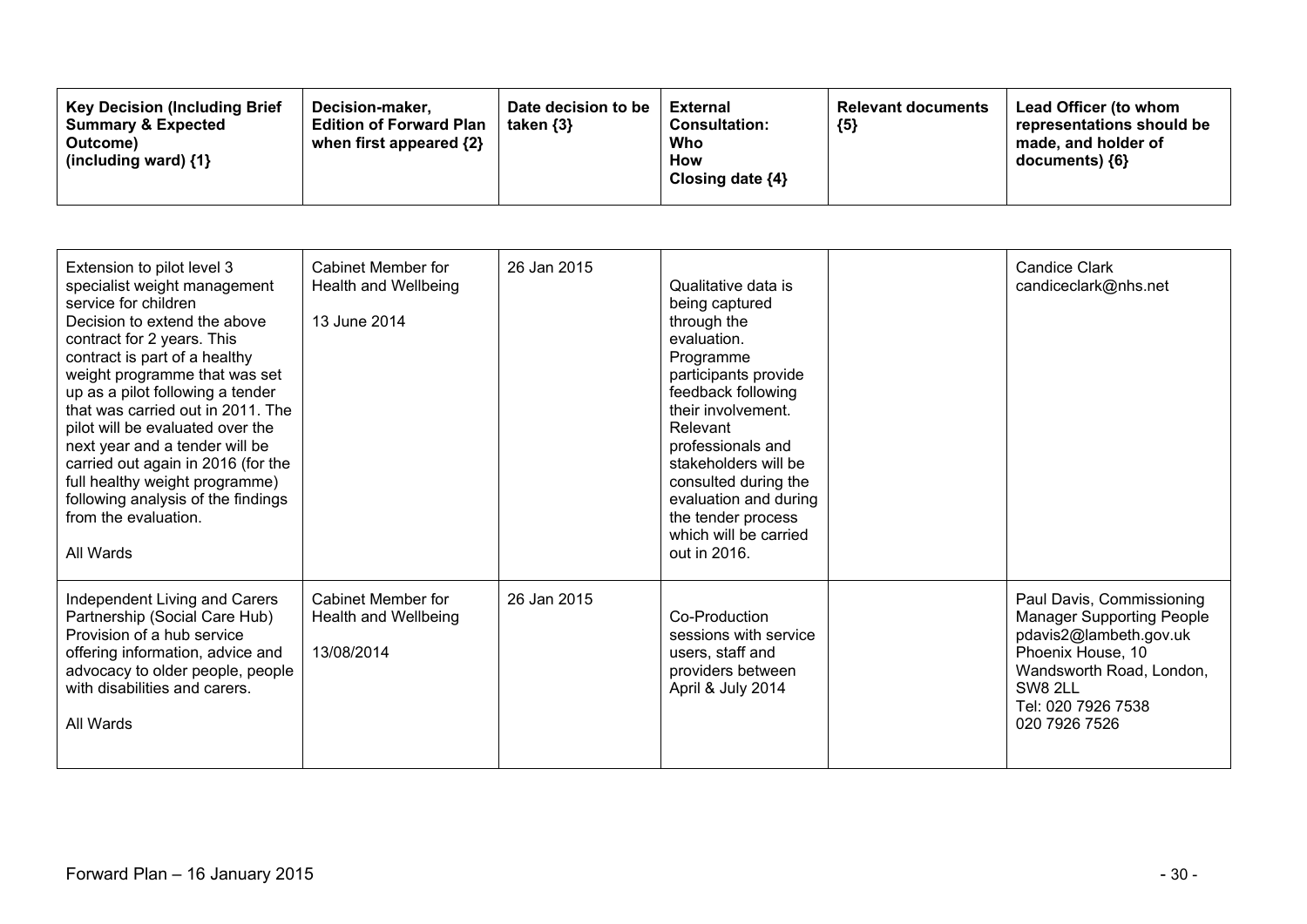| <b>Key Decision (Including Brief</b><br>Date decision to be<br>Decision-maker.<br><b>Summary &amp; Expected</b><br><b>Edition of Forward Plan</b><br>taken $\{3\}$<br>when first appeared $\{2\}$<br>Outcome)<br>(including ward) $\{1\}$ | External<br><b>Consultation:</b><br>Who<br><b>How</b><br>Closing date $\{4\}$ | <b>Relevant documents</b><br>${5}$ | <b>Lead Officer (to whom</b><br>representations should be<br>made, and holder of<br>documents) {6} |
|-------------------------------------------------------------------------------------------------------------------------------------------------------------------------------------------------------------------------------------------|-------------------------------------------------------------------------------|------------------------------------|----------------------------------------------------------------------------------------------------|
|-------------------------------------------------------------------------------------------------------------------------------------------------------------------------------------------------------------------------------------------|-------------------------------------------------------------------------------|------------------------------------|----------------------------------------------------------------------------------------------------|

| Mental health long-term<br>supported housing - patch A<br>2-year contract extension to start<br>on 30/1/15 and run until 29/1/17.<br>This Social Inclusion (SP)<br>service will be provided by<br>Family Mosaic.<br>Bishop's; Clapham Town;<br>Ferndale; Larkhall; Prince's          | Cabinet Member for<br>Health and Wellbeing<br>12/12/2014 | 26 Jan 2015<br>Please select date of<br>when decision would<br>be taken. |  | Karen Clarke<br>KClarke1@lambeth.gov.uk |
|--------------------------------------------------------------------------------------------------------------------------------------------------------------------------------------------------------------------------------------------------------------------------------------|----------------------------------------------------------|--------------------------------------------------------------------------|--|-----------------------------------------|
| Mental health long-term<br>supported housing - patch B<br>2-year contract extension to start<br>on 30/1/15 and run until 29/1/17.<br>This Social Inclusion (SP)<br>service will be provided by Look<br>Ahead<br>Coldharbour; Gipsy Hill; Herne<br>Hill; Streatham Hill; Thurlow Park | Cabinet Member for<br>Health and Wellbeing<br>12/12/15   | 26 Jan 2015                                                              |  | Karen Clarke<br>KClarke1@lambeth.gov.uk |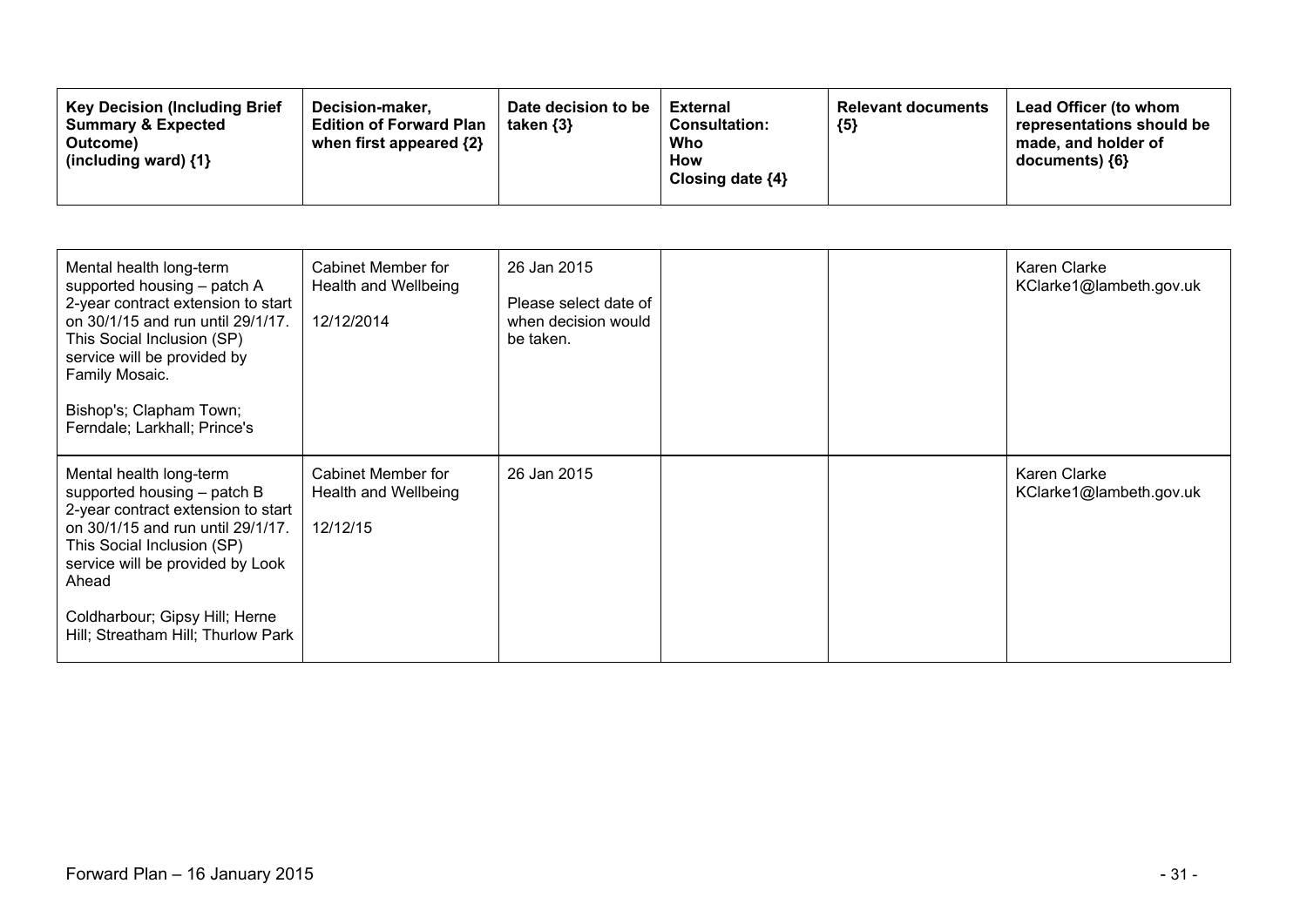| <b>Key Decision (Including Brief</b><br>Decision-maker.<br><b>Summary &amp; Expected</b><br><b>Edition of Forward Plan</b><br>when first appeared {2}<br>Outcome)<br>(including ward) $\{1\}$ | Date decision to be<br>taken $\{3\}$ | External<br><b>Consultation:</b><br>Who<br>How<br>Closing date $\{4\}$ | <b>Relevant documents</b><br>${5}$ | Lead Officer (to whom<br>representations should be<br>made, and holder of<br>documents) {6} |
|-----------------------------------------------------------------------------------------------------------------------------------------------------------------------------------------------|--------------------------------------|------------------------------------------------------------------------|------------------------------------|---------------------------------------------------------------------------------------------|
|-----------------------------------------------------------------------------------------------------------------------------------------------------------------------------------------------|--------------------------------------|------------------------------------------------------------------------|------------------------------------|---------------------------------------------------------------------------------------------|

| Recommissioning Healthchecks<br>Healthchecks is a health<br>screening initiative for people<br>aged 45-74 who are not already<br>diagnosed with a cardio-vascular<br>disease or diabetes. Currently<br>GPs and pharmacies offer the<br>service, and GSTT are<br>commissioned to provide a<br>specialist service to hard to<br>reach communities. | <b>Cabinet Member for</b><br>Health and Wellbeing | 16 Feb 2015<br>Please select date of<br>when decision would<br>be taken. | Via Community<br><b>Wellbeing Outcomes</b><br>panel | Elizabeth Clowes, Assistant<br>Director for Strategy &<br>Commissioning<br>eclowes@lambeth.gov.uk<br>3rd Floor, Phoenix House<br>Tel: 020 7926 4781 |
|--------------------------------------------------------------------------------------------------------------------------------------------------------------------------------------------------------------------------------------------------------------------------------------------------------------------------------------------------|---------------------------------------------------|--------------------------------------------------------------------------|-----------------------------------------------------|-----------------------------------------------------------------------------------------------------------------------------------------------------|
| The proposed decision is $-$ in<br>partnership with Southwark - to<br>recommission the healthchecks<br>provided by community services<br>into a cluster configuration, and<br>to retender the specialist service.<br>Southwark will lead the<br>procurement process.                                                                             |                                                   |                                                                          |                                                     |                                                                                                                                                     |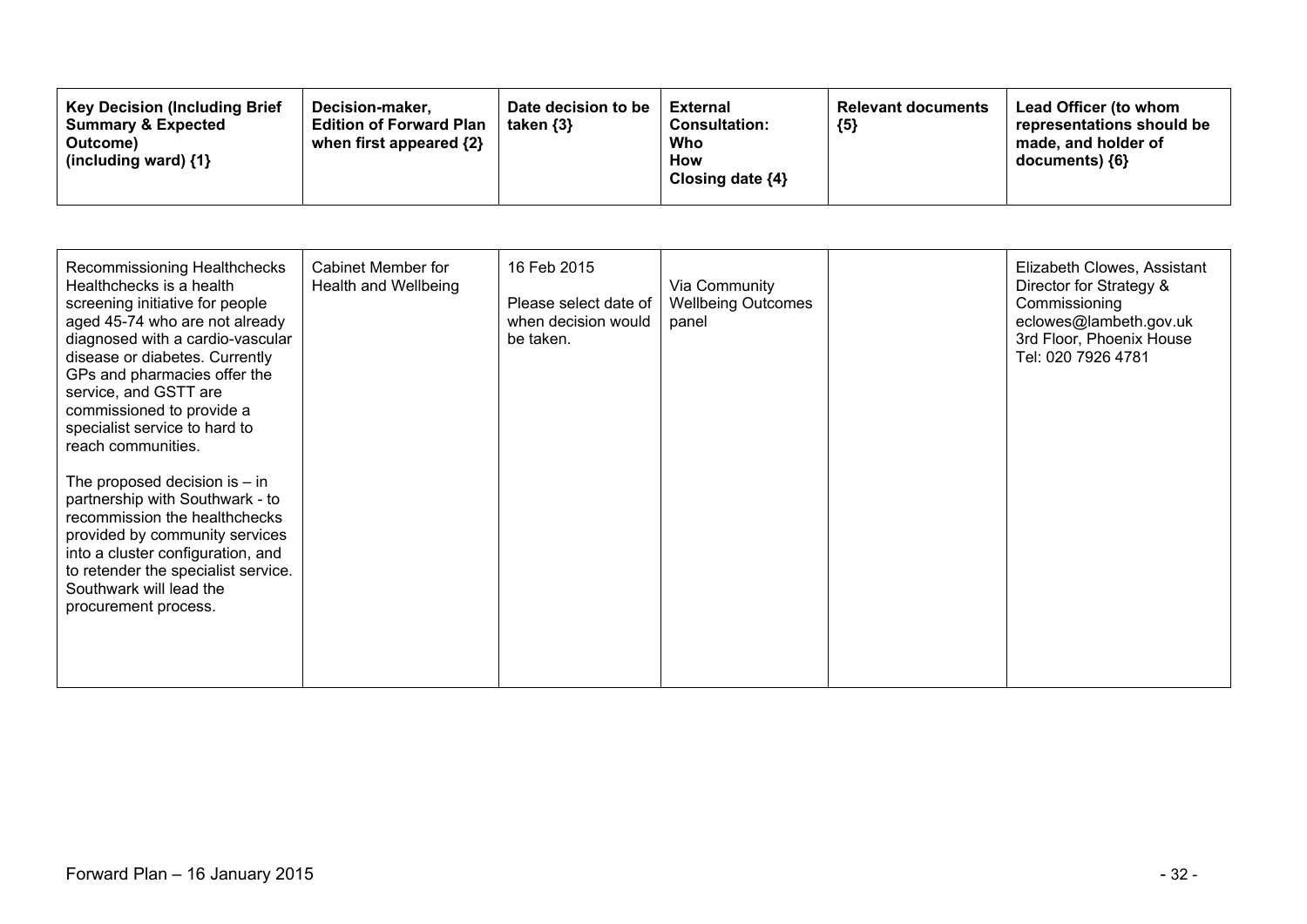| <b>Key Decision (Including Brief</b><br><b>Summary &amp; Expected</b><br>Outcome)<br>(including ward) $\{1\}$ | Decision-maker.<br><b>Edition of Forward Plan</b><br>when first appeared $\{2\}$ | Date decision to be<br>taken $\{3\}$ | External<br><b>Consultation:</b><br>Who<br>How<br>Closing date $\{4\}$ | <b>Relevant documents</b><br>${5}$ | Lead Officer (to whom<br>representations should be<br>made, and holder of<br>documents) {6} |
|---------------------------------------------------------------------------------------------------------------|----------------------------------------------------------------------------------|--------------------------------------|------------------------------------------------------------------------|------------------------------------|---------------------------------------------------------------------------------------------|
|---------------------------------------------------------------------------------------------------------------|----------------------------------------------------------------------------------|--------------------------------------|------------------------------------------------------------------------|------------------------------------|---------------------------------------------------------------------------------------------|

# **Housing**

| Northgate Support and<br>Maintenance contract<br>To agree the continued provision<br>of support and maintance for the<br>Northgate Housing system                                            | Cabinet Member for<br>Housing<br>28 November 2014 | 26 Jan 2015 |                                            |                                                                                      | Mandy Green (Associate<br>Director Commissioning),<br><b>Assistant Director</b><br>Accommodation & Property<br>mgreen3@lambeth.gov.uk<br>Tel: 02079267020 |
|----------------------------------------------------------------------------------------------------------------------------------------------------------------------------------------------|---------------------------------------------------|-------------|--------------------------------------------|--------------------------------------------------------------------------------------|-----------------------------------------------------------------------------------------------------------------------------------------------------------|
| Approval of Lollard Street<br>Development Agreement for<br>provision of new homes and<br>nursery school<br>The General Exception<br>procedure is likely to be followed<br>Bishop's; Prince's | Cabinet Member for<br>Housing<br>11 October 2013  | 26 Jan 2015 | Princes and Bishops<br><b>Ward Members</b> | Resolution to grant<br>planning permission for<br><b>Shell Centre</b><br>development | Lesley Johnson, Interim<br><b>Housing Regeneration</b><br>Manager<br>Ljohnson3@lambeth.gov.uk<br>Hambrook House<br>Tel: 020 7926 3765                     |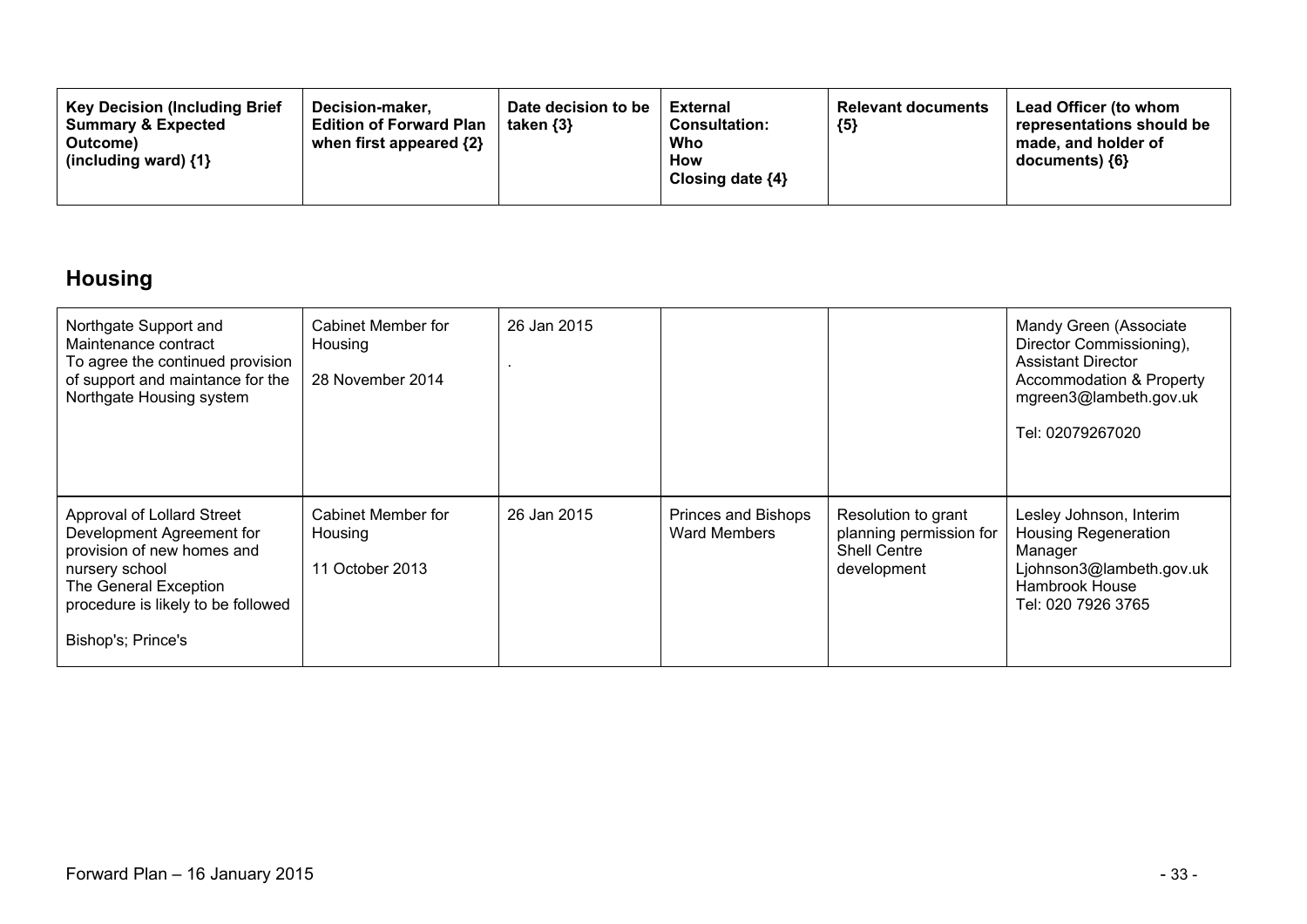| <b>Key Decision (Including Brief)</b><br>Decision-maker.<br><b>Summary &amp; Expected</b><br><b>Edition of Forward Plan</b><br>when first appeared $\{2\}$<br>Outcome)<br>(including ward) $\{1\}$ | Date decision to be<br>taken $\{3\}$ | External<br><b>Consultation:</b><br>Who<br>How<br>Closing date ${4}$ | <b>Relevant documents</b><br>${5}$ | Lead Officer (to whom<br>representations should be<br>made, and holder of<br>documents) ${6}$ |
|----------------------------------------------------------------------------------------------------------------------------------------------------------------------------------------------------|--------------------------------------|----------------------------------------------------------------------|------------------------------------|-----------------------------------------------------------------------------------------------|
|----------------------------------------------------------------------------------------------------------------------------------------------------------------------------------------------------|--------------------------------------|----------------------------------------------------------------------|------------------------------------|-----------------------------------------------------------------------------------------------|

| Development Options Appraisal -<br><b>Fenwick Estate</b><br>To approve the opportunity sites<br>in Fenwick estate as the location<br>for offsite affordable housing<br>provision by Sainsbury/TfL<br>Larkhall                                                                            | <b>Cabinet Member for</b><br>Housing<br>2 May 2014 | 26 Jan 2015 | Local residents and<br>ward councillors<br>Resident participation<br>in the project will be<br>designed in close<br>liaison with the TRA.<br>A communications<br>plan will be<br>developed by the<br>project team<br>involving drop in,<br>newsletters, events<br>etc to engage with<br>residents and<br>coproduce a project<br>plan. | Lesley Johnson, Interim<br><b>Housing Regeneration</b><br>Manager<br>Ljohnson3@lambeth.gov.uk<br>Hambrook House<br>Tel: 020 7926 3765         |
|------------------------------------------------------------------------------------------------------------------------------------------------------------------------------------------------------------------------------------------------------------------------------------------|----------------------------------------------------|-------------|---------------------------------------------------------------------------------------------------------------------------------------------------------------------------------------------------------------------------------------------------------------------------------------------------------------------------------------|-----------------------------------------------------------------------------------------------------------------------------------------------|
| Proposal to Appoint Mears Ltd<br>(Interim) for South Area-Waiver<br>An urgent waiver report has<br>been prepared recommending<br>Mears Ltd to take over delivery<br>of repairs and voids works in the<br>south as an interim arrangement<br>only for a period of 18 months.<br>All Wards | Cabinet Member for<br>Housing<br>20 June 2014      | 26 Jan 2015 | High-level meetings<br>with Cabinet<br>Member/ LL Board/<br>Contractor                                                                                                                                                                                                                                                                | Ola Akinfe, Director of<br><b>Property Services</b><br>OAkinfe@lambethliving.org.u<br>Lambeth Living, Hambrook<br>House<br>Tel: 0207 926 3427 |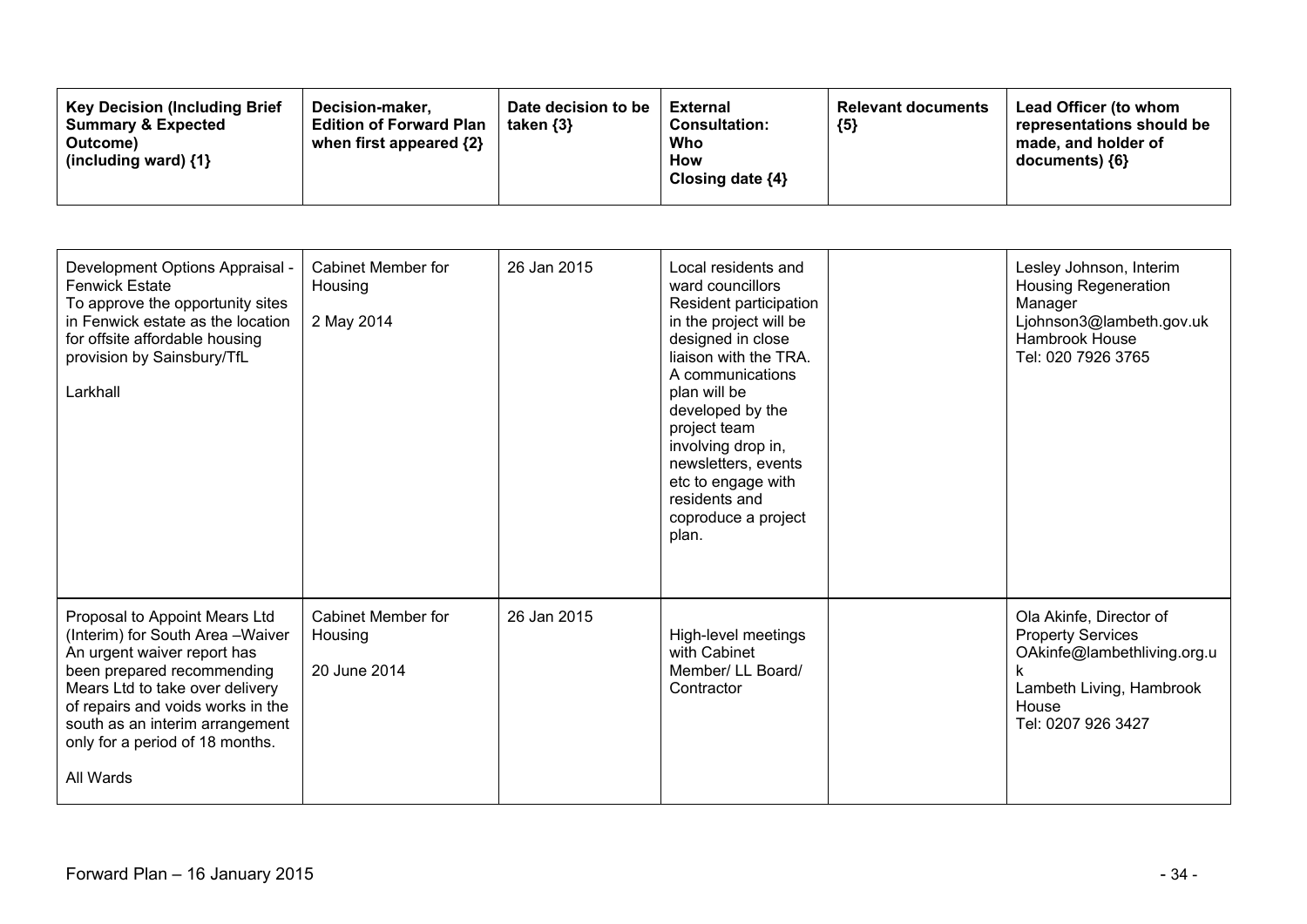| <b>Key Decision (Including Brief</b><br>Decision-maker.<br><b>Summary &amp; Expected</b><br><b>Edition of Forward Plan</b><br>when first appeared {2}<br>Outcome)<br>(including ward) $\{1\}$ | Date decision to be<br>taken {3} | External<br><b>Consultation:</b><br>Who<br>How<br>Closing date $\{4\}$ | <b>Relevant documents</b><br>${5}$ | Lead Officer (to whom<br>representations should be<br>made, and holder of<br>$documents)$ {6} |
|-----------------------------------------------------------------------------------------------------------------------------------------------------------------------------------------------|----------------------------------|------------------------------------------------------------------------|------------------------------------|-----------------------------------------------------------------------------------------------|
|-----------------------------------------------------------------------------------------------------------------------------------------------------------------------------------------------|----------------------------------|------------------------------------------------------------------------|------------------------------------|-----------------------------------------------------------------------------------------------|

| <b>Rushcroft Road Refurbishment</b><br>Project - Contract variation<br>This report seeks to obtain<br>authority for the increase of the<br>contract sum of the Rushcroft<br>Road Refurbishment (RR)<br>scheme. | Cabinet Member for<br>Housing<br>12 December 2014 | 19 Jan 2015 | The increase is a key<br>decision and internal<br>stakeholders of<br>Lambeth Living and<br>the Client are<br>included in the<br>report's circulation.<br>The success of RR<br>rests collectively<br>upon the support of<br>stakeholders and the<br>requested increase<br>for all of the works to<br>be completed. |  | Joseph Ajala, Senior<br>Programme Manager<br>jajala@lambethliving.org.uk<br>20 Cottage Grove, LONDON,<br>SW9 9NQ<br>Tel: 0207 926 6362 |
|----------------------------------------------------------------------------------------------------------------------------------------------------------------------------------------------------------------|---------------------------------------------------|-------------|-------------------------------------------------------------------------------------------------------------------------------------------------------------------------------------------------------------------------------------------------------------------------------------------------------------------|--|----------------------------------------------------------------------------------------------------------------------------------------|
|----------------------------------------------------------------------------------------------------------------------------------------------------------------------------------------------------------------|---------------------------------------------------|-------------|-------------------------------------------------------------------------------------------------------------------------------------------------------------------------------------------------------------------------------------------------------------------------------------------------------------------|--|----------------------------------------------------------------------------------------------------------------------------------------|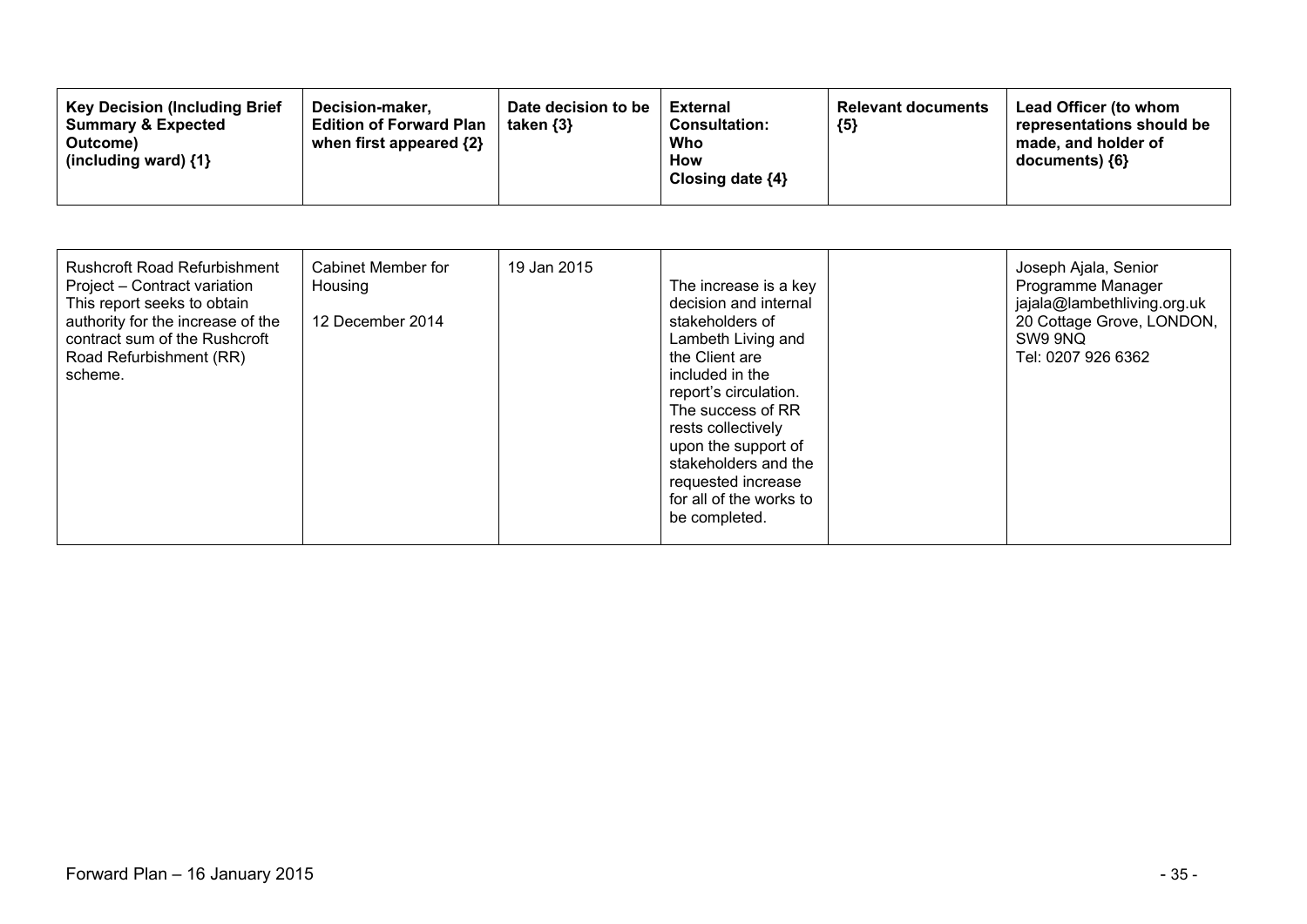| <b>Key Decision (Including Brief</b><br>Decision-maker.<br><b>Edition of Forward Plan</b><br><b>Summary &amp; Expected</b><br>when first appeared {2}<br>Outcome)<br>(including ward) $\{1\}$ | Date decision to be<br>taken $\{3\}$ | <b>External</b><br><b>Consultation:</b><br>Who<br>How<br>Closing date $\{4\}$ | <b>Relevant documents</b><br>${5}$ | Lead Officer (to whom<br>representations should be<br>made, and holder of<br>$documents)$ {6} |
|-----------------------------------------------------------------------------------------------------------------------------------------------------------------------------------------------|--------------------------------------|-------------------------------------------------------------------------------|------------------------------------|-----------------------------------------------------------------------------------------------|
|-----------------------------------------------------------------------------------------------------------------------------------------------------------------------------------------------|--------------------------------------|-------------------------------------------------------------------------------|------------------------------------|-----------------------------------------------------------------------------------------------|

| Authorisation to proceed to sign<br>the New Modular Management<br>Agreement<br>It is proposed that authorisation<br>is given to help proceed with the<br>signing of the new Modular<br>Management Agreement.<br>Although a Management<br>Agreement is already in place<br>with these TMOs, the policies<br>and procedures within those<br>agreements require urgent<br>update. | Cabinet Member for<br>Housing | 16 Feb 2015<br>Please select date of<br>when decision would<br>be taken. | Other than with<br>CETRA, all planned<br>external consultation<br>have concluded. | Paula Phillips<br>pphillips@lambeth.gov.uk<br>3rd Floor, Hambrook House,<br>Proden Road, London, SW2<br>5RW<br>Tel: 020 7926 3628 |
|--------------------------------------------------------------------------------------------------------------------------------------------------------------------------------------------------------------------------------------------------------------------------------------------------------------------------------------------------------------------------------|-------------------------------|--------------------------------------------------------------------------|-----------------------------------------------------------------------------------|-----------------------------------------------------------------------------------------------------------------------------------|
| Brixton Hill; Clapham Town;<br>Coldharbour; Ferndale; Prince's                                                                                                                                                                                                                                                                                                                 |                               |                                                                          |                                                                                   |                                                                                                                                   |

#### **Jobs and Growth**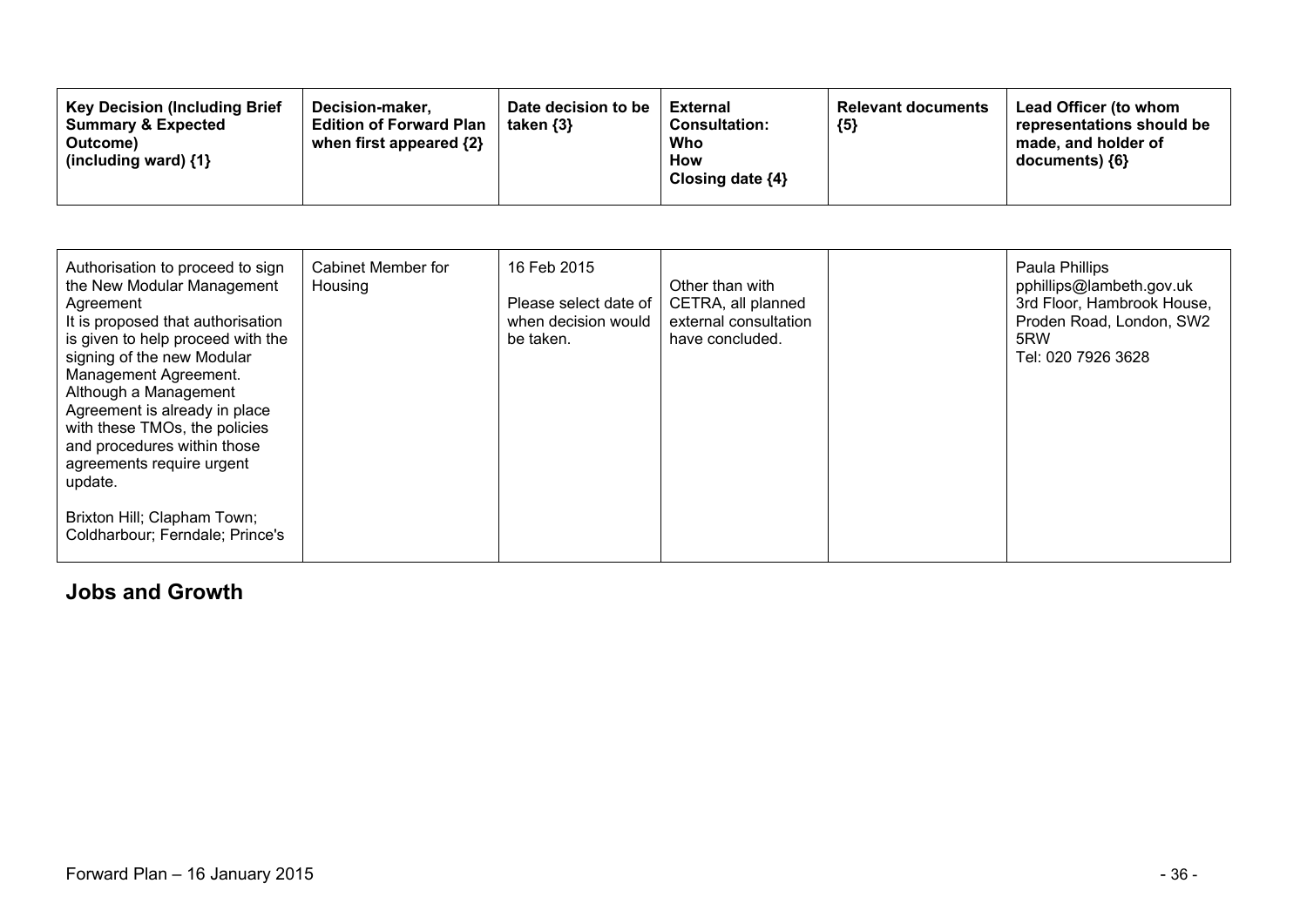| Dangerous Structures Provision<br>To award the contract for<br>and Growth<br>dangerous stuctures under the<br>Framework Agreement drawn up<br>17/10/14<br>by the Dangerous Structures<br>(Consortium) London (DSCL) for<br>the period April 2014 for 5 years<br>All Wards | Cabinet Member for Jobs<br>26 Jan 2015 | No consultation $-$<br>the aim will be to<br>align with the<br>DSCL tender in<br>order to secure the<br>dangerous<br>structures<br>provision. |  | <b>Catherine Neal</b><br>cneal@lambeth.gov.uk |
|---------------------------------------------------------------------------------------------------------------------------------------------------------------------------------------------------------------------------------------------------------------------------|----------------------------------------|-----------------------------------------------------------------------------------------------------------------------------------------------|--|-----------------------------------------------|
|---------------------------------------------------------------------------------------------------------------------------------------------------------------------------------------------------------------------------------------------------------------------------|----------------------------------------|-----------------------------------------------------------------------------------------------------------------------------------------------|--|-----------------------------------------------|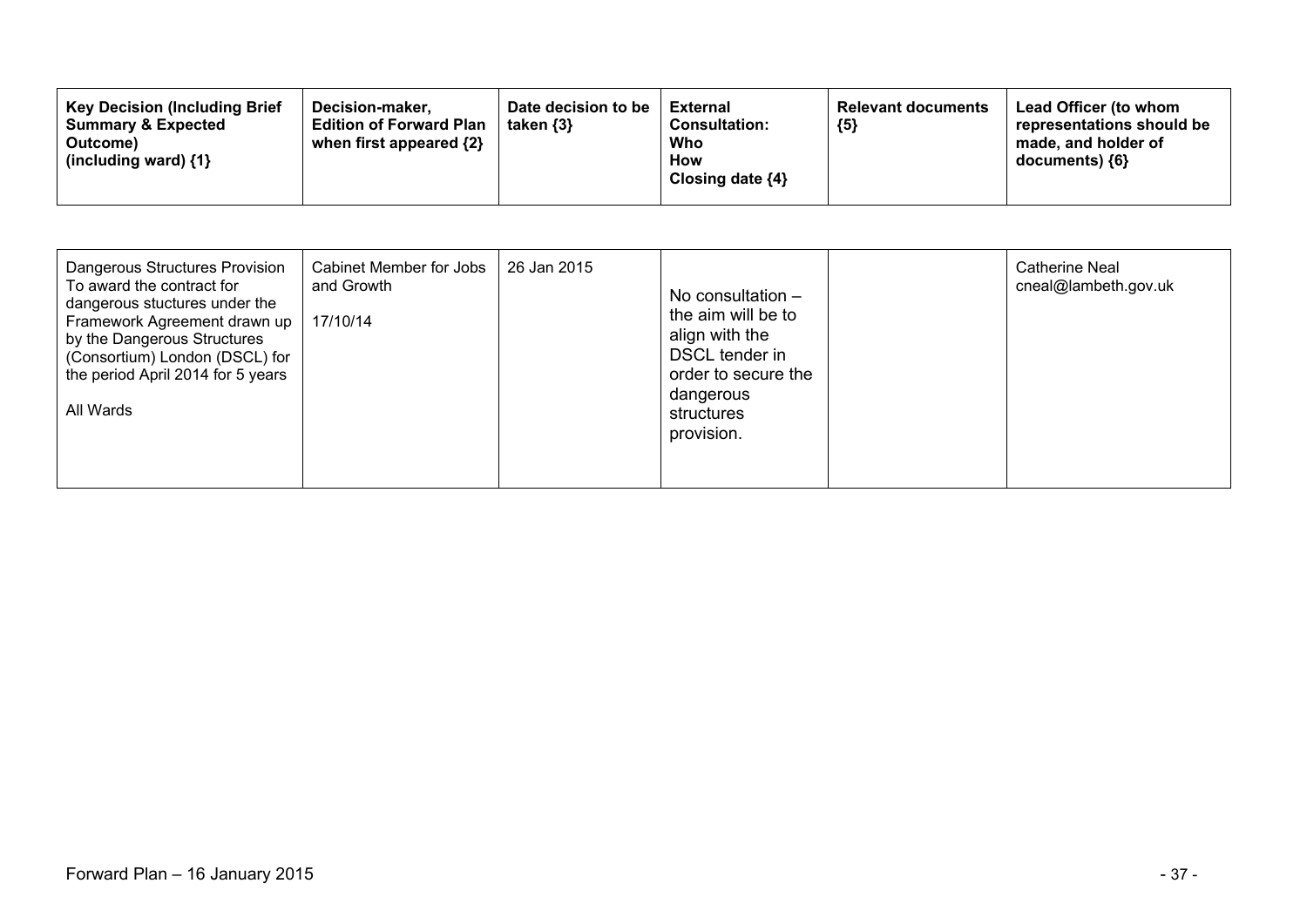| <b>Key Decision (Including Brief</b><br>Decision-maker.<br><b>Summary &amp; Expected</b><br><b>Edition of Forward Plan</b><br>when first appeared $\{2\}$<br>Outcome)<br>(including ward) $\{1\}$ | Date decision to be<br>taken $\{3\}$ | External<br><b>Consultation:</b><br>Who<br>How<br>Closing date $\{4\}$ | <b>Relevant documents</b><br>${5}$ | Lead Officer (to whom<br>representations should be<br>made, and holder of<br>$documents)$ {6} |
|---------------------------------------------------------------------------------------------------------------------------------------------------------------------------------------------------|--------------------------------------|------------------------------------------------------------------------|------------------------------------|-----------------------------------------------------------------------------------------------|
|---------------------------------------------------------------------------------------------------------------------------------------------------------------------------------------------------|--------------------------------------|------------------------------------------------------------------------|------------------------------------|-----------------------------------------------------------------------------------------------|

| Lambeth Adult Learning 4-Year<br>Framework 2015-19<br>To award a 4-year Framework<br>Agreement to organisations to<br>deliver adult community learning<br>in the borough. The Agreement<br>will run from $1/08/2015 -$<br>31/07/2019. The Council's Adult<br>Learning Service receives an<br>annual grant from government<br>via the Skills Funding Agency to<br>commission high quality adult<br>community learning for residents<br>in the borough.<br>All Wards | Cabinet Member for Jobs<br>and Growth<br>5/12/14 | 2 Mar 2015 | $10/10/2014 -$<br>Consultation event<br>which resulted in the<br>design and<br>production of a more<br>streamlined<br>procurement and<br>commissioning<br>process.<br>25/11/2014 - Open<br>workshop for<br>organisations<br>interested in<br>tendering for the<br>2015-19 framework<br>attended by 44<br>delegates. |  | Lesley Johnson, Interim<br><b>Housing Regeneration</b><br>Manager<br>Ljohnson3@lambeth.gov.uk<br>Hambrook House<br>Tel: 020 7926 3765 |
|--------------------------------------------------------------------------------------------------------------------------------------------------------------------------------------------------------------------------------------------------------------------------------------------------------------------------------------------------------------------------------------------------------------------------------------------------------------------|--------------------------------------------------|------------|---------------------------------------------------------------------------------------------------------------------------------------------------------------------------------------------------------------------------------------------------------------------------------------------------------------------|--|---------------------------------------------------------------------------------------------------------------------------------------|
|--------------------------------------------------------------------------------------------------------------------------------------------------------------------------------------------------------------------------------------------------------------------------------------------------------------------------------------------------------------------------------------------------------------------------------------------------------------------|--------------------------------------------------|------------|---------------------------------------------------------------------------------------------------------------------------------------------------------------------------------------------------------------------------------------------------------------------------------------------------------------------|--|---------------------------------------------------------------------------------------------------------------------------------------|

# **Neighbourhoods**